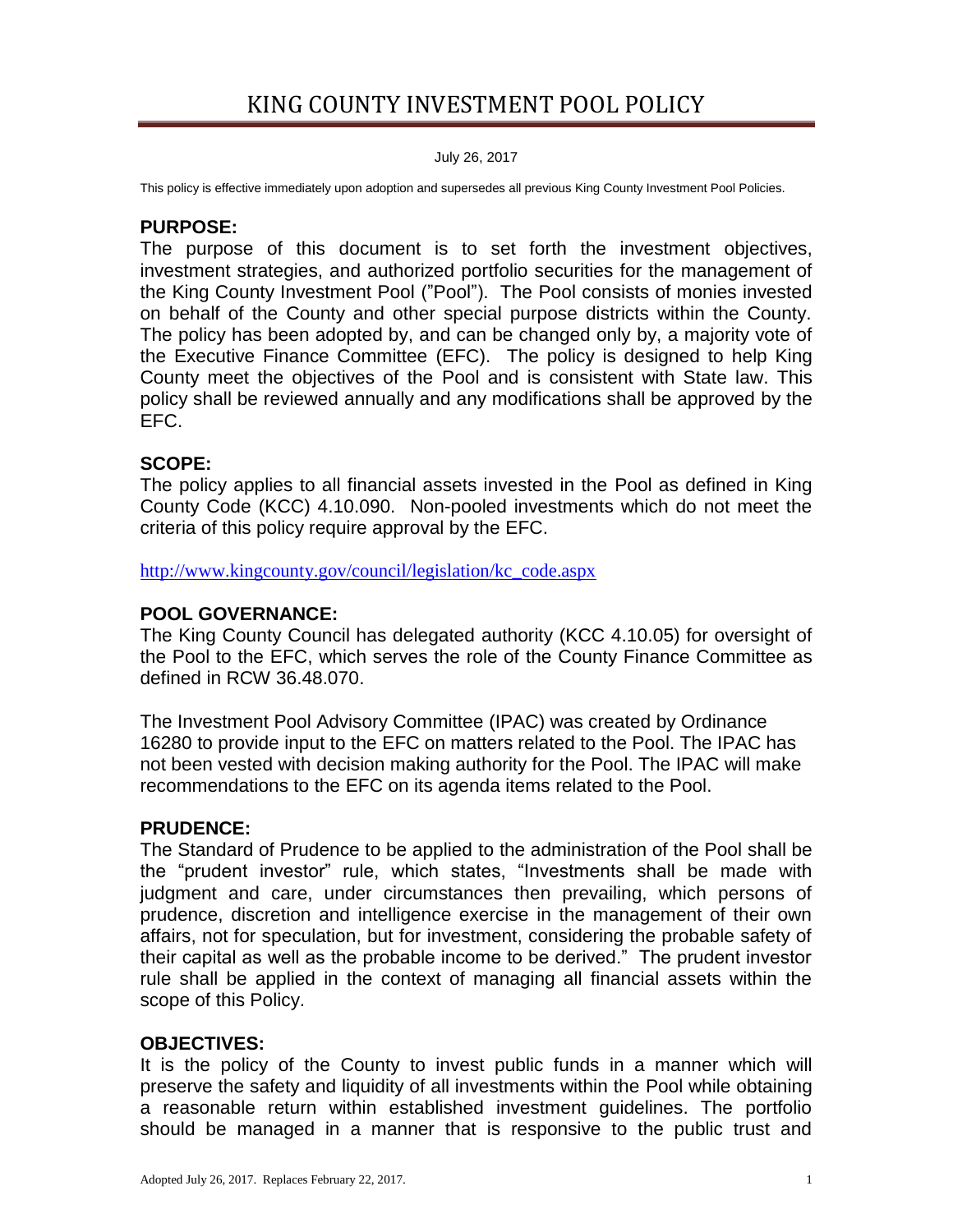consistent with State law. Accordingly, the Pool will be guided by the following principles, which are intended to supplement KCC 4.10.060:

- 1. The primary objective of King County's investment of public funds is to safeguard investment principal.
- 2. The secondary objective is to maintain sufficient liquidity to ensure that funds are available to meet daily cash flow requirements.
- 3. The third consideration is to achieve a reasonable yield consistent with these objectives.

# **DELEGATION OF AUTHORITY:**

The Director of the Finance and Business Operations Division ("Director") is responsible for the management and investment of public funds (per KCC 2.16.035) and may delegate management responsibilities to King County employees under his control and supervision.

The Director shall be accountable for all investment transactions undertaken and shall establish a system of internal controls and written procedures to regulate investment activities and personnel. The Director shall also recommend policy changes to the EFC as necessary.

# **PARTICIPATION IN THE POOL:**

Participation in the Pool is limited to King County government agencies and other special purpose districts, including school, fire, sewer, library, water and other districts within King County for which the King County Treasury Manager serves as Treasurer.

Other public entities located within King County, for whom the County does not serve as Treasurer, may also be considered for membership in the pool; provided that each entity sign and adhere to the terms and conditions of the Interlocal Agreement; and provided further that the Director may choose, at his/her discretion, to cap the amount the entity may invest in the pool at any given time in order to prevent very large cash withdrawals from adversely impacting the earnings of other pool members. If such a cap is requested, it shall be reflected in a written addendum to the Interlocal Agreement.

Interlocal Agreements: Special purpose districts are required to sign an Interlocal Agreement when entering the Pool. This Agreement shall renew automatically each year on the districts' anniversary date unless either the county or the district has exercised the termination options under Section VIII of the agreement. The Interlocal Agreement governs the district's investments and withdrawals from the Pool.

Fees and charges: The Pool assesses two fees, both of which are charged monthly as a percentage of the total assets invested in the Pool. The first fee is the Investment Pool Fee, which is a fixed rate established by the EFC and charged to all pool participants. RCW 36.029.022 limits that fee to no more than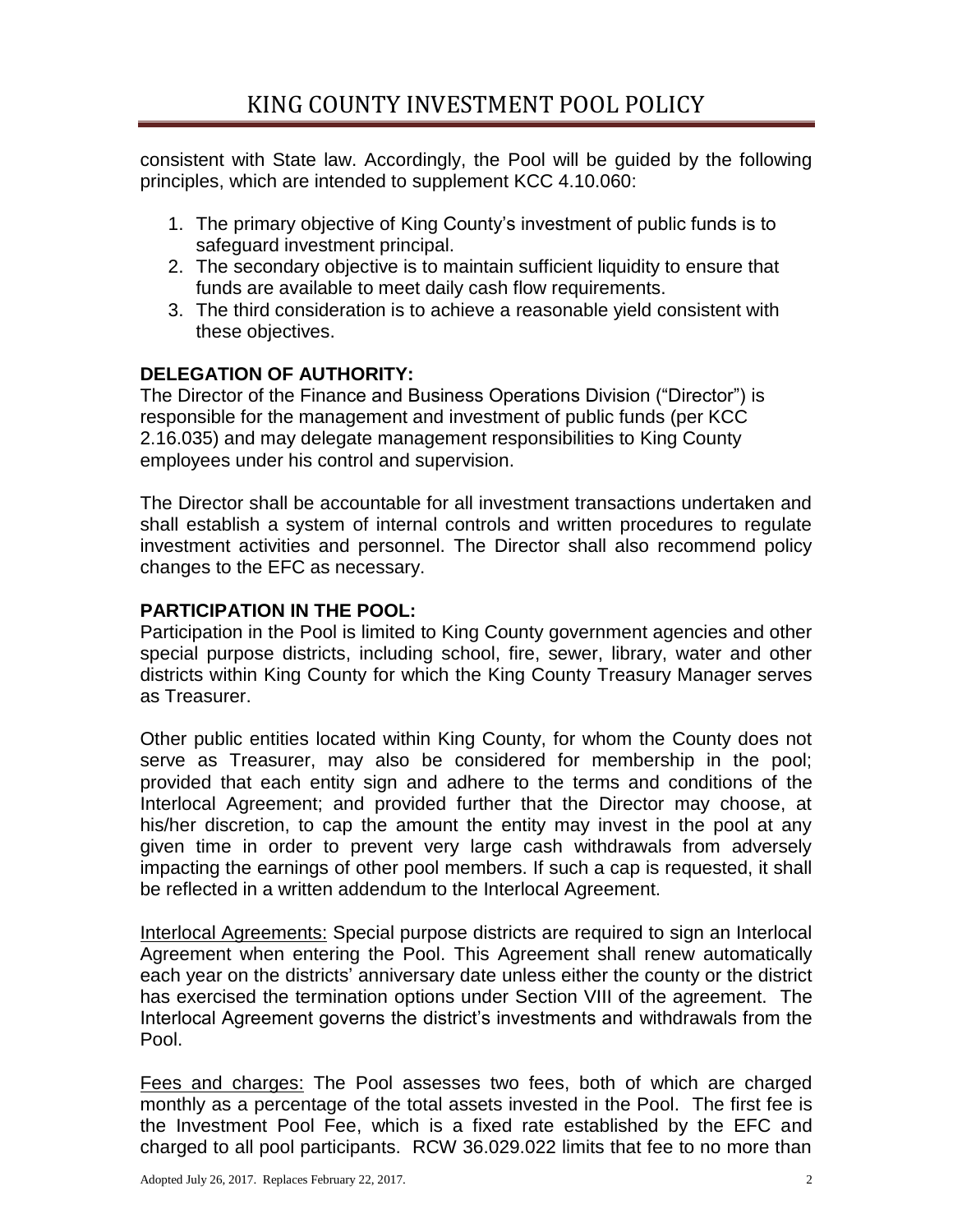the actual cost of operating the pool. Within three months of the close of King County's fiscal year, the actual costs for operating the pool are determined and a rebate of the excess collected is made to pool members. The second fee is the Cash Management Pool Fee, which is set at 1.5% of the monthly pool earnings rate, not to exceed 8 basis points, regardless of the investment pool rate. It is charged only to those pool members that select to have their available balances automatically invested.

# **AUTHORIZED INVESTMENTS:**

Investments in the Pool shall be restricted to those authorized in Washington State law and further restricted by Schedules herein.

# **AUTHORIZED BROKER/DEALERS:**

The County shall maintain an 'Authorized Broker/Dealer List'. Security transactions are limited to dealers included on this list. Broker/Dealers must be approved by the County. To become "approved" by the County, a broker/dealer with whom the County does business shall comply with the requirements set forth in Schedule IV. The Finance and Business Operations Division will conduct an annual review of authorized broker/dealers to confirm adherence to minimum requirements as detailed in Schedule IV.

For best pricing in unusual sell situations, it is permissible to use a broker/dealer not on the 'Authorized Broker/Dealer List', but this broker/dealer must be authorized by the King County Treasury Manager or Director with subsequent reporting to the EFC . These unusual sell transactions can only be executed with primary dealers as defined by the New York Federal Reserve Bank.

# **CREDIT REVIEW PROCESS:**

The County shall maintain an 'Approved Credit List'. A description of this process and applicable guidelines are described in more detail in Schedule V.

## **INTERNAL CONTROLS & AUDITS:**

The County has established a system of internal controls to provide reasonable assurance that the Pool is operating effectively and efficiently, that financial reporting is reliable and that the Pool is in compliance with applicable laws and regulations. The concept of reasonable assurance recognizes that the cost of control shall not exceed the benefits likely to be derived and that the valuation of costs and benefits require estimates and judgments by management. The County shall develop and maintain written procedures for the operation of the investment program, which are consistent with this policy. These procedures shall include reference to subjects like segregation of duties, safekeeping, collateralization, wire transfers and banking related activities.

The State Auditor's Office conducts an examination of King County's financial affairs at reasonable, periodic intervals as the state auditor shall determine in accordance with RCW 43.09.260. This review helps to ensure compliance with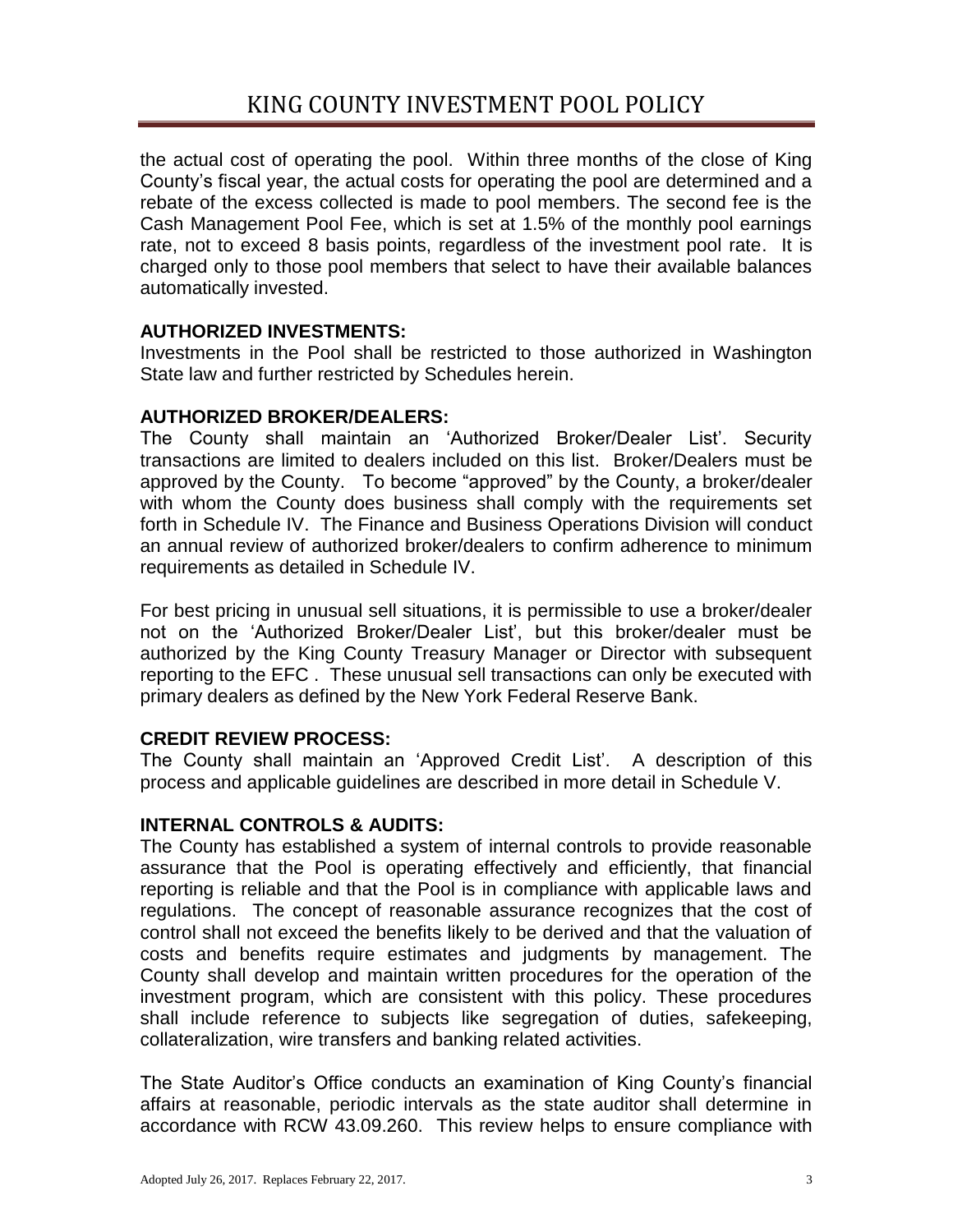applicable laws, regulations and Generally Accepted Accounting Principles (GAAP). In the past, this examination has occurred annually.

# **SECURITY CUSTODY & DELIVERIES:**

All security transactions are to be conducted on a "delivery-versus-payment basis" (DVP).

All securities purchased shall be deposited for safekeeping with the custodial bank that has been contracted to provide the County with custodial security clearance services or with a tri-party custodian bank under a written tri-party repurchase agreement. Certificates of Deposit (CDs) and funds placed with the State of Washington Local Government Investment Pool are exempt from the DVP policy. Securities are not to be held in investment firm/broker dealer accounts. All securities will be held in the name of the County or in the nominee name of its custodian bank and reconciled monthly.

## **COMPETITIVE TRANSACTIONS:**

For all transactions the County should seek to receive three (3) competitive bids or offers from authorized broker/dealers.

In cases where it may not be possible to obtain three (3) simultaneous bids or offers, electronic trading systems may be relied on to verify whether a bid or offer reflects a fair market value.

Evaluating prices for less liquid securities or securities with optionality such as, callable and mortgage-backed securities, will be accomplished using financial tools such as Option Adjusted Spread, Total Return, Breakeven, Spread analysis, etc. These types of securities will often be compared to similar, but not identical, securities to determine relative value.

A security with a higher price may be purchased instead of another similar alternative, if this higher priced security improves the portfolio's safety, liquidity, or diversification.

Securities that may be purchased without direct competitive offers include:

- **Local government investment pool transactions.**
- Certificates of deposit that are pledged to the State to satisfy pension obligations.
- Overnight repurchase agreements and bank savings accounts.
- **Securities obtained through U.S. Treasury auctions.**
- **Primary issuances of U.S agency, municipal, and corporate offerings.**

When investments are purchased directly from issuers (e.g. certificates of deposit) market prices shall be documented by reference to offerings of similar securities that are of comparable rating and maturity by other direct issuers.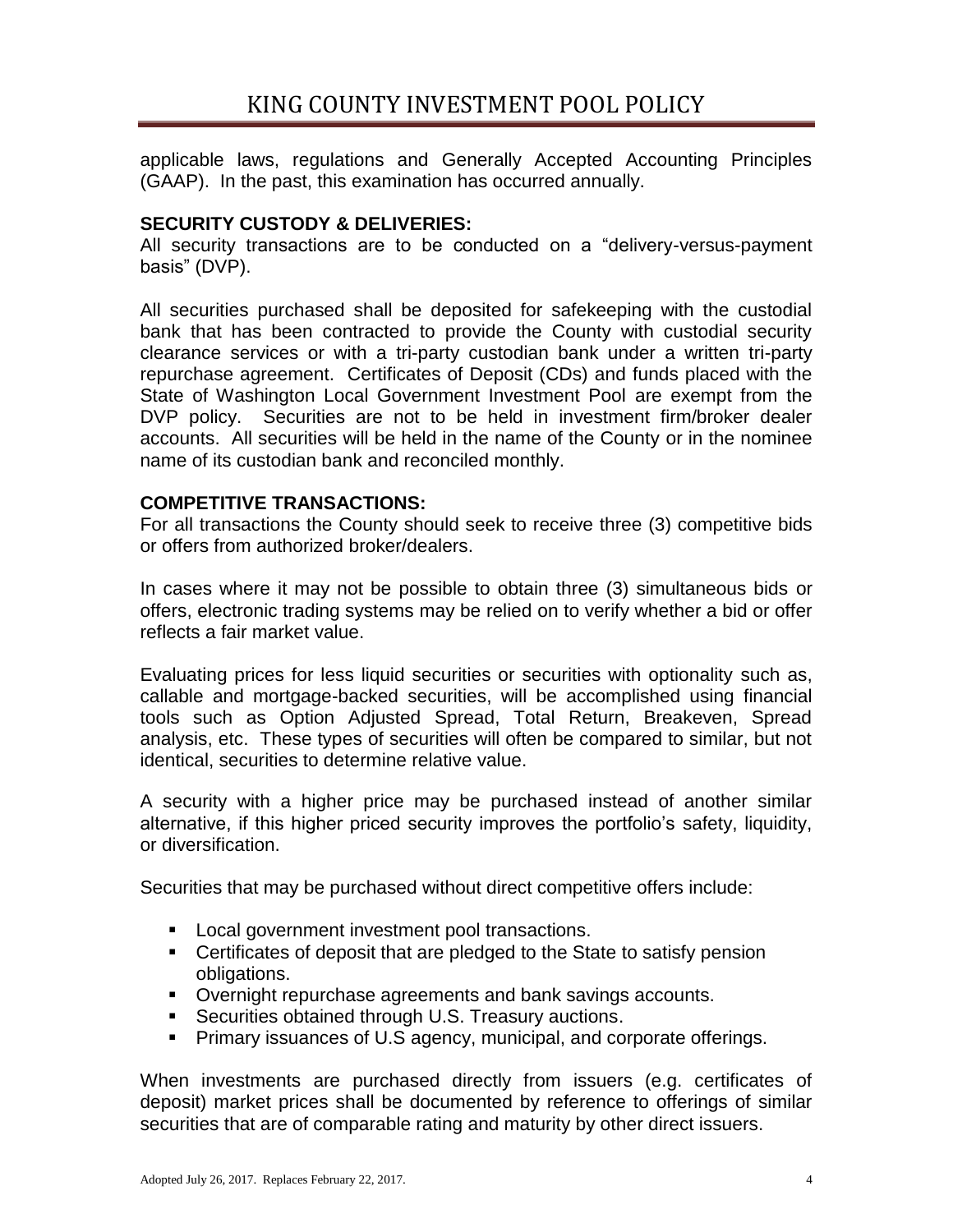All securities transactions will be documented and retained in the daily investment file or trade logs.

# **LIQUIDITY AND MATURITY STRUCTURE:**

Maintenance of adequate liquidity to meet the cash flow needs of the Pool is essential. Accordingly, investments for the Pool will be structured in a manner that ensures sufficient cash is available to meet anticipated liquidity needs. Selection of investment maturities will be consistent with the liquidity requirements of the Pool in order to avoid the forced sale of securities prior to maturity.

The Pool will maintain an effective duration of 1.5 years or less. To provide sufficient liquidity to meet daily expenditure requirements, the portfolio will maintain at least 40% of its total value in securities having a remaining maturity of 12 months or less. This duration, when combined with the minimum percentage that must mature within 12 months, provides an appropriate balance between the Pool's objectives.

## **PERFORMANCE EVALUATION:**

Pool performance is evaluated monthly against a customized book value rate of return benchmark, which in keeping with the management philosophy and strategy of the Pool results in a steadier, more predictable rate of return than a total return benchmark. The benchmark reflects the average composition, target maturity and duration and risk tolerances of the pool. The composition of this benchmark is the weighted average book value return of the following benchmarks:

40% Bank of America Merrill Lynch 90-Day Treasury Bill Index 60% Bank of America Merrill Lynch 1-3 Year US Treasury & Agency Index

## **IMPAIRED INVESTMENTS:**

In the event any investment becomes impaired, as defined in the Impaired Investment Policy (Schedule VI), the investment will be treated as detailed in Schedule VI.

## **TRADING & EARLY SALE OF SECURITIES:**

Securities should be purchased, generally, with the intent of holding them until maturity. However, in an effort to minimize market risks, credit risks, and increase the overall portfolio yield, securities may be sold prior to maturity either at a profit or loss when economic circumstances or a deterioration in creditworthiness of the issuer warrant a sale of the securities to either enhance overall portfolio yield or to minimize loss of investment principal.

In the event of a material downgrade of a security held in the portfolio, the Investment Officer or Credit Analyst shall report the downgrade to the Treasury Manager or his/her designee and the Director. In the event of a downgrade below the minimum credit ratings authorized by this policy, the security shall be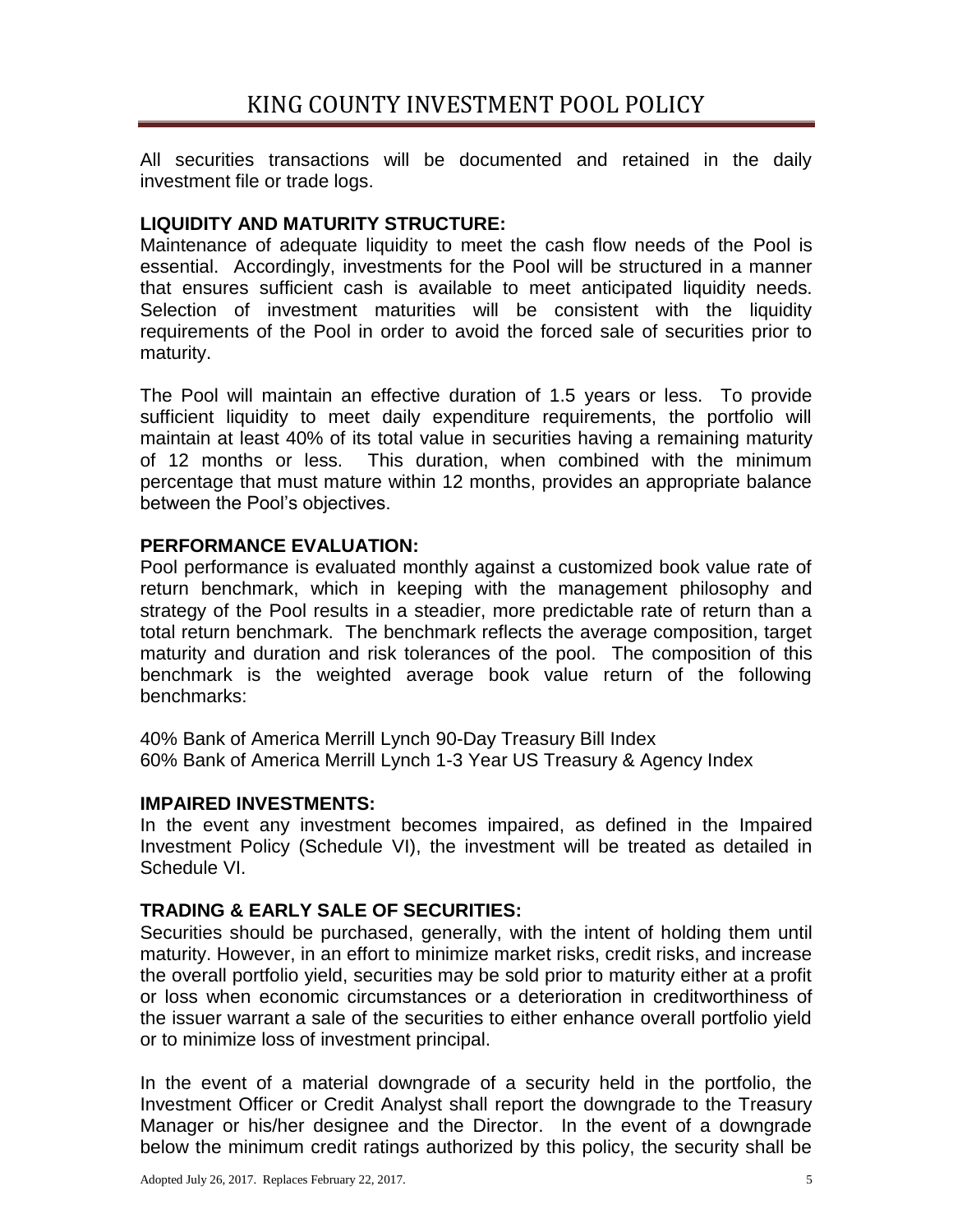evaluated by the Treasury Manager or his/her designee on a case-by-case basis to determine whether the security shall be sold or held. It is preferred to sell such a security if there is no book value loss.

In the event a sale of a downgraded security would result in a loss, the Treasury Manager or his/her designee will evaluate whether to hold or sell the security based on the amount of loss, remaining maturity and any other relevant factors. The Director shall make the final decision regarding whether to hold or sell the downgraded security and shall inform the EFC of such decision in advance of executing the transaction, with the understanding the Director has the authority to inform the EFC after the transaction in circumstances that require an expedited decision on behalf of the Pool and its members.

# **PURCHASE OF 'WHEN ISSUED' SECURITIES:**

Purchases for the sole purpose of trading these securities prior to cash settlement are discouraged. Purchases of 
"when-issued" securities are otherwise authorized as long as sufficient cash is available to consummate their acceptance into the Pool portfolio on the settlement date, and at purchase there is the ability to hold them in the portfolio to maturity without violating any of the diversification/maturity limits of this policy (based on settlement date).

# **PORTFOLIO REPORTING:**

The EFC shall be provided consistent periodic reporting. These reports shall provide an accurate and meaningful representation of the investment portfolio, its performance versus the established benchmark, and proof of compliance with the investment policy. Reports will include at a minimum:

- A listing of individual securities held at the end of the reporting period.
- Effective duration and final maturity of all investments listed.
- Coupon, discount or earnings rate.
- Par value, amortized book value and market value.
- Percentage of the portfolio in each investment category.
- A listing of all transactions, other than overnight investments, executed during the reporting period.

On a quarterly basis, the Pool's financial consultant shall conduct a review of the portfolio. The review shall include at a minimum:

- Compliance reporting.
- Summary of market news and events as it relates to portfolio diversification.
- Commentary on the pool's asset credit quality, liquidity and maturity distribution.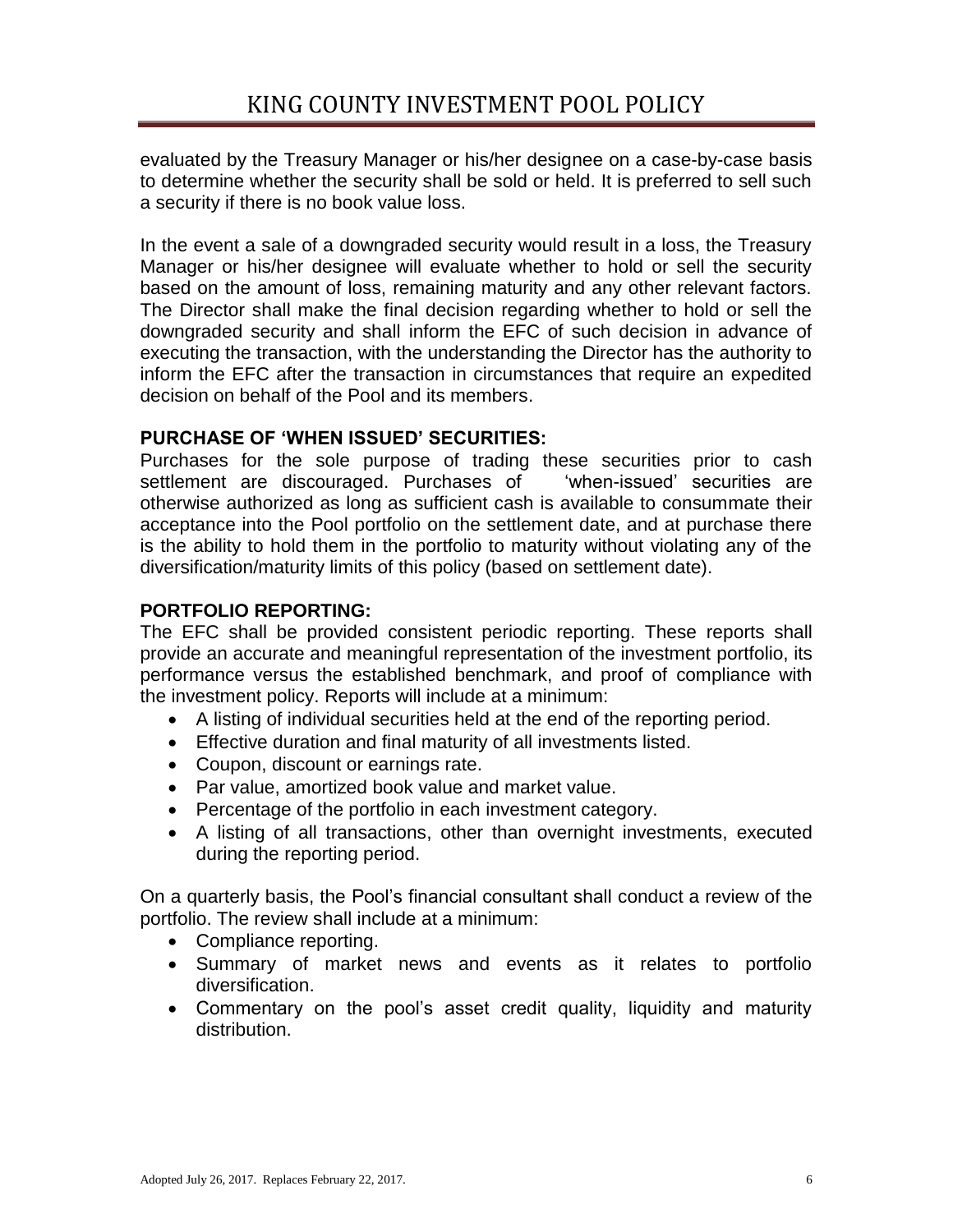#### **ETHICS:**

Officers and staff members involved in the investment process shall maintain a code of ethics that is in compliance with the provisions of the Employee Code of Ethics KCC 3.04.

<http://www.kingcounty.gov/employees/ethics/ecomplete.aspx>

#### **CONTINUING EDUCATION:**

It is King County's policy to require periodic investment training for any county employee delegated the authority to manage daily investment transactions for the Pool. The Director shall designate employees who should obtain at least twenty (20) hours of investment-related training each year. A CFA Institute member or non-member employee can satisfy this requirement by fulfilling the CFA Institute Continuing Education (CE) Program.

## **POLICY ADOPTION & AMENDMENTS:**

The King County Executive Finance Committee, or its successor, shall adopt and may periodically amend the policies governing the Pool. Except in an emergency, the Executive Finance Committee, or its successor, will consult with the Investment Pool Advisory Committee at least 60 days prior to adopting or implementing changes to any policies governing the Pool.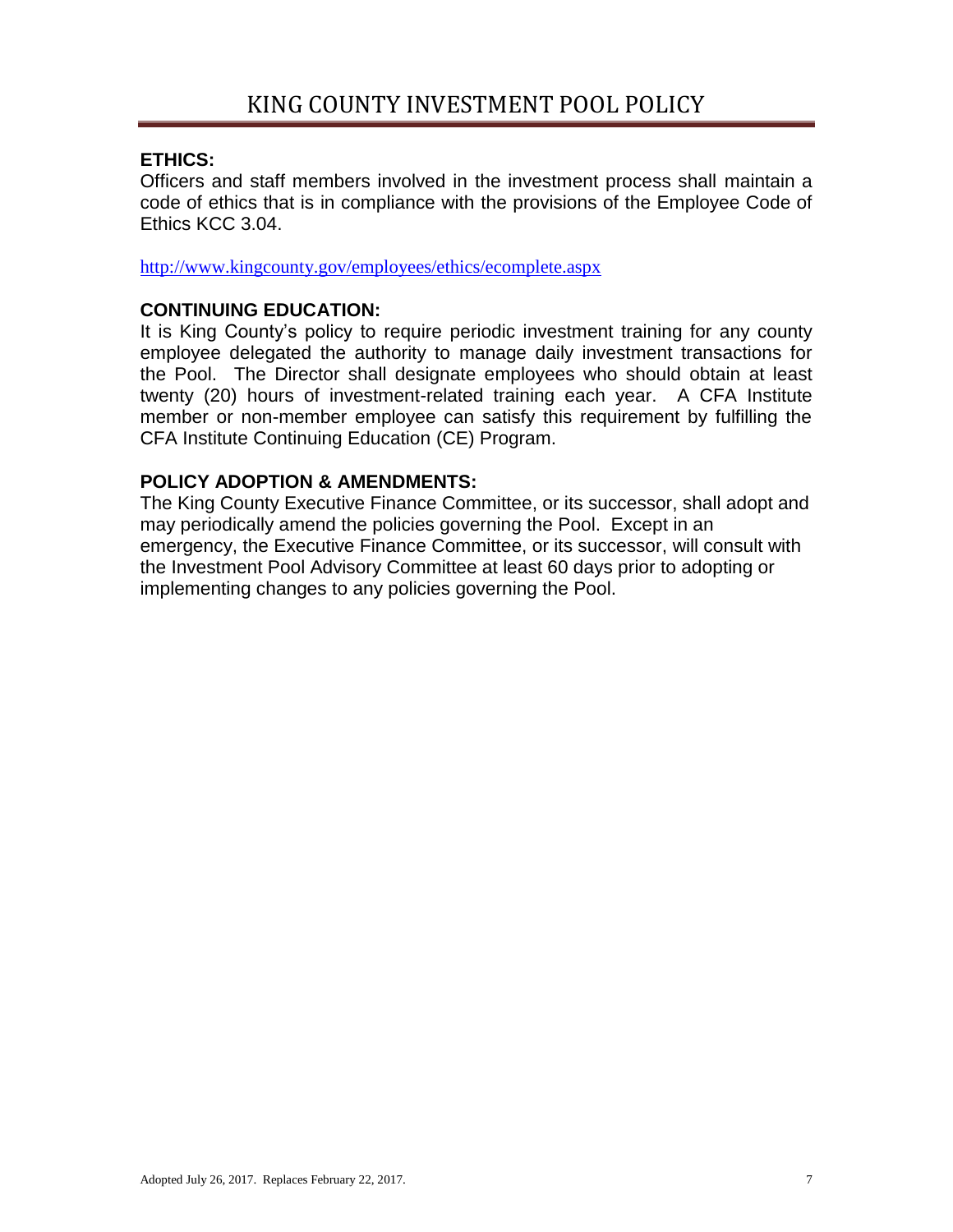# **SCHEDULE I**

#### **AUTHORIZED INVESTMENTS MATRIX:**

The following table should be considered along with the Schedules that follow. These Schedules provide additional information on criteria and restrictions that apply to many of the Authorized Investments listed in the table.

| <b>AUTHORIZED</b><br><b>INVESTMENTS</b><br>U.S. Treasuries or full faith                                                                                        | <b>MAXIMUM</b><br><b>PORTFOLIO</b><br><b>ALLOCATION</b><br>(% of portfolio's<br>book value at time<br>of purchase)<br>100% | <b>ISSUER RESTRICTIONS</b><br>(% of portfolio's book value at<br>time of purchase)<br>None                                                                                                                                                                       | <b>CREDIT QUALITY (at time of purchase)</b><br>(S&P/MOODY'S/FITCH)<br>Not Applicable                                                                                                                                                                                                                                                                       | <b>MATURITY</b><br><b>RESTRICTONS</b> |
|-----------------------------------------------------------------------------------------------------------------------------------------------------------------|----------------------------------------------------------------------------------------------------------------------------|------------------------------------------------------------------------------------------------------------------------------------------------------------------------------------------------------------------------------------------------------------------|------------------------------------------------------------------------------------------------------------------------------------------------------------------------------------------------------------------------------------------------------------------------------------------------------------------------------------------------------------|---------------------------------------|
| and credit of the U.S.<br>government.<br>(MBS restrictions apply as<br>noted in section below)                                                                  | (10% in the case of<br><b>Treasury Inflation</b><br><b>Protected Securities)</b>                                           |                                                                                                                                                                                                                                                                  |                                                                                                                                                                                                                                                                                                                                                            | Up to 5 years                         |
| U.S. agencies,<br>instrumentalities, or<br>government-sponsored<br>enterprises<br>("Federal Agencies")<br>(MBS restrictions apply as<br>noted in section below) | 100%                                                                                                                       | Maximum 35% exposure to any<br>single Agency                                                                                                                                                                                                                     | Senior debt obligations issued by any government sponsored<br>enterprise, agency or instrumentality of the United States.                                                                                                                                                                                                                                  | Up to 5 years                         |
| <b>Repurchase Agreements -</b><br>Top Tier Rating (A-1 or P1)                                                                                                   | 100%                                                                                                                       | 100% for repurchase<br>agreements with the Federal<br>Reserve Bank of New York<br>25% maximum exposure to any<br>one repo counterparty.<br>For the purposes of aggregating<br>issuers across sectors.<br>overnight repo counterparties<br>shall NOT be included. | The counterparty must have:<br>1. A rating in the highest short-term credit rating category<br>by at least one Nationally Recognized Statistical Rating<br>Organization (NRSRO) or possesses a guarantee by an<br>entity with such a rating; and<br>2. A minimum asset and capital size of \$5 billion in assets<br>and \$175 million in capital           | 60 days or less                       |
| <b>Repurchase Agreements -</b><br>Second Tier Rating (A-2 or<br>$P-2)$                                                                                          | 10%                                                                                                                        | 5% maximum exposure to any<br>one repo counterparty.<br>For the purposes of aggregating<br>issuers across sectors,<br>overnight repo counterparties<br>shall NOT be included.                                                                                    | The counterparty must have:<br>A rating in the second highest short-term credit rating<br>1.<br>category by at least one Nationally Recognized<br>Statistical Rating Organization (NRSRO) or possesses a<br>guarantee by an entity with such a rating; and<br>2. A minimum asset and capital size of \$5 billion in assets<br>and \$175 million in capital | Overnight Only                        |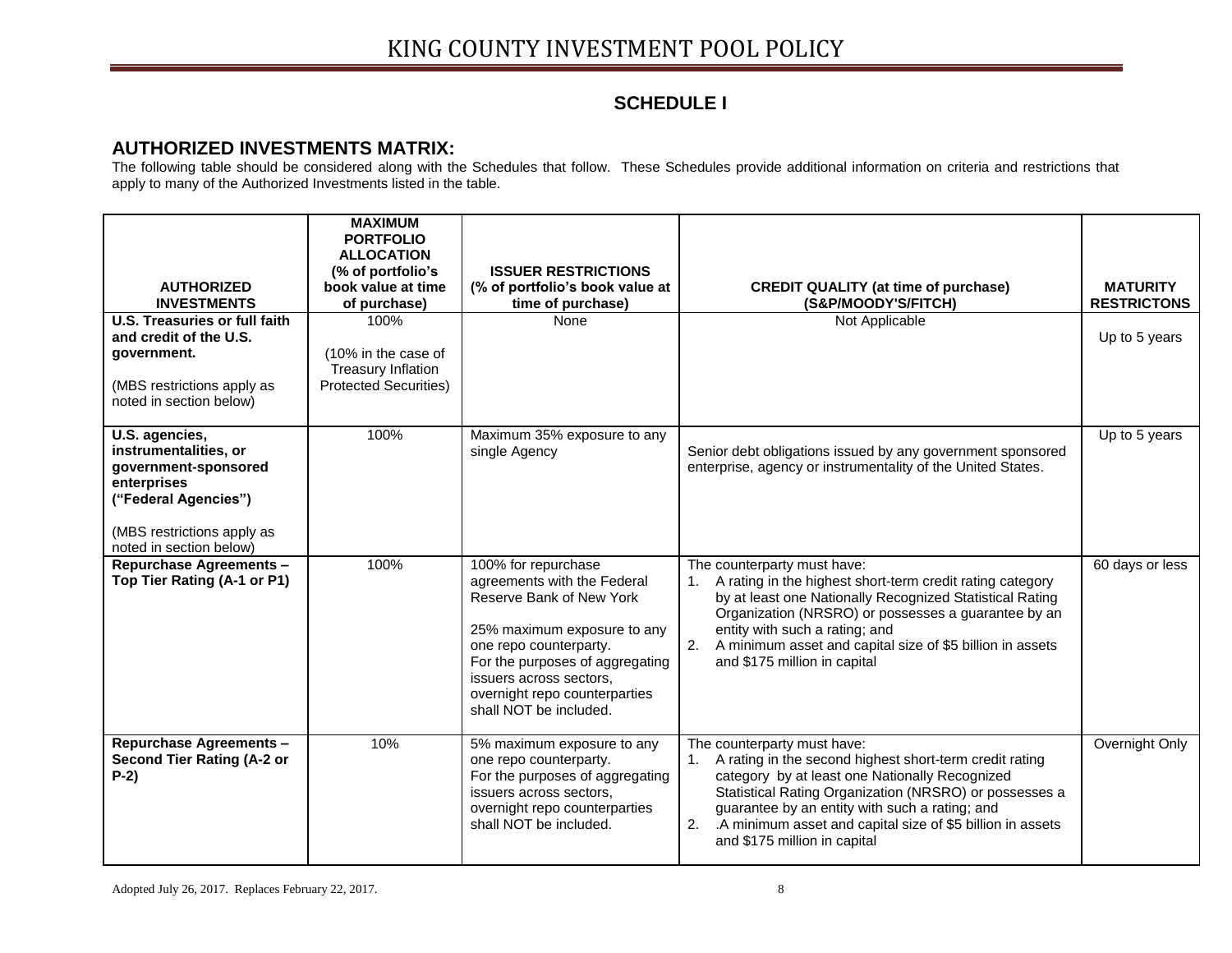| <b>AUTHORIZED</b><br><b>INVESTMENTS</b>             | <b>MAXIMUM</b><br><b>PORTFOLIO</b><br><b>ALLOCATION</b><br>(% of portfolio's<br>book value at time<br>of purchase)                                                                                                                                            | <b>ISSUER RESTRICTIONS</b><br>(% of portfolio's book value at<br>time of purchase)                                                                                                                                                                                              | <b>CREDIT QUALITY (at time of purchase)</b><br>(S&P/MOODY'S/FITCH)                                                                                                                                                                                                                                                                                                                                                                                                        | <b>MATURITY</b><br><b>RESTRICTONS</b> |
|-----------------------------------------------------|---------------------------------------------------------------------------------------------------------------------------------------------------------------------------------------------------------------------------------------------------------------|---------------------------------------------------------------------------------------------------------------------------------------------------------------------------------------------------------------------------------------------------------------------------------|---------------------------------------------------------------------------------------------------------------------------------------------------------------------------------------------------------------------------------------------------------------------------------------------------------------------------------------------------------------------------------------------------------------------------------------------------------------------------|---------------------------------------|
| <b>Reverse Repurchase</b><br><b>Agreements</b>      | 20%                                                                                                                                                                                                                                                           | 5% per investment dealer                                                                                                                                                                                                                                                        | rated in the highest short-term credit rating category by at<br>1.<br>least one NRSRO; and<br>2.<br>a minimum asset and capital size of \$5 billion in assets<br>and \$175 million in capital                                                                                                                                                                                                                                                                             | 6 months or<br>less                   |
| <b>Local Government</b><br>Investment Pool ("LGIP") | 25%                                                                                                                                                                                                                                                           | State of Washington LGIP                                                                                                                                                                                                                                                        | Not Applicable                                                                                                                                                                                                                                                                                                                                                                                                                                                            | Not Applicable                        |
| <b>Bankers' Acceptances</b>                         | 25%<br>When combined with<br>Term Repos (greater<br>than overnight),<br>Certificates of<br>Deposit, Commercial<br>Paper and Corporate<br>Notes not to exceed<br>50% of the Pool<br>assets.                                                                    | Must be issued by a bank<br>organized and operating in the<br>U.S.<br>Maximum 5% per issuer applied<br>across investment types.                                                                                                                                                 | Rated in the highest short-term credit rating category by at<br>least two NRSROs.                                                                                                                                                                                                                                                                                                                                                                                         | Up to 180 days                        |
| <b>Certificates of Deposit</b>                      | 25%<br>When combined with<br>Banker's Acceptance,<br>Term Repos (greater<br>than overnight),<br><b>Commercial Paper</b><br>and Corporate Notes<br>not to exceed 50% of<br>the Pool assets.                                                                    | Must be a public depository in<br>the State of Washington.<br>Maximum 5% per issuer applied<br>across investment types.                                                                                                                                                         | See RCW 39.58 of the state Code.<br>If not 100% collateralized, must be rated in the highest short-<br>term rating category by at least one NRSRO.<br>Those institutions not meeting the 100% collateralization or<br>minimum credit requirements may receive deposits up to the<br>FDIC or federally guaranteed amounts.                                                                                                                                                 | Up to 1 year                          |
| <b>Commercial Paper</b>                             | 25% of total market<br>value when combined<br>with Corporate Notes.<br>When combined with<br>Banker's Acceptance,<br>Certificates of<br>Deposit, Term Repos<br>(greater than<br>overnight) and<br>Corporate Notes not<br>to exceed 50% of the<br>Pool assets. | Secondary market purchases<br>only.<br>Must be issued by a corporation<br>organized and operating in the<br>U.S.<br>Maximum 3% per issuer in<br>combined categories of<br>commercial paper and<br>corporate notes.<br>Maximum 5% per issuer applied<br>across investment types. | Purchases with greater than 100 days maturity must have an<br>issuer long-term rating in one of the three highest credit rating<br>categories by one major NRSRO.<br>Rated in the highest short-term rating category by at least two<br>major NRSROs. If the commercial paper is rated by more<br>than two major NRSROs, it must have the highest rating from<br>all of the organizations.<br>State law requires that Commercial Paper be purchased only<br>from dealers. | 270 days                              |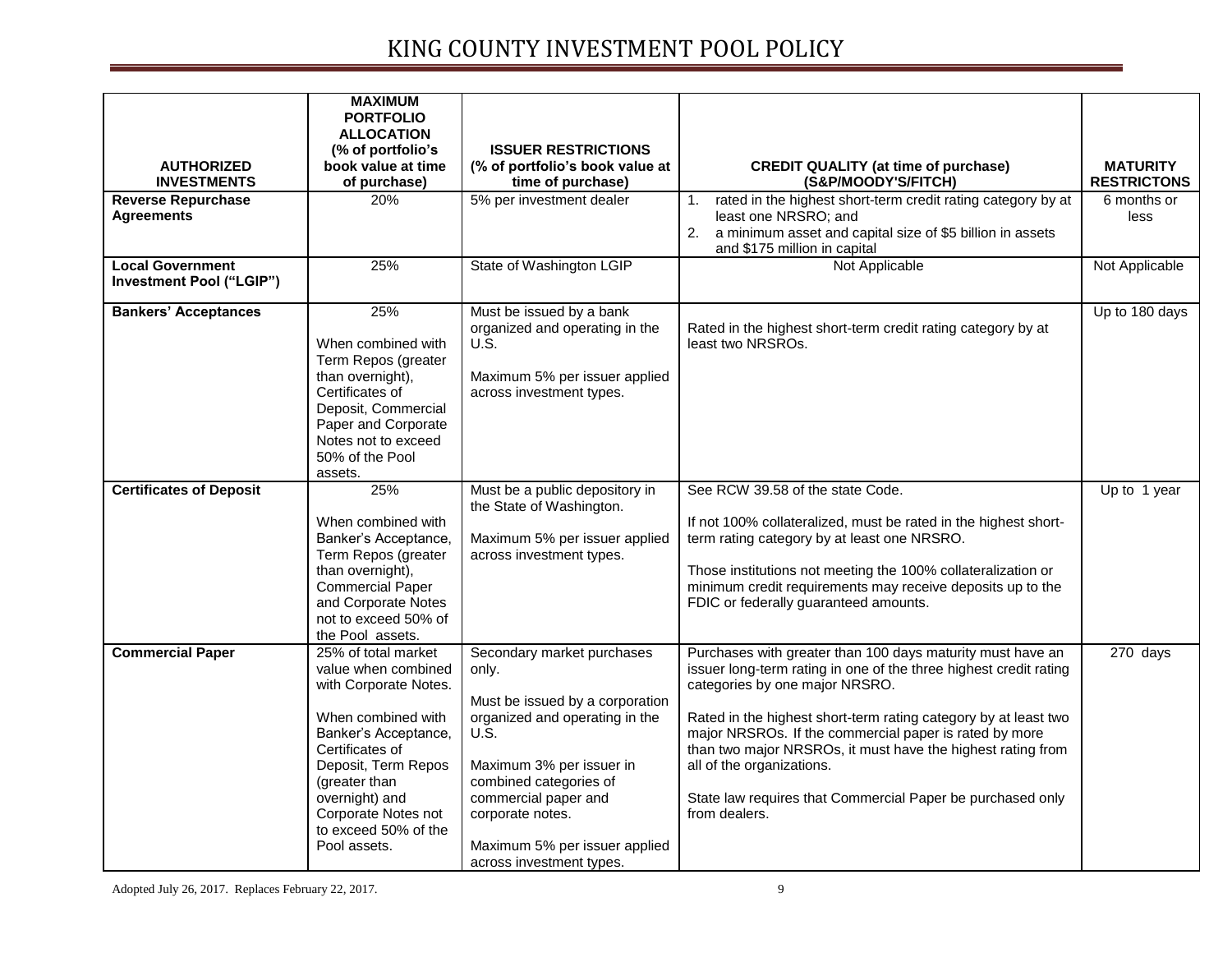|                           | <b>MAXIMUM</b>       |                                                  |                                                                  |                             |
|---------------------------|----------------------|--------------------------------------------------|------------------------------------------------------------------|-----------------------------|
|                           | <b>PORTFOLIO</b>     |                                                  |                                                                  |                             |
|                           | <b>ALLOCATION</b>    |                                                  |                                                                  |                             |
|                           | (% of portfolio's    | <b>ISSUER RESTRICTIONS</b>                       |                                                                  |                             |
| <b>AUTHORIZED</b>         | book value at time   | (% of portfolio's book value at                  | <b>CREDIT QUALITY (at time of purchase)</b>                      | <b>MATURITY</b>             |
| <b>INVESTMENTS</b>        | of purchase)         | time of purchase)                                | (S&P/MOODY'S/FITCH)                                              | <b>RESTRICTONS</b>          |
| <b>General Obligation</b> | 20%                  | 5% of portfolio: bond issues by                  | Rated in at least the highest three long-term rating categories  | 5 years                     |
| <b>Municipal Bonds</b>    |                      | pool participants must be                        | by at least one NRSRO.                                           |                             |
|                           |                      | purchased on the secondary                       |                                                                  |                             |
|                           |                      | market only                                      |                                                                  |                             |
| Mortgage-Backed           | 25%                  | Must be issued by Federal                        | Senior debt obligations issued by any government sponsored       | 5 year average              |
| <b>Securities</b>         |                      | Agencies of the United States.                   | enterprise, agency or instrumentality of the United States.      | life at time of<br>purchase |
|                           |                      | Investments in MBS will count                    | The securities must pass the Federal Financial Institutions      |                             |
|                           |                      | toward the total that can be                     | Examination Council ("FFIEC") suitability test, which banks      |                             |
|                           |                      | invested in any one agency as                    | use to determine lowest risk securities.                         |                             |
|                           |                      | described in U.S. Agencies                       |                                                                  |                             |
|                           |                      | above.                                           |                                                                  |                             |
|                           |                      |                                                  |                                                                  |                             |
|                           |                      | Full faith and credit MBS are<br>limited to 25%. |                                                                  |                             |
| <b>Corporate Notes</b>    | 25% of total market  | 3% per issuer rated AA or                        | Must be rated at least in the broad single A category or better. |                             |
|                           | value when combined  | better.                                          |                                                                  | 5 years                     |
|                           | with commercial      | 2% per issuer rated in broad                     | Broad single A category with a negative outlook may not be       | The maximum                 |
|                           | paper.               | single A category.                               | purchased.                                                       | duration of the             |
|                           |                      | Split ratings will take most                     |                                                                  | corporate notes             |
|                           | When combined with   | conservative rating.                             |                                                                  | portfolio shall             |
|                           | Banker's Acceptance, |                                                  |                                                                  | not exceed 3                |
|                           | Certificates of      | Maximum 3% per issuer in                         |                                                                  | years.                      |
|                           | Deposit, Commercial  | combined categories of                           |                                                                  |                             |
|                           | Paper and Term       | commercial paper and                             |                                                                  |                             |
|                           | Repos (greater than  | corporate notes.                                 |                                                                  |                             |
|                           | overnight) not to    |                                                  |                                                                  |                             |
|                           | exceed 50% of the    | Maximum 5% per issuer applied                    |                                                                  |                             |
|                           | Pool assets.         | across investment types.                         |                                                                  |                             |

Notes:

1. Floating rate and variable rate securities are permitted subject to the following criteria:

a. The rate on the FRN/VRN resets no less frequently than quarterly; and

- b. The FRN/VRN is indexed to a money market rate.
- c. The maturity of floaters will be viewed to the final maturity date and the duration of floaters will be viewed to the next reset date.
- 2. Major NRSRO is defined as Moody's and Standard & Poor's.
- 3. Purchases prior to 9/15/16 are considered grandfathered in for issuer limit purposes and can be held to maturity.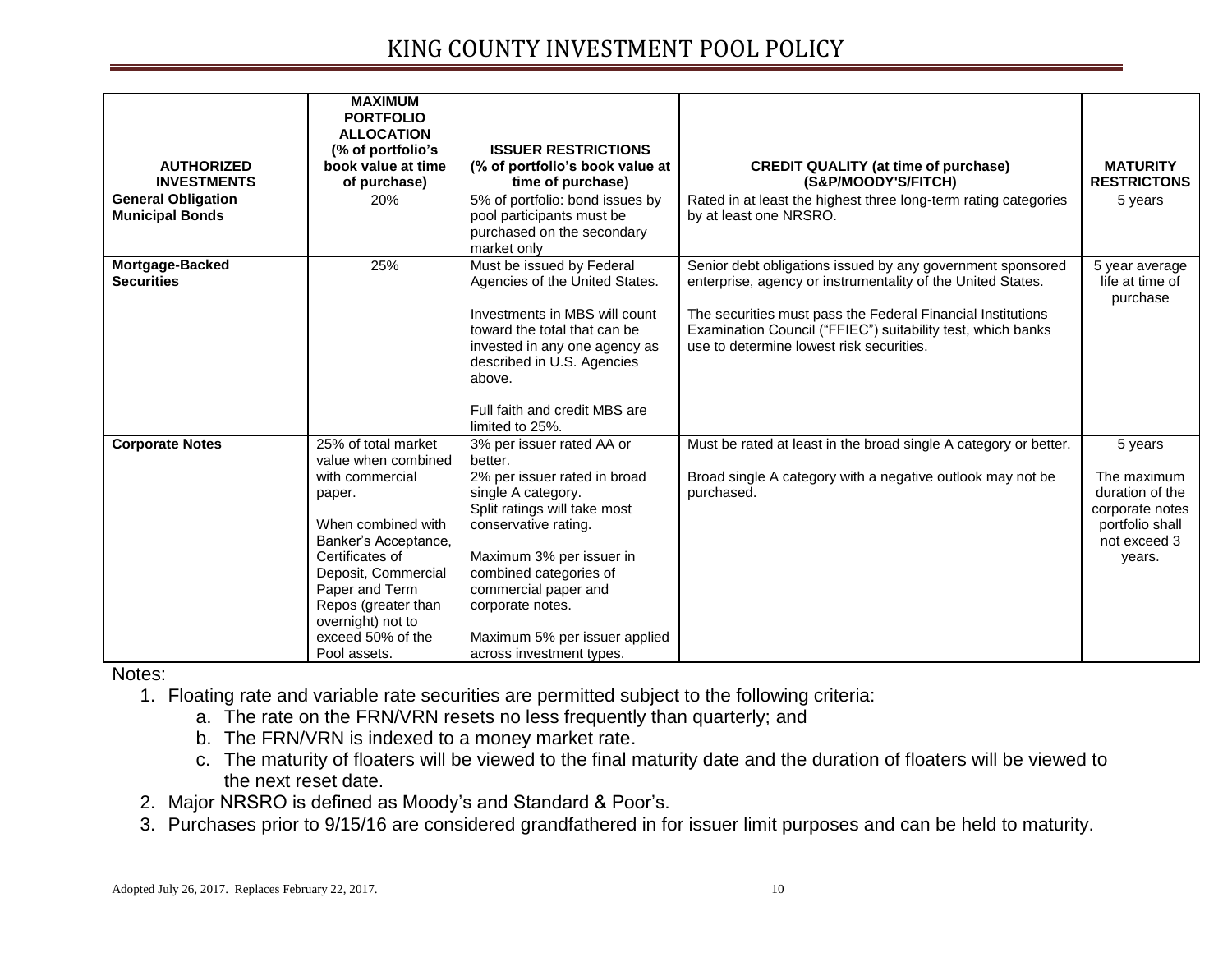#### **SCHEDULE II**

#### **REPURCHASE AGREEMENTS**

The Pool makes regular use of repurchase agreements (repos) to meet its investment needs. Such transactions are governed by a Master Repurchase Agreement. The following criteria apply:

1. Repurchase agreement counterparties will be limited to (i) primary government securities dealers who report daily to the Federal Reserve Bank of New York or (ii) banks, savings and loan associations or diversified securities broker-dealers subject to regulation of capital standards by any state or federal regulatory agency. Please see Schedule I for counterparty qualifications.

2. All securities used in deliverable repurchase transactions will be delivered to King County's safekeeping bank. All securities used in a tri-party repurchase agreement must be delivered to a tri-party safekeeping account. A tri-party agreement is required to be signed by all participating parties. Tri-party custodians are required to provide the County with evidence of collateral ownership.

3. Securities used in tri-party repurchase agreements must have a market value equal to at least 102% of repurchase price, plus accrued interest. Tri-party custodians are required to mark collateral to market and rebalance accounts daily. For deliverable repurchase agreements with terms from 1 to 30 days, the market value of the collateral must equal at least 102% of the repurchase price, plus accrued interest. 102% collateralization is required for terms 31 to 60 days.

4. Repurchase agreements have a maximum maturity of 60 days.

5. All participating dealers are required to sign a SIFMA Master Repurchase Agreement.

6. Collateral for repurchase agreements will be limited to U.S. Treasury and U.S. Agency securities.

#### **REVERSE REPURCHASE AGREEMENTS:**

A reverse repurchase agreement ("reverse") is an investment transaction in which securities in King County's portfolio are sold and an agreement is made to buy back the securities at a later date. This agreement discloses a repurchase price, which would include a specified interest rate that is applied against the original proceeds. Although reverses can be used as a borrowing mechanism, the proceeds are generally reinvested in another instrument to a date similar to the maturity of the reverse. The new instrument provides a greater rate of return than the rate paid on the reverse.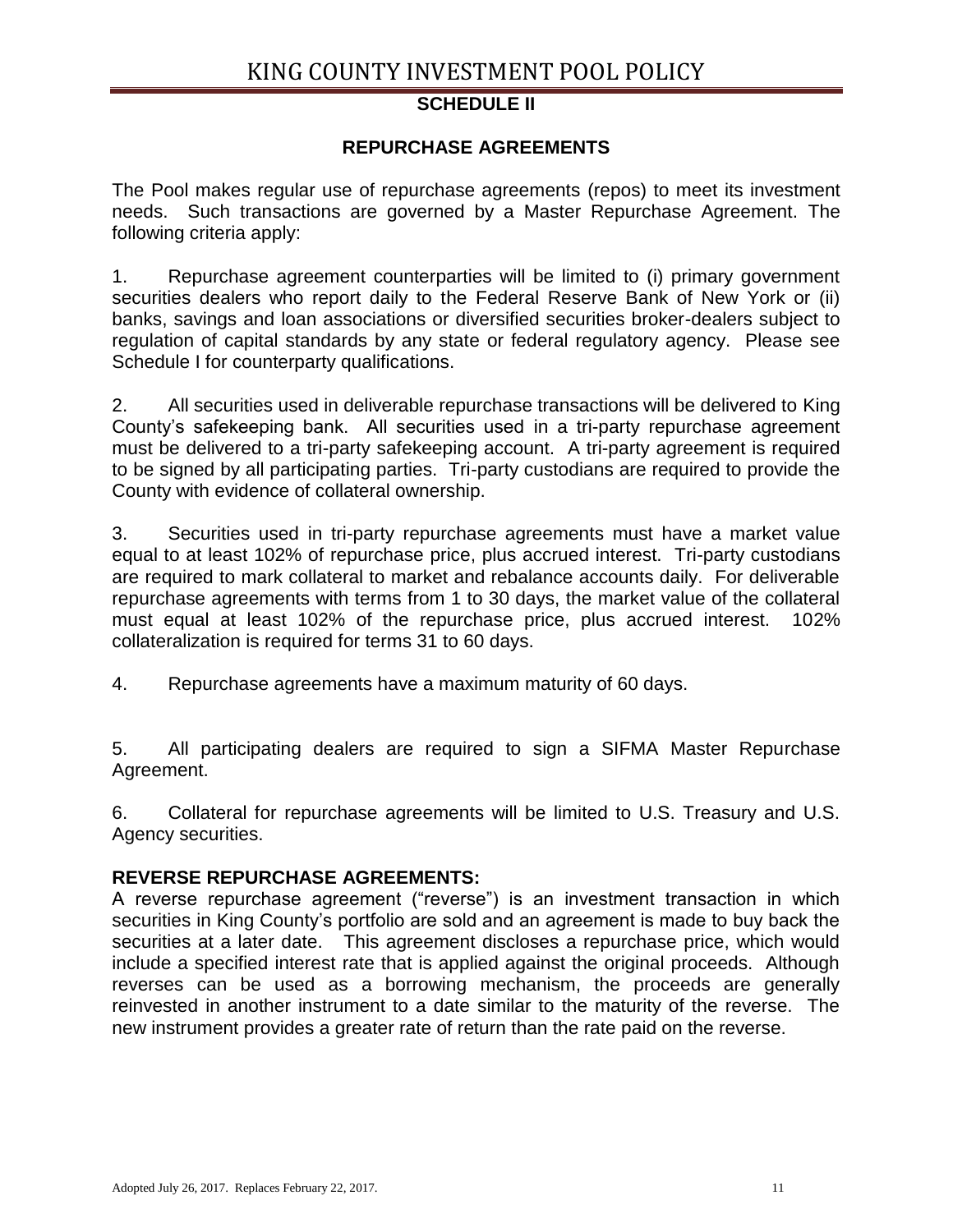## **LIMITATIONS ON USE**

1. King County will not use reverses to borrow funds for any purpose.

2. King County will use only reverses that are "match book" transactions. A match book means that the maturity date of the acquired security is identical to the end date of the reverse.

3. King County will enter into reverses only with firms with which they have adopted a master repurchase agreement. (see below)

4. King County will not enter into a reverse repurchase agreement for periods exceeding six months.

5. King County will not reverse more than 20% of the total balance of the Investment Pool at any one time.

#### **MASTER REPURCHASE AGREEMENT:**

A master repurchase agreement contract which defines the responsibilities of both parties has been developed by King County. The County requires all firms to sign the agreement before being allowed to do repos/reverses with the County.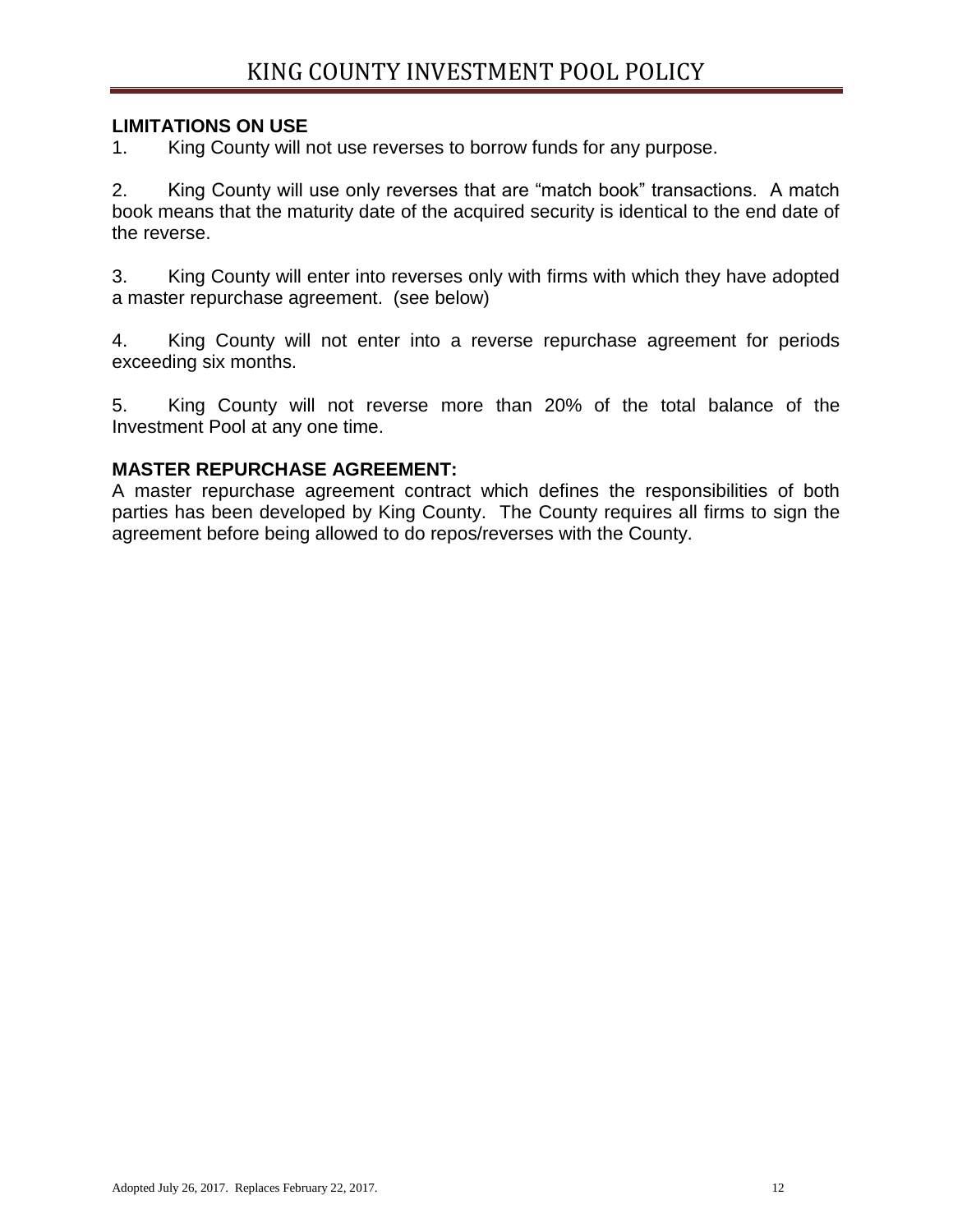#### **SCHEDULE III**

**POLICY CRITERIA FOR INVESTMENTS IN CERTIFICATES OF DEPOSIT:** Certificates of Deposit (CD's) can be placed only with institutions that are public depositories in the State of Washington. RCW 39.58 governs public depositories and provides that, "All public funds deposited in public depositaries, including investment deposits and accrued interest thereon, shall be protected against loss, as provided in the chapter".

#### **POLICY ON EARLY REDEMPTION IN THE EVENT OF FAILURE:**

Because of deposit protection regulations, risk of loss of principal is minimal for investment deposits in a bank or thrift institution. However, in a bank failure, assets of an institution may be frozen while regulatory authorities ascertain account balances and liabilities. If a CD matures during that time, cash flow problems may result or the opportunity to reinvest those funds may be lost.

If a bank or thrift institution should fail, or the EFC has reason to believe it may fail, King County may withdraw a CD prematurely. If the early redemption results in any loss of principal or interest, the redemption must have the approval or the Treasury Manager or his designee.

## **POLICY ON BANK AND THRIFT CREDIT EVALUATION:**

King County establishes deposit limitations beyond those provided by RCW 39.58, for all financial institutions with which deposits are placed, based upon a financial analysis of those institutions.

#### **LIMITATIONS**

RCW 39.58 provides that the deposits of a municipal body cannot exceed the net worth of an institution.

If CDs are not 100% collateralized, the County further limits deposits to only those institutions rated in the highest short-term credit rating category by at least one NRSRO.

Those institutions not meeting 100% collateralization or the minimum credit requirements may receive deposits up to the FDIC or federally guaranteed amounts.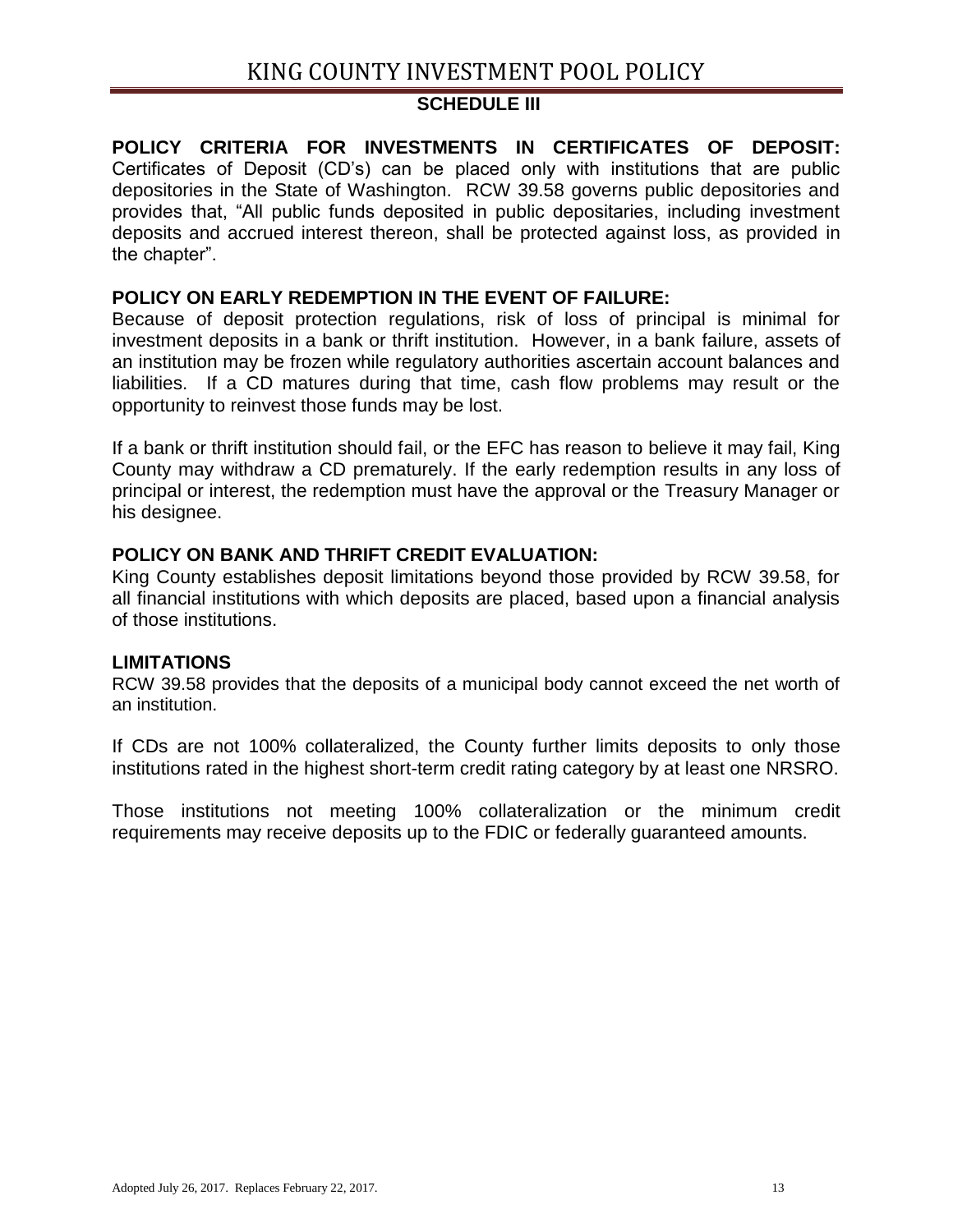# **SCHEDULE IV**

## **BROKER/DEALER SELECTION POLICY**

#### **AUTHORIZED BROKER/DEALERS:**

The Finance and Business Operations Division will maintain an Authorized Broker/Dealer call list of firms that have established relations with the County.

All broker/dealers that wish to be considered for addition to the established Authorized Broker/Dealer List must meet the following minimum requirements:

- 1. Confirm that they are a member of the Financial Industry Regulatory Authority (FINRA), registered as a dealer under the Securities Exchange Act of 1934, and be registered with the Securities Division of the Washington State Department of Financial Institutions.
- 2. Be of high integrity and assign personnel to King County's account of equally high integrity. This is crucial to King County's intent is to enter into a long-term relationship.
- 3. Acknowledge receipt of King County's written Statement of Investment Policy.
- 4. Sell all securities subject to delivery at King County's custodial banks. With the exception of collateral calls on repurchase agreements, all transactions are to be conducted on a delivery vs. payment (DVP) basis.
- 5. Demonstrate they have been in operation of effecting transactions in authorized investments of this Policy for at least five (5) years.
- 6. Must be either on the Primary Government Securities Dealers list published by the Federal Reserve Bank of New York or be a non-primary broker/dealer that qualifies under Securities and Exchange Commission Rule 15C3-1 (uniform net capital rule) with a minimum of \$175 million of regulatory capital.
- 7. All firms with whom the County does business must have adequate financial strength which will be assessed by a review of the firm's financial statements and other factors, as determined by the County.
- 8. Broker/Dealers may also provide related services that are considered optional, including:
	- a. An active secondary market for its securities (provided that this would be a required service for commercial paper broker/dealers).
	- b. Internal credit research analysis on commercial paper, bankers' acceptances and other securities it offers for sale.
	- c. Be willing to purchase securities from King County's portfolio.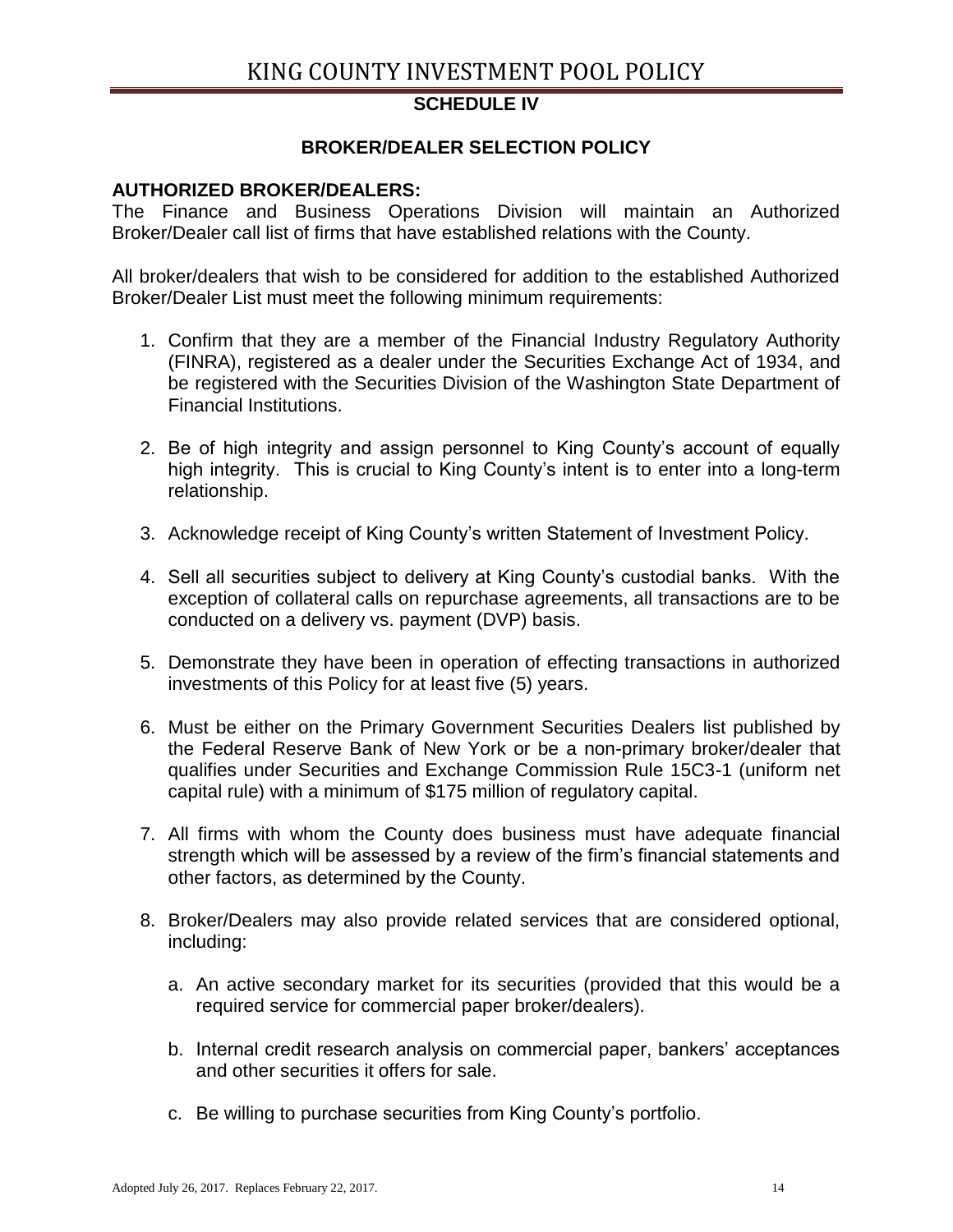d. Be capable of providing market analysis, economic projections, and newsletters.

## **REGISTERED REPRESENTATIVE EXPERIENCE REQUIREMENTS FOR ADDITION TO AUTHORIZED BROKER/DEALER POOL LIST:**

In order to be considered the registered representative of the firm must be registered with the Securities Division of the Washington State Department of Financial Institutions and meet at least one of the following minimum requirements:

- 1. Have six years of experience as an institutional fixed income registered representative.
- 2. Have five years of experience as a fixed income trader, or portfolio manager with at least one year of experience as an institutional fixed income registered representative.
- 3. Have one year of experience as an institutional fixed income registered representative and holds the Chartered Financial Analyst designation.

# **APPLICATION PROCESS:**

A securities firm and registered representative that meets the above criteria can contact the King County Finance and Business Operations Division regarding inclusion on King County's waiting list. Contact should be made with: Treasury Manager at (206) 263- 2860 or Investment Officer at (206) 263-2866, or in writing to King County Administration Building, 500 4th Avenue Room 613, Seattle, WA 98104. If the firm meets the minimum requirements they will be forwarded a copy of this policy and King County's master repurchase agreement, if appropriate.

Each firm will be required to submit a copy of their latest financial report, a completed copy of King County's dealer questionnaire and certification, the resumes of the persons who will cover King County's account, delivery instructions, an organization tree that shows all the parent and subsidiary relationships and ownership percentages, and any other pertinent information necessary to conduct business.

## **EVALUATION PERIOD:**

Depending on need, the County may hold two six-month new dealer evaluation periods during the year: These evaluation periods will normally be from January 1 to June 30 and July 1 to December 31

To be eligible to be selected to participate in the evaluation period, each new firm must submit all the information required by this policy three months before the start of the evaluation period. The County will review the material submitted and evaluate each firm versus King County's needs. Firms that are selected to participate in an evaluation period will be notified shortly before the beginning of the period, and the County will furnish the firm with an executed trading authorization and delivery instructions. Firms that meet the minimum requirements, but miss the deadline or are not selected for the upcoming evaluation period, may be considered for the following evaluation period. A firm may be dropped prior to the completion of the six month period, if the County determines that continuing the relationship is not in its best interest.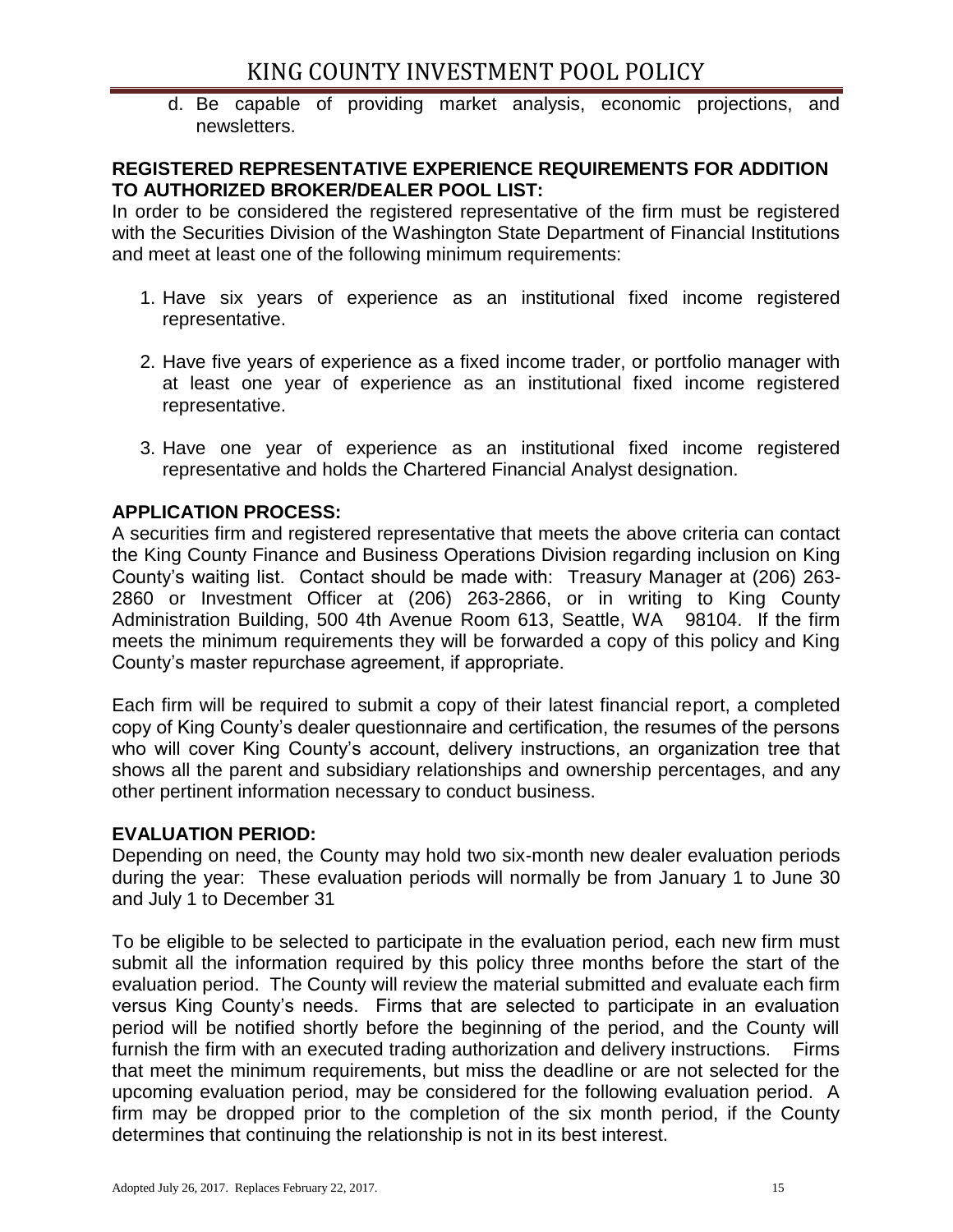## **FIRM SELECTION:**

Both the firm representatives will be evaluated on the material they submit prior to an evaluation period. Firms will be rated by their product offerings, electronic inventory delivery systems, financial strength, reputation, and research products. Registered representatives will be evaluated on their experience, product knowledge, references, professionalism, and communication skills. Equal weighting will be given to the firm and the registered representatives. All else being equal, firms with institutional fixed income sale offices in King County may be given preference.

# **ADDITION TO PRIMARY CALL LIST:**

Firms that demonstrate that they can add value to King County's investment program during the evaluation period will be added to the primary call list. Each firm will be reviewed with respect to its market analysis, knowledge and understanding of King County's investment program, and the professional conduct demonstrated by their personnel. Generally, a firm must have demonstrated during the evaluation period that it is handling at least 5% of King County's investment transactions, or provided other valuable services that other firms on the authorized Broker/Dealer list are not providing.

Even if a firm does more than 5% of the investment transactions, it may not be added to the list if, in King County's opinion, the registered representatives utilize over aggressive sales techniques, are difficult to work with, are not considerate of the investment staff's time, recommend securities not authorized by this policy or are untrustworthy.

## **DELETION FROM PRIMARY CALL LIST:**

Firms may be dropped from the Authorized Broker/Dealer List when they have been unable to achieve 5% of King County's business during a six-month period. The determination of whether to drop a firm will also be based on King County's long-term experience with the firm, and whether the drop in business is due to temporary conditions. The firm may also be retained on the list if it provides other valuable services such as unique research or pricing on difficult-to-price securities. If the County determines that it would be better served by retaining the firm, but changing the registered representative that is covering the County, the County may request that King County's account be switched to another registered representative.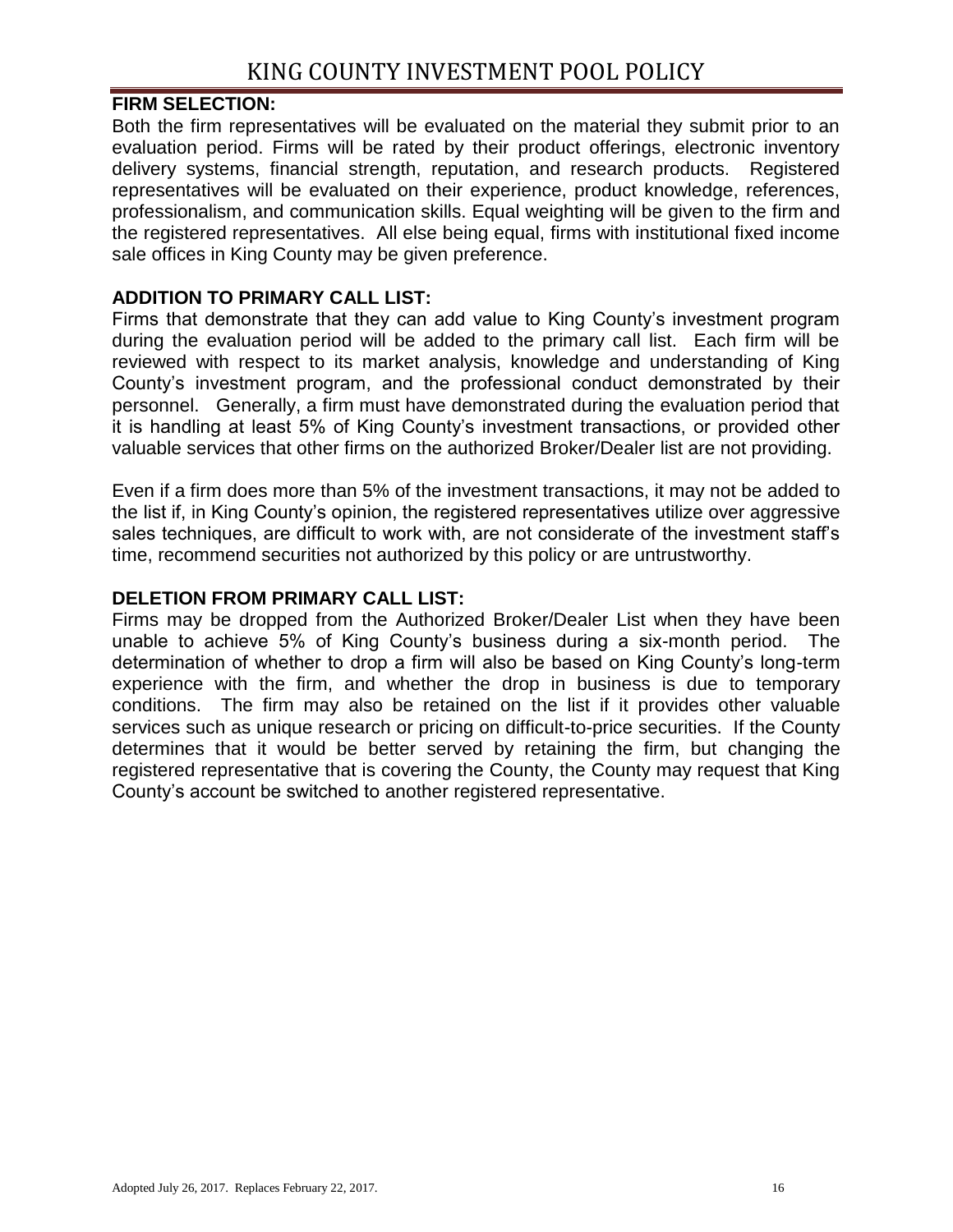# **DEALER QUESTIONNAIRE**

| 1.  | Name of Firm                                                                                                                                                                                                                  |                                                                              |                                                                                                                                                                            |
|-----|-------------------------------------------------------------------------------------------------------------------------------------------------------------------------------------------------------------------------------|------------------------------------------------------------------------------|----------------------------------------------------------------------------------------------------------------------------------------------------------------------------|
| 2.  | Address                                                                                                                                                                                                                       | Regional/local                                                               | National offices                                                                                                                                                           |
| 3.  | Telephone number (                                                                                                                                                                                                            |                                                                              | Regional/Local<br>National Headquarters                                                                                                                                    |
| 4.  | Primary representative/manager/partner-in-charge                                                                                                                                                                              |                                                                              |                                                                                                                                                                            |
|     | Name<br>Title<br>Telephone No. ()<br>Fax No. $( )$                                                                                                                                                                            | Name<br>Title                                                                | Telephone No. ()<br>Fax No. $($ )                                                                                                                                          |
| 5.  | Are you a primary dealer in U.S. Government securities?<br>1 Yes<br>$\mathbf{L}$<br>1 No                                                                                                                                      |                                                                              |                                                                                                                                                                            |
| 6.  | If so, for how long has your firm been a primary dealer? _____________ years                                                                                                                                                  |                                                                              |                                                                                                                                                                            |
| 7.  | year?                                                                                                                                                                                                                         |                                                                              | What was your firm's total volume in U.S. Government and agency securities trading last                                                                                    |
|     | Firm-wide \$                                                                                                                                                                                                                  |                                                                              | <b>Number of Transactions</b>                                                                                                                                              |
|     | Your local/regional office \$                                                                                                                                                                                                 |                                                                              | <b>Number of Transactions</b>                                                                                                                                              |
| 8.  | Which instruments are offered regularly by your local/regional desk?<br>T-bills<br>Treasury notes/bonds<br>L<br>1<br>] Agencies (specify)<br>L<br><b>Corporate Notes</b><br>$\mathbf{I}$<br>Other Instruments<br>(list below) | $\mathbf{1}$<br>$\mathbf{I}$<br>$\mathbf{I}$<br>$\mathbf{I}$<br>$\mathbf{I}$ | <b>Taxable Municipals</b><br><b>Bankers Acceptances (BAs)</b><br>Term Treasury or Agency<br>repurchase agreement<br><b>Commercial Paper</b><br>Agency Mortgage-backed CMOs |
| 9.  | Identify all personnel who will be trading with or quoting securities to the King County<br>Finance Division.                                                                                                                 |                                                                              |                                                                                                                                                                            |
| 10. | Which of the above personnel have read King County's investment policies?                                                                                                                                                     |                                                                              |                                                                                                                                                                            |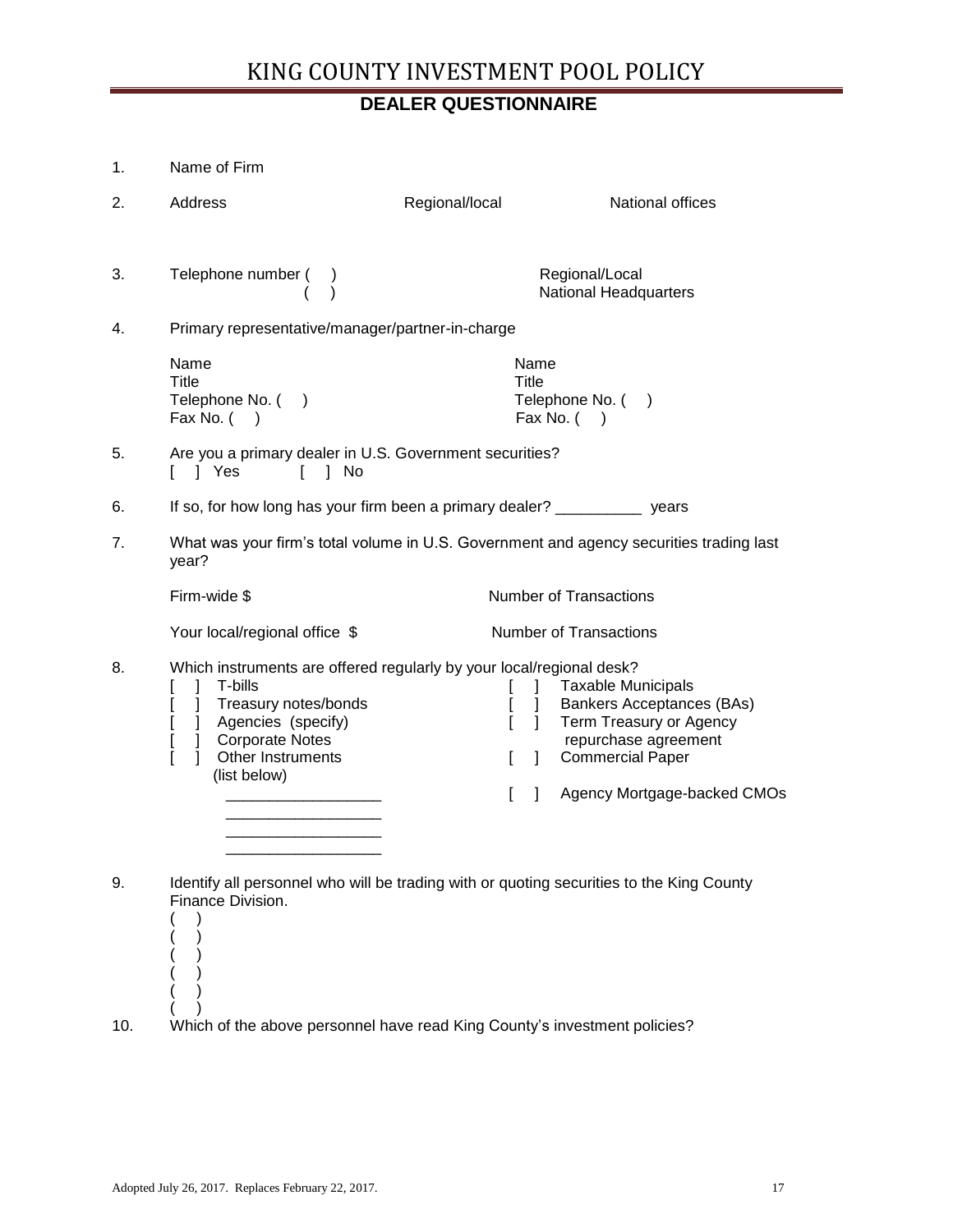11. Indicate which of the above agents of your firm's local/regional offices currently are licensed, certified or registered, and by whom.

Agent **Agent Licensed or registered by** 12. Identify your public-sector clients in our geographical area who are most comparable to King County's. **Entity Contact Person Telephone No.** Client since  $($  )

> $($   $)$ ( )

13. Has your firm ever been subject to a regulatory or state or federal agency investigation for alleged improper, fraudulent, disreputable or unfair activities related to the sale of government securities or money market instruments? Have any of your employees ever been so investigated? Explain.

- 14. Has a public-sector client ever claimed that your firm was responsible for investment losses? Explain.
- 15. Include samples of research reports that your firm regularly provides to public-sector clients.
- 16. Explain your normal custody and delivery process. Who audits these fiduciary systems?
- 17. Provide certified financial statements and other indicators regarding your firm's capitalization.
- 18. Describe the capital line and trading limits that support/limit the office that would conduct business with our government.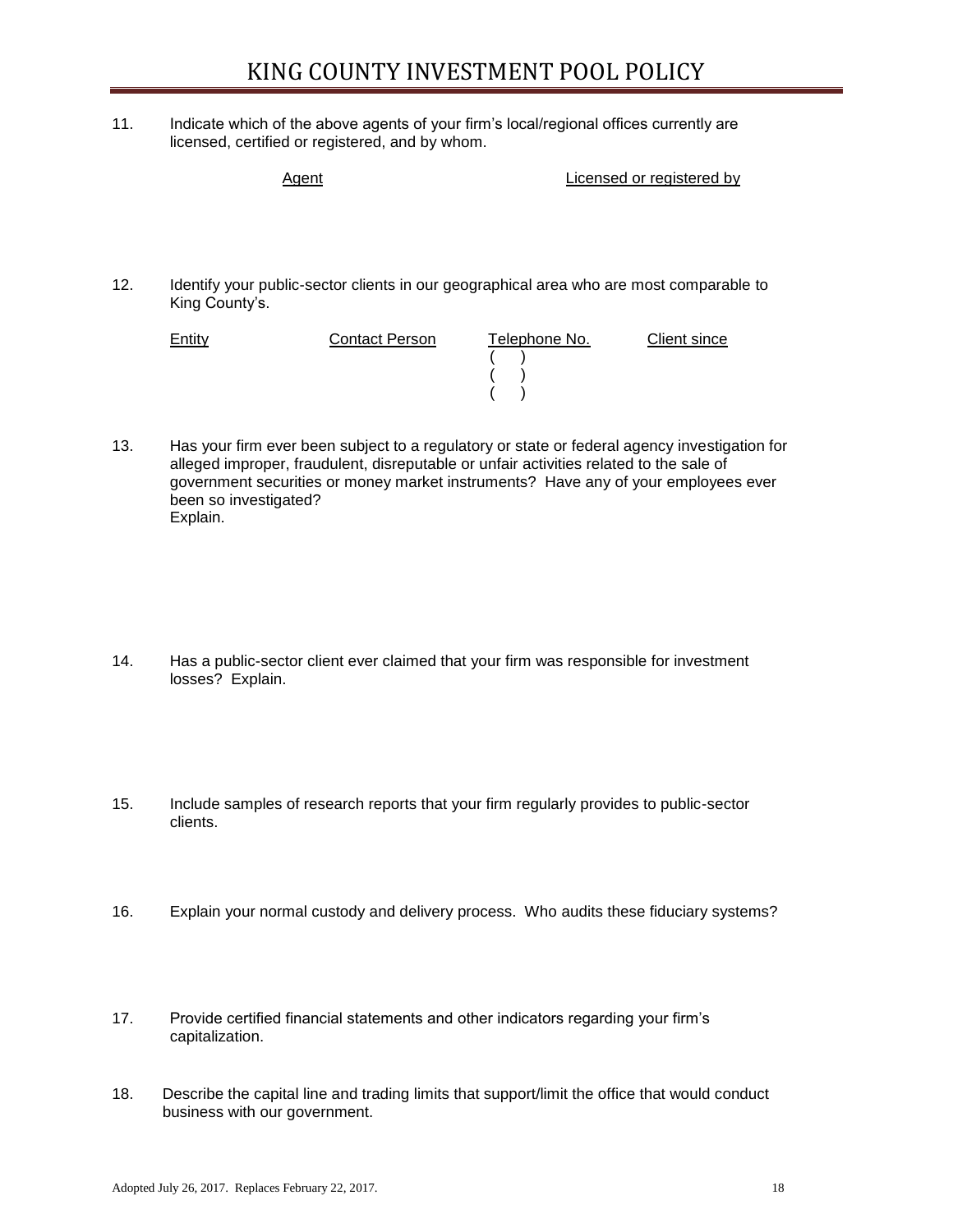- 19. What training would you provide to our employees and investment officers?
- 20. Has your firm consistently complied with the Federal Reserve Bank's capital adequacy guidelines? As of this date, does your firm comply with the guidelines? Has your capital position ever fallen short? By what factor (1.5x, 2x, etc.) does your firm presently exceed the capital adequacy guidelines? Include certified documentation of your capital adequacy as measured by the Federal Reserve standards.
- 21. Do you participate in the Securities Investor Protection Corporation (SIPC) insurance program? If not, explain why not.
- 22. What portfolio information do you require from your clients?
- 23. What reports, transactions, confirmations and paper trail will we receive?
- 24. How many and what percentage of your transactions failed last month? Last year?
- 25. Does your firm list its inventory on Bloomberg's BOOM and Bloomberg Bond Trader (BBT) Does your firm list its inventory on Bloomberg's BOOM and Bloomberg Bond Trader (BBT) screens? screens?
- 26. Does your firm list inventory on Tradeweb? If so, which products are listed there? Does your firm list inventory on Tradeweb? If so, which products are listed there?
- 27. If your firm is a subsidiary, please describe any written financial guarantees that your If your firm is a subsidiary, please describe any written financial guarantees that your parent has entered into that provide financial support to your organization. parent has entered into that provide financial support to your organization.
- 28. Describe the precautions taken by your firm to protect the interests of the public when dealing with governmental agencies as investors.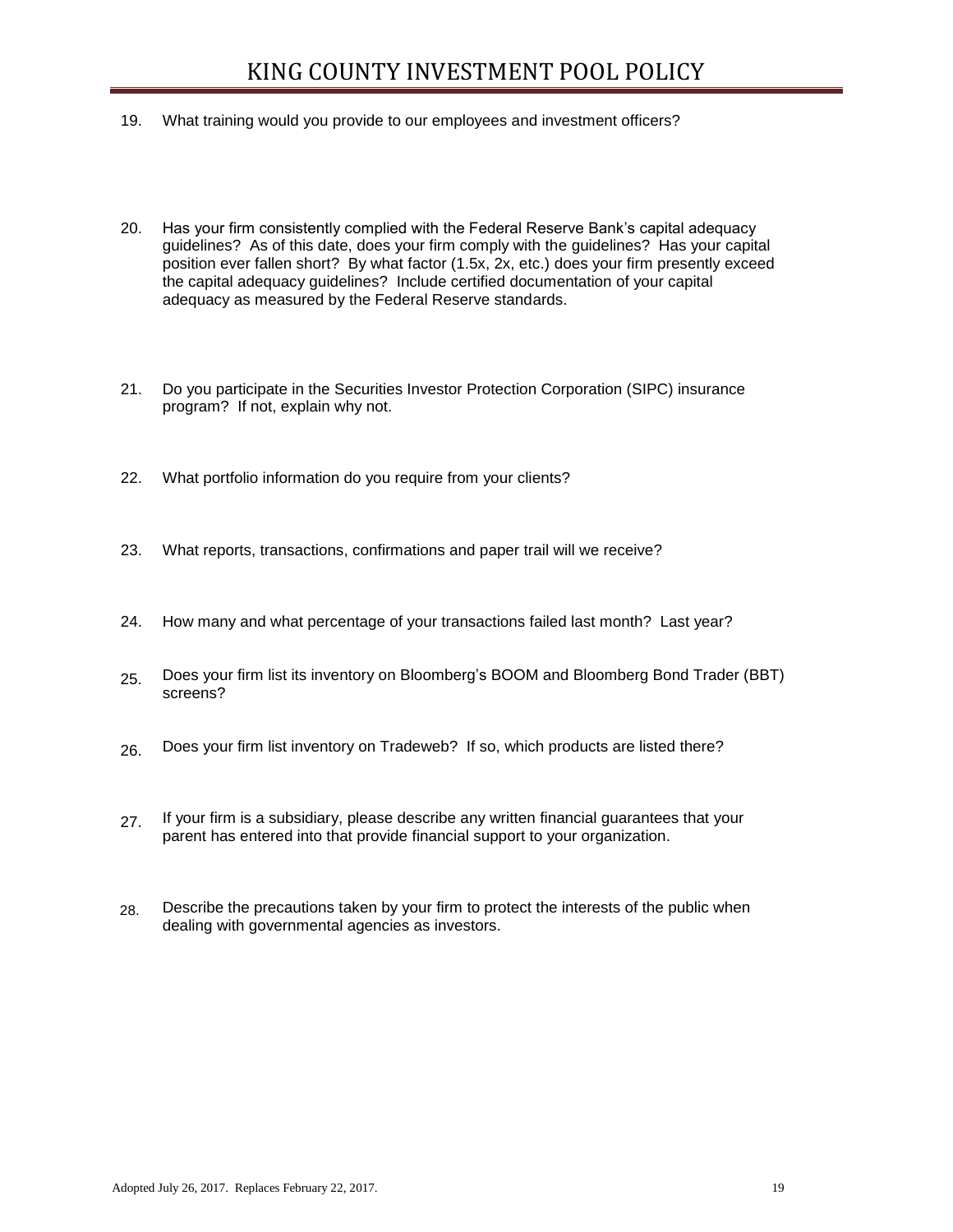# **CERTIFICATION**

I hereby certify that all personnel who will be handling King County's account have personally read King County's investment policy, and that I am authorized to execute this request on behalf of the firm.

As a Securities and Exchange Commission (SEC) registered broker or dealer and a member of FINRA, the firm is subject to the federal securities laws and regulations, and the rules of the SEC and FINRA. Those rules establish, among other things, obligations regarding the suitability of investment recommendations and prohibitions on the use of fraudulent and deceptive practices. I hereby certify that the firm has in place policies and procedures and a system of supervision that are reasonably designed to achieve compliance with applicable securities laws and regulations, and with applicable SEC and FINRA rules.

| Signed:       | Title:         |
|---------------|----------------|
| Name (print): | Title (print): |
| Date:         |                |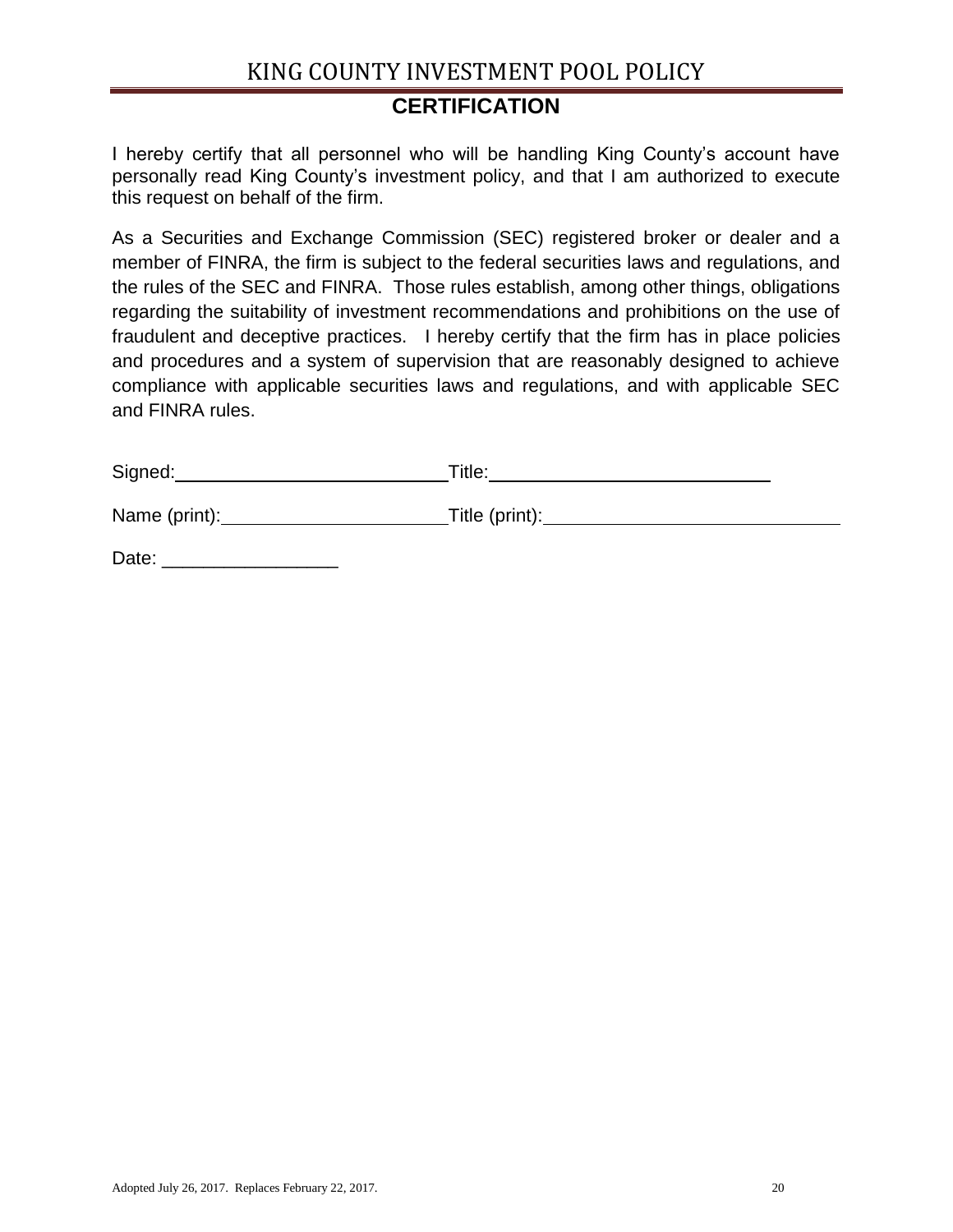# **SCHEDULE V**

# **CREDIT REVIEW PROCESS**

# **APPROVED CREDIT LIST:**

The County shall maintain an approved credit list to help manage the Pool's exposure to issuers that present some element of credit risk. Those listed issuers would include all investment types, with the exception of those backed by the full faith and credit of the US Treasury, Federal Agencies, the Washington State LGIP, repurchase agreements, 100% collateralized certificates of deposit, and FDIC-insured investments. This list shall assist the County in determining a prudent credit profile amongst its holdings.

# **CREDIT COMMITTEE (CC):**

The purpose of the credit committee is to:

- Review the quality of the approved credit list
- Review the effectiveness of credit related processes
- Provide guidance to the EFC for new credit approvals or removals from the approved credit list.

The CC members include the King County Treasury Manager, the King County Chief Investment Officer, the King County Senior Debt Analyst, and the King County Chief Economist. The CC holds meetings on a monthly basis and takes action through consensus of its members. Its actions are reported in meeting minutes. In the case of vacancies, the acting representative in the position will replace the CC member. Committee members and King County credit analyst may attend educational events sponsored by broker/dealers, vendors, professional organizations or rating agencies to keep abreast of market developments.

# **EXTERNAL SOURCES:**

The County may seek to supplement its resources through the services of external parties. Services to be sought externally could include, but would not be limited to:

- providing advice on credit review procedures and framework
- providing advice on changes in the credit profile of particular industries and/or sectors
- monitoring the credits held by the County and alerting the County to any developments with those or similar credits,
- researching specific credit issues or issuers
- providing advice on issuers to be added to the approved credit list or removed from the approved credit list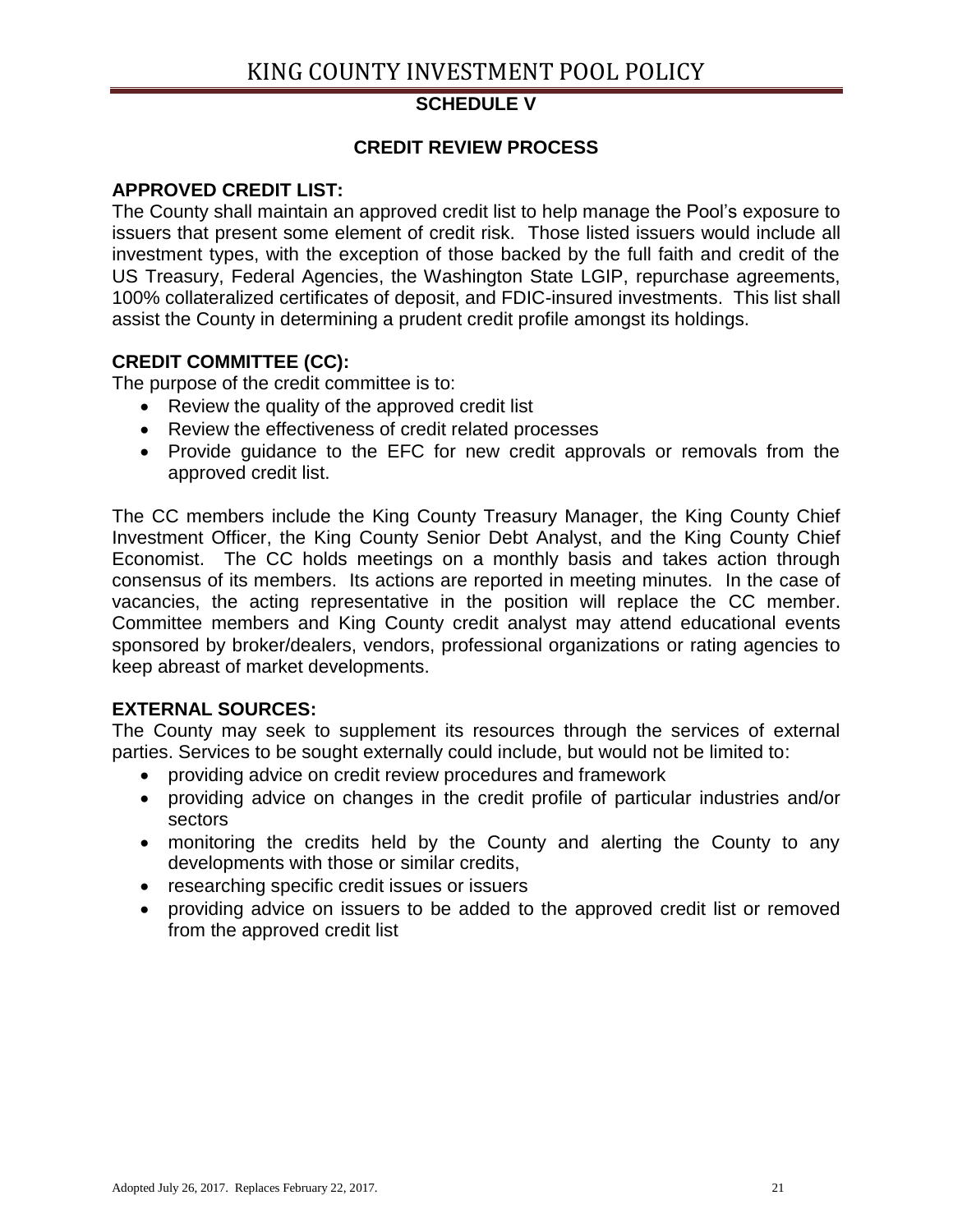# **SCHEDULE VI**

# **IMPAIRED INVESTMENT POLICY**

#### **1.0 Purpose**

1.1 This policy is adopted by King County's EFC to address the treatment of impaired investments, as defined in Section 2.0, consistently with applicable law and the terms of the investment agreements with pool members. The policy addresses how to provide fair and equitable treatment of pool members' interests in the event one or more of the pool investments becomes impaired.

1.2 The policy specifically addresses situations involving pool members who are completely withdrawing from the pool or who are removing substantial funds from the pool prior to the distribution of any realized loss.

#### **2.0 Definitions**

2.1 Impaired Investment: An investment is deemed to be "impaired" when: (a) its credit quality is rated below investment grade by Standard & Poor's, Moody's and/or Fitch; (b) a default has occurred on payment at maturity; or (c) an enforcement event, as defined in the investment's program documents, has occurred. An impaired investment is also referred to as "distressed."

2.2 Unrealized Loss: A loss calculated using the fair value of the investment, but which has not been realized through a transaction such as the sale of a security. It is also referred to as a "paper loss." An unrealized loss is not distributed to pool members.

2.3 Realized Loss: A loss that is recognized when investments are sold for a price lower than the carrying value or it is determined that the investment has no value and therefore it is not possible to sell the security at any price. This loss is distributed to pool members.

2.4 Fair Value: This is the amount at which an investment is being exchanged in a current transaction between willing parties. In conditions where market pricing is not available, other generally recognized valuation methodologies may be used.

2.5 Par Value: This refers to the nominal or face value of a security. The par value is the amount the issuer is obligated to pay the investor when the security matures.

#### **3.0 Goals**

The policy is intended to serve the following goals among others:

3.1 Seek Options to Recover Principal: The pool will first seek options that allow for the recovery of the principal value of the impaired investment over time, thereby avoiding a realized loss. Any selected option must be justified in terms of risk, cost/benefit, and legal soundness.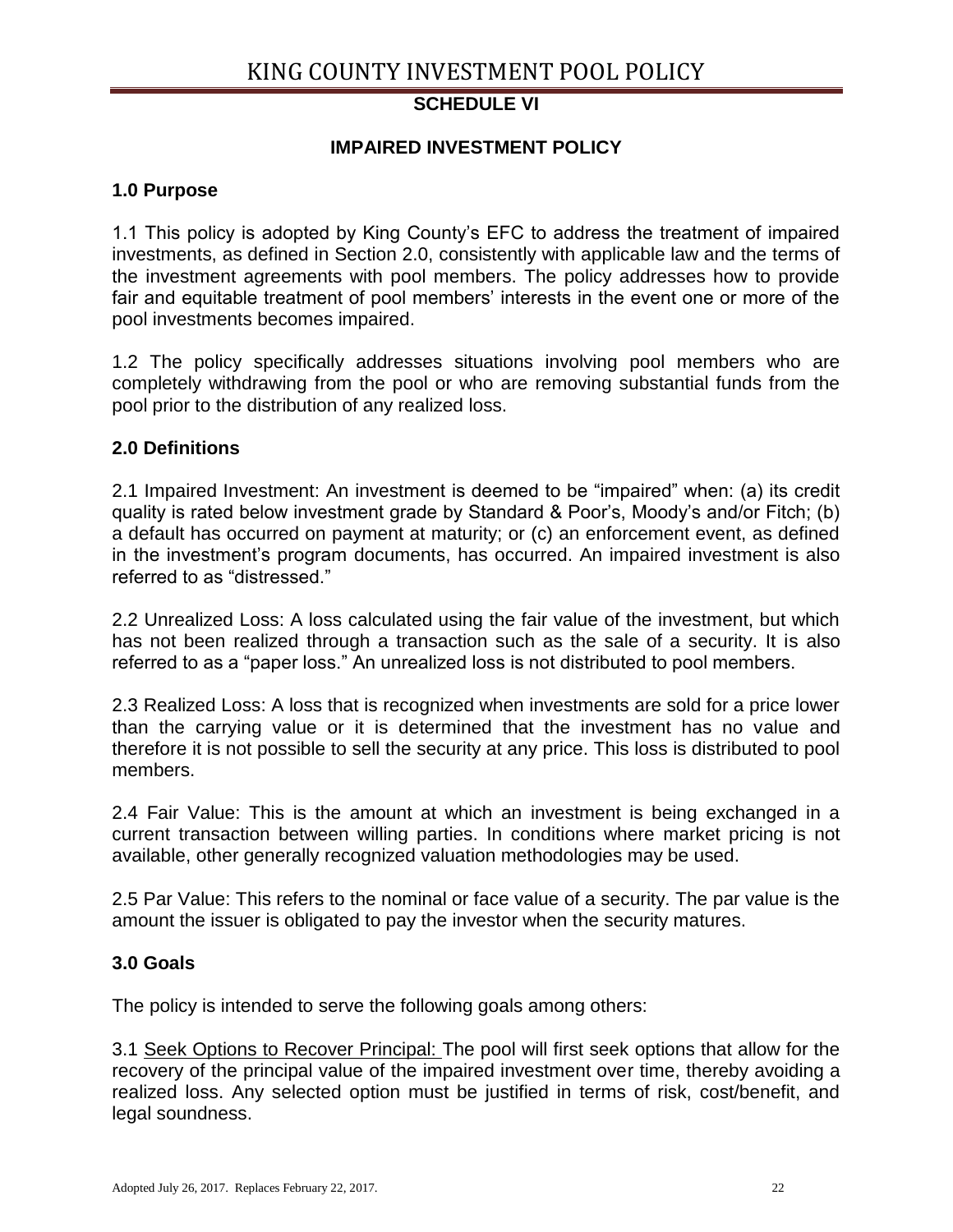3.2 Distribute Any Realized Loss Fairly and Equitably: If a loss must be realized, the loss will be distributed in a manner that is fair and equitable to pool members, as set forth in this policy.

3.3 Protect New Monies Entering Pool: The pool will seek to isolate a realized loss impact in such a way that new monies entering the pool after an investment is deemed impaired will not be factored into the calculation and distribution of the realized loss.

3.4 Prevent a Run on the Pool: The County will not allow members to exit the pool or remove substantial balances from the pool in order to avoid loss exposure, thereby undermining the confidence of remaining pool members. The County will ensure that those pool members completely exiting the pool or withdrawing substantial funds from the pool are required to leave sufficient funds in the pool to offset the maximum potential future realized loss on any investment that is impaired at the time of withdrawal or exit.

# **4.0 Distributing a Realized Loss—Holding Period Method**

4.1 A realized loss will be apportioned based on each pool members' average cash balance from the time the impaired investment was acquired through the date the investment is deemed impaired. This is referred to as the "holding period" for the impaired investment.

4.1.1 Example: An impaired commercial paper investment acquired on April 18, 2007 enters into an accelerated enforcement event on October 17, 2007. If the total realized loss to the pool is \$10 million and a pool member has an average cash balance equal to 1 percent of the pool during this time period, then the pool member is apportioned \$100,000 for the loss.

4.2 This treatment of losses protects new monies which enter the pool after the date an investment is deemed impaired from being exposed to a realized loss associated with an impaired investment.

4.2.1 Example: If a pool member had a \$50 million bond issue that was placed in the pool after the date an investment is deemed impaired, then this new \$50 million would not be part of the member's average cash balance during the designated holding period for the purpose of calculating their share of the realized loss.

# **5.0 Pool Members Exiting Pool Prior To Realized Loss Distribution**

5.1 Members who request a complete withdrawal of funds from the pool prior to a realized loss must first ensure that their request is consistent with their signed investment agreement, including prior notification requirements.

5.2 Retainage for Loss Coverage: The County will require the exiting pool member to retain sufficient funds in the pool to cover any future realized loss on an impaired investment. The County will calculate the pool member's pro rata share of an estimated 100 percent loss of the par value of the impaired investment using the holding period method set forth in section 4.0. This amount will be deducted from the requested withdrawal of funds and will be retained by the pool until such time that the pool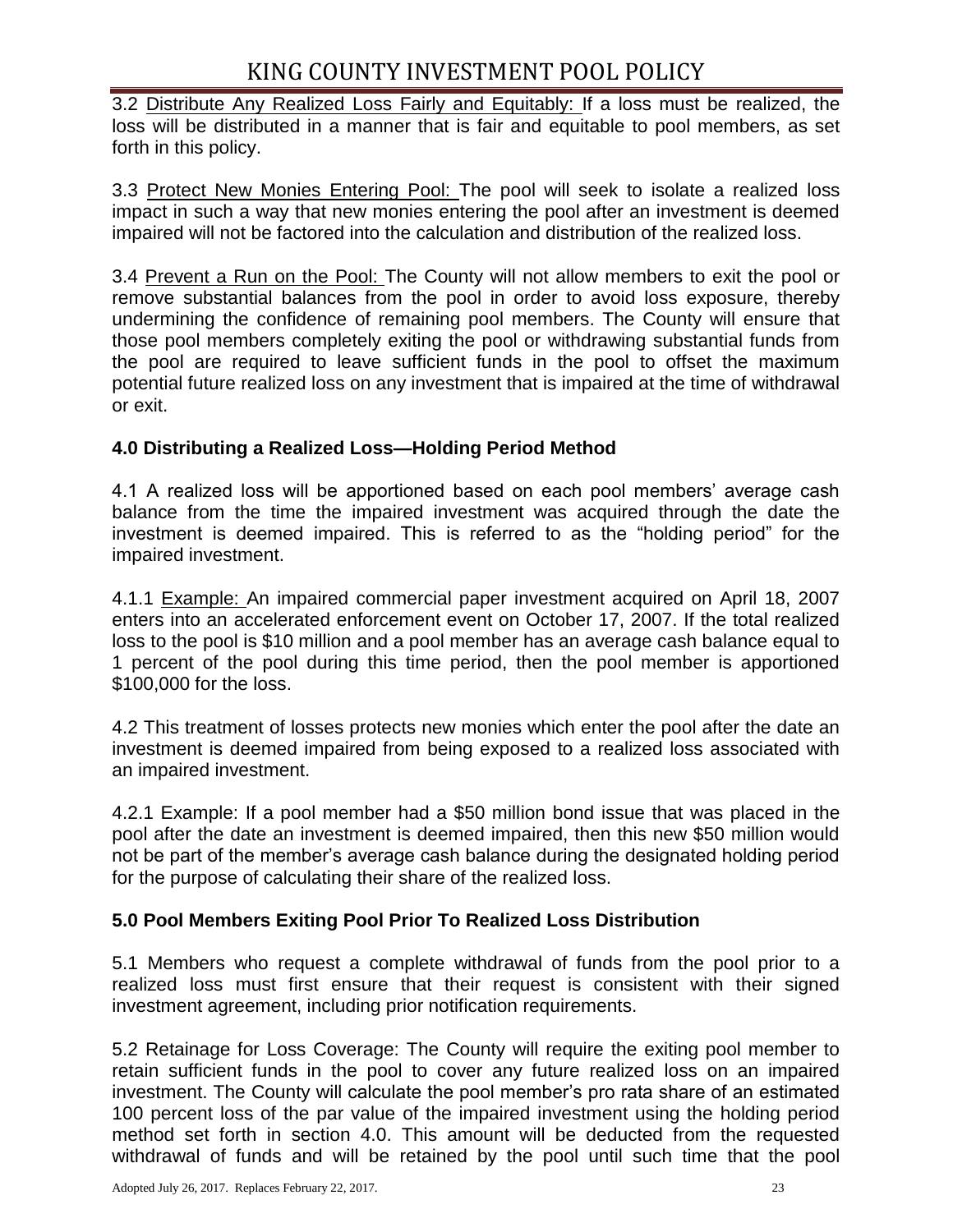recovers the full par value of the investment or distributes a realized loss. If a realized loss is less than the amount being retained by the pool to cover losses, this difference will be reimbursed to the exiting pool member at the time the realized loss is allocated to pool members.

5.2.1 Example: A pool member requests the withdrawal of \$10 million on the anniversary date of their pool agreement and provides proper advance notice. The pool member has an average cash balance equal to 1 percent of the total pool assets during a defined holding period for an impaired investment. The par value on the impaired investment is \$50 million. The amount retained by the pool to cover any loss is \$500,000 (1 percent x \$50 million). Therefore, the net withdrawal payment is \$9.5 million (\$10 million - \$500,000 retained for loss coverage). Of the \$500,000 retained by the pool, all or a portion of this amount will be returned to the exiting pool member depending on whether the full par value is eventually repaid to the pool.

5.3 If the County is issued a new security (or securities) as part of a restructuring solution for an impaired investment, then the full retainage amount will be returned to the pool member upon the full maturity payment of the new security (or securities). Also, if a restructuring solution results in periodic cash flow payments or the partial repayment of the par value of an impaired investment, these payments will be distributed to pool members.

5.4 Pool members will continue to receive interest earnings, as set forth in their investment agreements, on the amount of their retainage for loss coverage provided that, if the impaired assets are separated from the performing assets into a separate impaired investment pool, then no interest earnings will be distributed from the impaired pool until the full principal due on the impaired investment has been recovered. Full or partial recovery of these impaired funds is dependent on the implementation of restructuring agreements involving each impaired investment.

Provided further that no administrative fees will be charged to those assets in the impaired investment pool and any cash recovery from the impaired investments in excess of the retainage for loss coverage will be returned to each participant's fund in the performing pool effective on the day these funds were settled, thereby lowering the total amount impaired.

## **6.0 Pool Members Removing Substantial Funds Prior To Realized Loss Distribution**

6.1 Members who request withdrawals of their cash balances must make the request consistent with their signed investment agreement, including prior notification requirements.

6.2 Retainage for Loss Coverage: Prior to approving the request, the County will calculate the amount of funds that must be retained in the pool to cover the pool member's share of any future realized loss on an impaired investment. The retainage for loss coverage will be calculated and applied in the same manner as Section 5.0.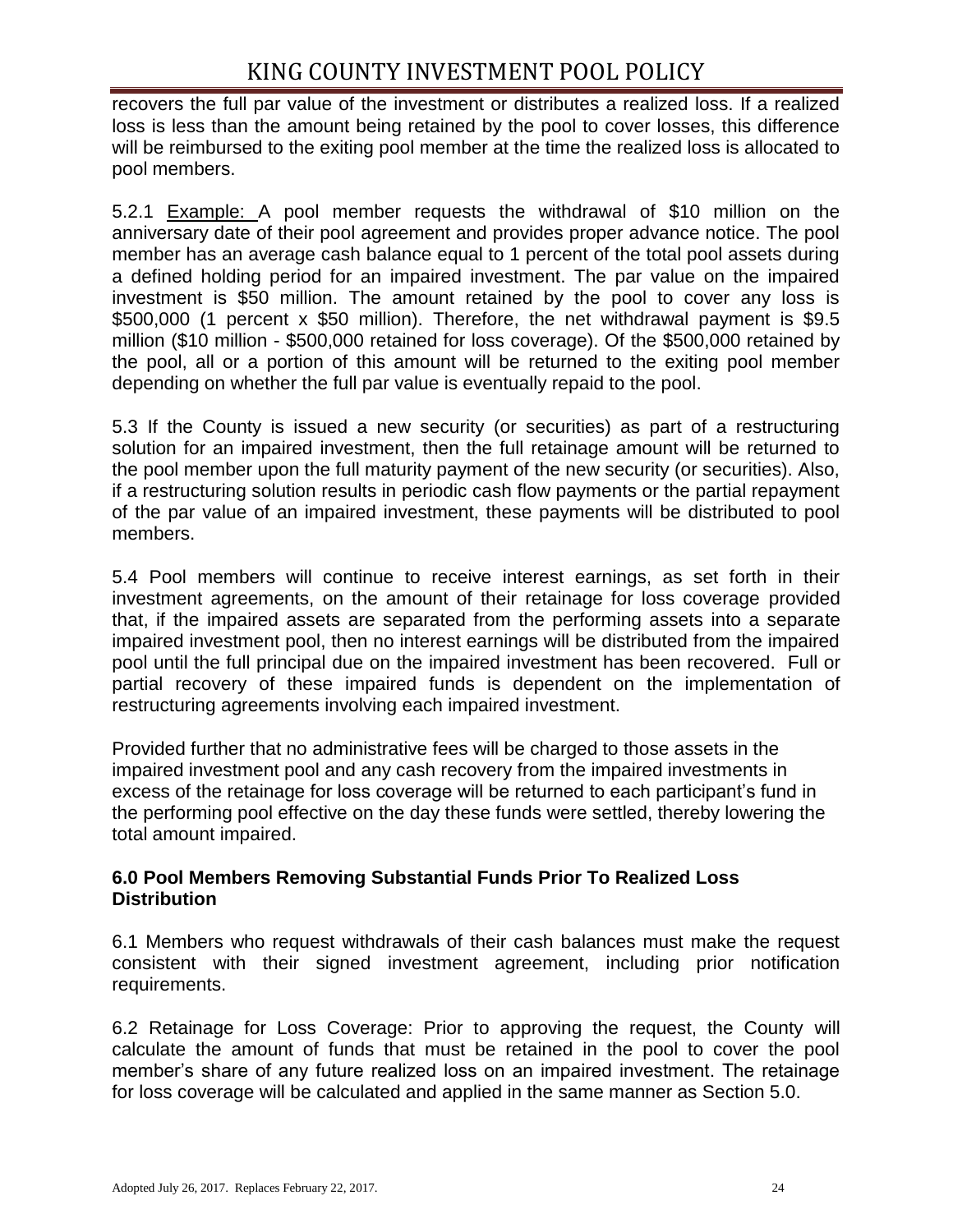## **7.0 Accounting and Financial Reporting for Impaired Investments**

7.1 The Governmental Accounting Standards Board (GASB) promulgates accounting guidance. GASB 31 Accounting and Financial Reporting for Certain Investments and for External Investment Pools, provides guidance for investment accounting. Additionally, GASB also provides guidance through questions and answers in its annual comprehensive implementation guides.

7.2 In accordance with GASB 31, the investments in the County investment pool are reported in the King County's year-end financial statements at fair value. That valuation takes into account any impaired investments.

7.3 If fair value is not determined by quoted market prices, the GASB Implementation Guideline suggests the security's value be estimated. This estimate calculation requires professional judgment and use of valuation techniques. In these cases, the County will obtain an estimate of the fair value from an investment bank of high reputation and solvency.

7.4 All investment income, including changes in the fair value of investments is recognized as revenue in the King County's statement of activities. Negative investment income is reported as negative revenue.

7.5 GASB 31 does not mandate the manner, frequency or method of the distribution of investment earnings. The County, as the pool sponsor, determines the distribution methodology.

7.5.1 Based on longstanding past practice, the county only distributes realized gains and losses to pool members. The County does not distribute unrealized gains or losses on its investments.

## **8 Period of Applicability**

8.1 This policy reflects applicable statutes, GASB 31 and standard accounting practices, the terms of the agreements with pool members and the actual practices that have been followed in the past management of the pool and therefore applies to all withdrawals, exits, or other events that fall within its subject matter scope.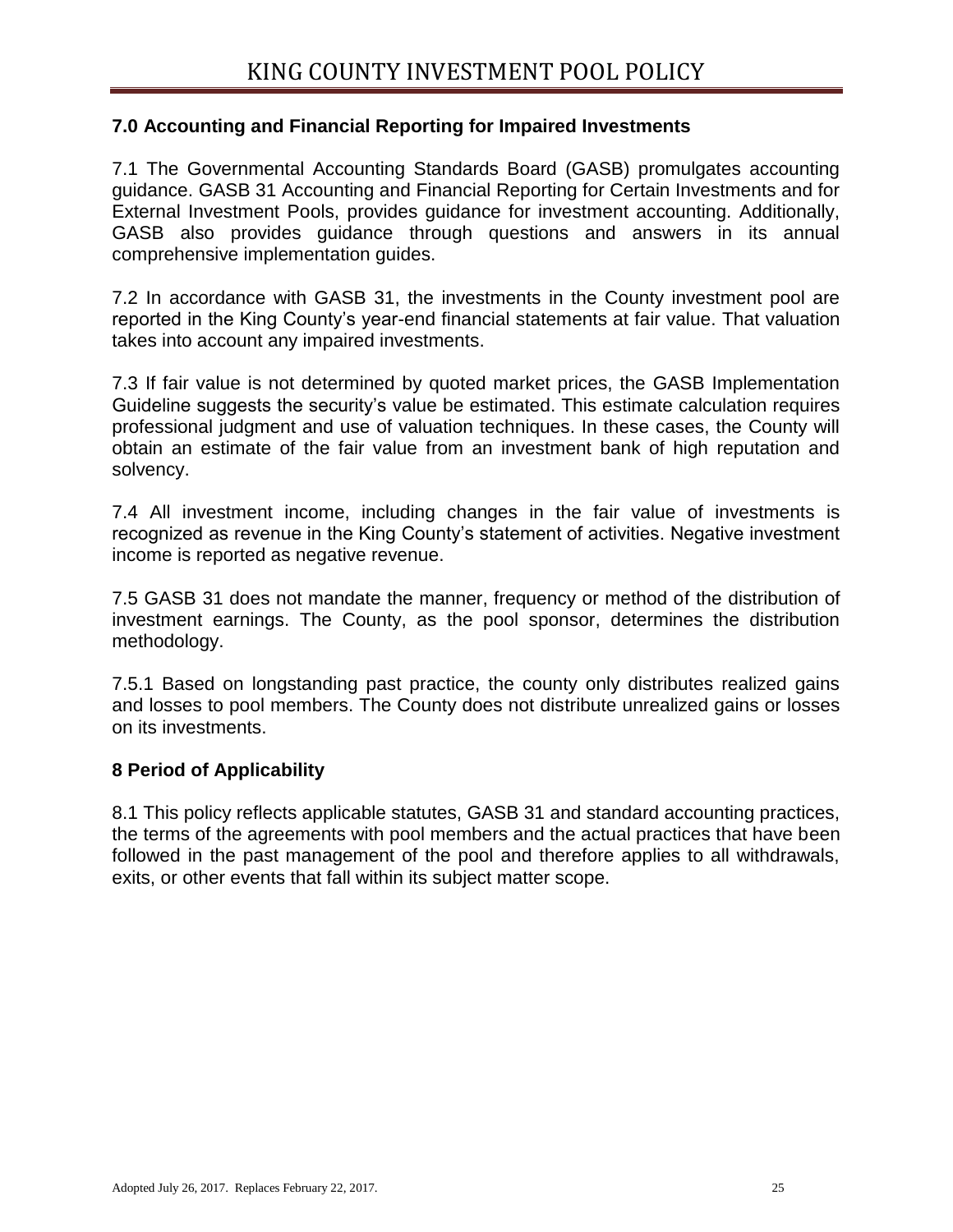# **SCHEDULE VII**

# **POLICY STATEMENT ON INTERLOCAL AGREEMENTS OF POOL MEMBERS**

It is King County's policy that all members of the Pool will have signed the Pool Agreement. A copy of the current form of the Agreement is posted on the County's web site at the following link:

<http://www.kingcounty.gov/operations/Finance/Treasury/InvestmentPool.aspx>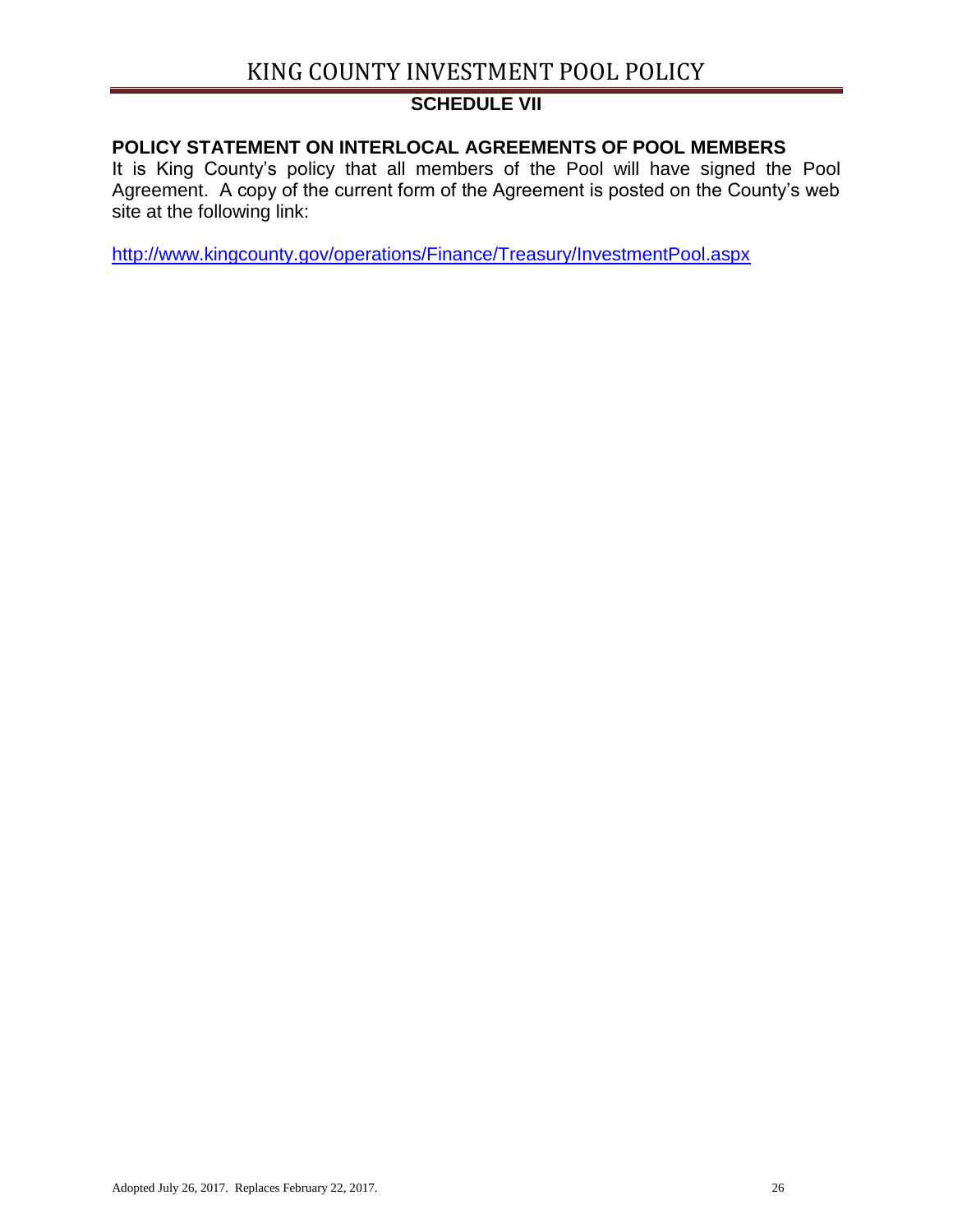#### **FINANCE AND BUSINESS OPERATIONS DIVISION KING COUNTY STATEMENT OF INVESTMENT POLICY**

# **SCHEDULE VIII**

#### **Pool-Plus – Long-Term Investment Option**

#### **Purpose**

This policy is adopted by King County's Executive Finance Committee (EFC) to address the circumstances under which County agencies or districts can invest funds beyond the maximum maturity limit established for the King County Investment Pool (KCIP). There are circumstances where the investment horizon of the KCIP is not aligned with the long-term investment horizon of the agency or district. This policy provides an investment option that allows a participant in the KCIP to request the County to combine a portfolio of individual long-term securities in the same fund that is invested in the KCIP (RCW 36.29.022). The pooling of the long-term portfolio with the KCIP provides the ability to invest at durations longer than the KCIP, while maintaining access to the liquidity of the KCIP. The Pool-Plus program will allow qualifying funds to invest over longer durations recognizing there are: (1) potential risks such as increased price volatility and the possibility of selling securities before maturity to pay unexpected expenditures could result in a loss of principal; (2) benefits from reducing reinvestment risk which improves the predictability of future budget revenue; (3) and potential rewards such as increased earnings.

## **Goals**

The policy is intended to serve the following goals:

- Provide an investment option for funds with investment horizons far beyond the maximum maturity limit of the pool.
- Minimize credit risk exposure that long-term investments outside the KCIP will face.
- Minimize the possibility of negative financial impacts on current pool participants.
- Ensure that a fund requesting to invest in long-term investments outside the pool understands, and accepts, the greater price volatility that is inherent in longer term investments.
- Minimize any operational burden that would distract the investment team from its primary mission of managing the investment pool.

## **Eligibility Criteria**

- 1. Only County agencies or district funds for which the County serves as *ex officio* treasurer are eligible.
- 2. Funds that are short-term in nature will not be eligible. Some examples of shortterm funds that would generally not be eligible include operating funds, general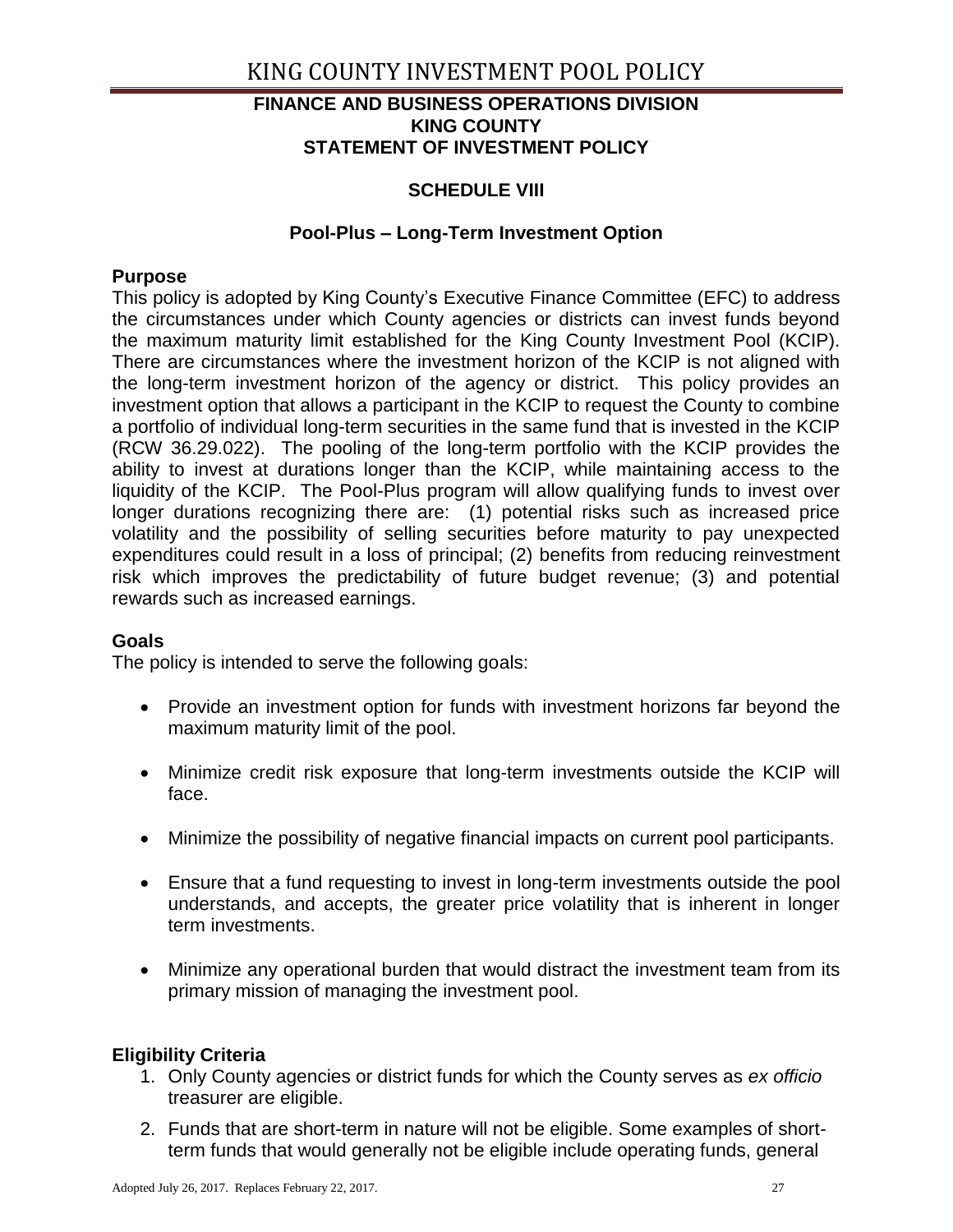funds, current expense funds, bond financed construction funds subject to rebate, etc.

- 3. Funds must have investment horizons that extend beyond 5 years, and the possibility of having to sell investments prior to maturity must be extremely unlikely. This ensures that the purpose is to minimize reinvestment risk and not to assume higher risk levels in the sole hope of capturing higher yields by assuming greater market risk.
- 4. To minimize the operational burden on the investment team, funds must have at least \$5 million available for investment outside of the reserve that will be maintained in the KCIP. However, when more than 75% of the available funds are designated for the KCIP, the combined duration becomes closer to the KCIP's, and this may result in the fund not being approved for the Pool-Plus program because the goal of investing for a longer time horizon than the KCIP's is not being satisfied, and the work load for the investment team is increased.
- 5. County agencies and districts wishing to participate in the Pool-Plus program must complete the appropriate application. (See Appendix 1 for districts and Appendix 2 for County agencies.)
- 6. To protect the soundness of the KCIP, the EFC must approve all applications to participate in the Pool-Plus program which validates that the requesting fund has a true business need to participate in the Pool-Plus program. This reduces the likelihood that a Pool-Plus participant can harm other KCIP participants by moving money out of the KCIP when the KCIP rate is low and then moving the funds back when it is high. An application from a fund that has previously terminated its participation in the Pool-Plus program, and then reapplies, can expect its request to receive additional scrutiny.

## **Eligible Securities**

The KCIP will be used for the liquidity portion of the portfolio, while the following investment types will be used for the longer term investments:

- A. U.S Treasuries or securities with full faith and credit of the U.S. government backing them.
- B. Senior debt obligations issued by U.S. agencies, instrumentalities, or government-sponsored enterprises such as Federal National Mortgage Association (FNMA), Federal Home Loan Bank (FHLB), Federal Farm Credit Bank (FFCB), and Federal Home Loan Mortgage Corporation (FHLMC). While these agencies have credit ratings equivalent to the U.S. government, they are not explicitly guaranteed by the U.S. government. Financial market participants view them as having an "implied guarantee" because these agencies were chartered by Congress.

The investment team will be responsible for selecting the mix of securities between U.S Treasury and agency securities. However, the fund's management and governing body may request that only U.S. Treasury securities be purchased.

The investment team will limit purchases to the above sectors because they have extremely low levels of credit risk and trade in liquid markets. The investment team will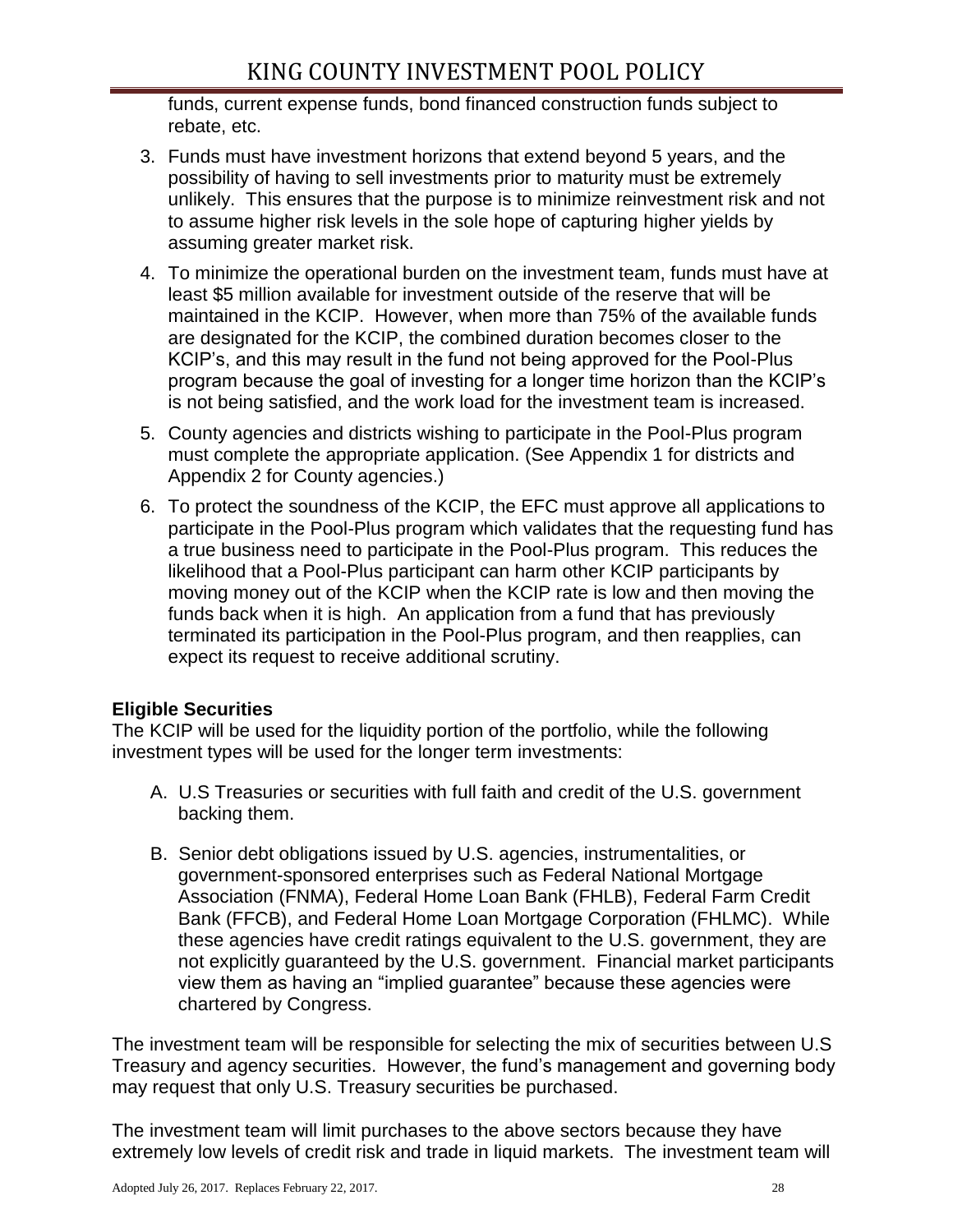also not purchase securities with prepayment risk like mortgage-backed or callable securities. Since longer term securities that have a higher exposure to market risk from changes in interest rates, compounding the risk exposure by adding credit and prepayment risk is not the best option for a passive, long-term strategy.

#### **Investment Strategy**

The investment strategy for a fund approved for the Pool-Plus program will consist of two parts: The KCIP and the longer term investments. The KCIP will hold any reserve that will be used for liquidity or as an extra cushion to reduce the probability that a longer term security would have to be sold before maturity.

Two investment options will be offered for the long-term investment program. Option 1 is a 10-year ladder strategy. A 10-year bond ladder will generally consist of 10 fixedincome securities of equal size invested with maturities from 1 to 10 years. The investment team will attempt to keep the average maturity of funds using Option 1 between 4 and 6 years.

**Example:** A pool participant has a reserve fund with \$20 million that will be used to replace infrastructure. They expect the expenditure will take place in 40 years. However, there is also a possibility that a natural disaster or unexpected event might cause them to have to spend funds before then. Their management and governing body decides to maintain a liquidity/contingency balance of \$10 million in the KCIP. This would leave \$10 million for the bond ladder. The example below shows how this ladder strategy might look.

| Year           | <b>Amount Invested</b> |  |  |
|----------------|------------------------|--|--|
|                | \$1 million            |  |  |
| 2              | \$1 million            |  |  |
| 3              | \$1 million            |  |  |
| 4              | \$1 million            |  |  |
| 5              | \$1 million            |  |  |
| 6              | \$1 million            |  |  |
| $\overline{7}$ | \$1 million            |  |  |
| 8              | \$1 million            |  |  |
| 9              | \$1 million            |  |  |
| 10             | \$1 million            |  |  |
| Total          | 10 million             |  |  |

With \$10 million in the KCIP and \$10 million in the ladder the average duration of this fund would be about 3 years, which is approximately 3 times greater than the KCIP's usual duration.

Option 2 will be available for funds that have \$25 million or more and that believe Option 1 does not adequately meet its investment objectives. If the investment team concurs that Option 1 is not workable for the fund, they will work with fund to develop an investment plan that better meets the unique cash flow and other objectives of the fund.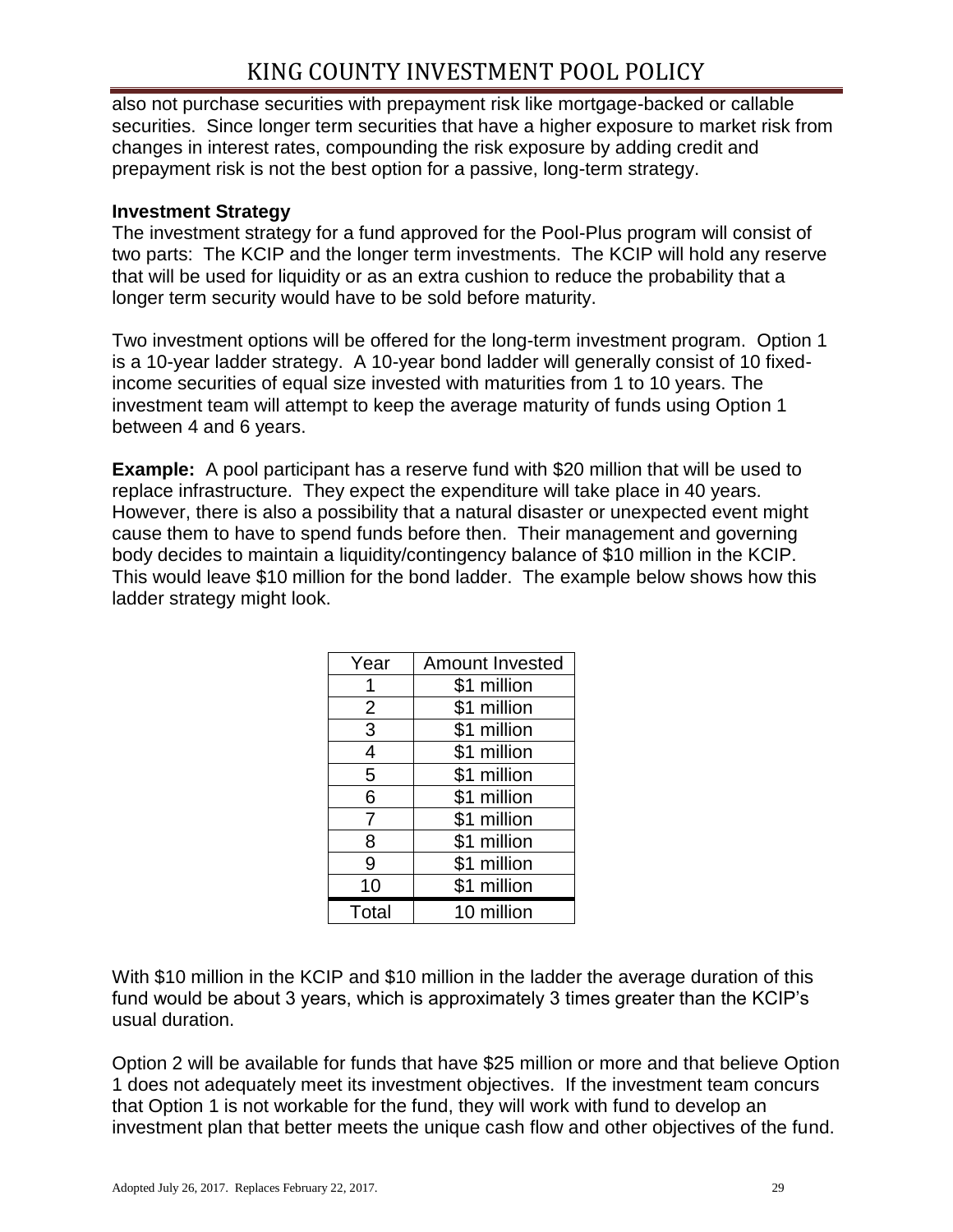Whenever it is reasonable, the investment team will attempt to add to securities already held in its portfolios, instead of buying a new security. This will reduce the number of securities held, which will reduce safekeeping expenses. The investment team will also attempt to consolidate purchase requests from multiple entities into one trade. This will also help to reduce safekeeping and trading expenses.

#### **Operational Features**

- Adding additional monies to Option 1 and 2 after the initial investment:
	- o When a security matures in the Option 1 or 2 programs new money can be added to the reinvestment of the proceeds.
	- $\circ$  On a quarterly basis new money can be added by emailing the request to [investment.pool@kingcounty.gov.](mailto:investment.pool@kingcounty.gov) The request period is open the last 10 business days of any quarter. The investment team will compile the requests, and will place new investments usually within the first 5 business days of the new quarter (e.g., requests received in the last 10 business days of December will generally be placed in the first 5 business days of January).
	- o Minimum quarterly addition is \$1 million for Option 1.
	- o Minimum quarterly addition is \$5 million for Option 2.
	- $\circ$  Should the amount requested to be invested exceed line (C) from the Fund Details section of the application most recently approved by the EFC, a new application and EFC approval will need to be obtained.
- **Communications** 
	- o The investment team will contact authorized personnel before reinvesting the proceeds from maturing investments or when investing new money to discuss the new investment purchase.
	- $\circ$  If the investment team identifies an opportunity to improve or rebalance the participant's long-term portfolio, they will consult with authorized personnel before taking any action that requires a sale before maturity.
	- o Pool-Plus participants should communicate any material change in their cash flow or financial condition that could impact their ability to continue participating in the Pool-Plus program as soon as possible.
- It is expected that securities purchased under Option 1 or 2 would normally be held to maturity, but if the investment team and the Pool-Plus participant agree that a sale would be beneficial, sales will be allowable. However, if a sale would generate a realized loss, the investment team would inform the Director of the size of the loss and why the sale is being requested. The Director shall then inform the EFC of such decision in advance of executing the transaction with the understanding the Director has the authority to inform the EFC after the transaction in circumstances that require an expedited decision.
- Coupon payments will automatically be invested into the KCIP.
- King County has the right to modify the investment options available to Pool-Plus program participants when it deems it prudent to do so.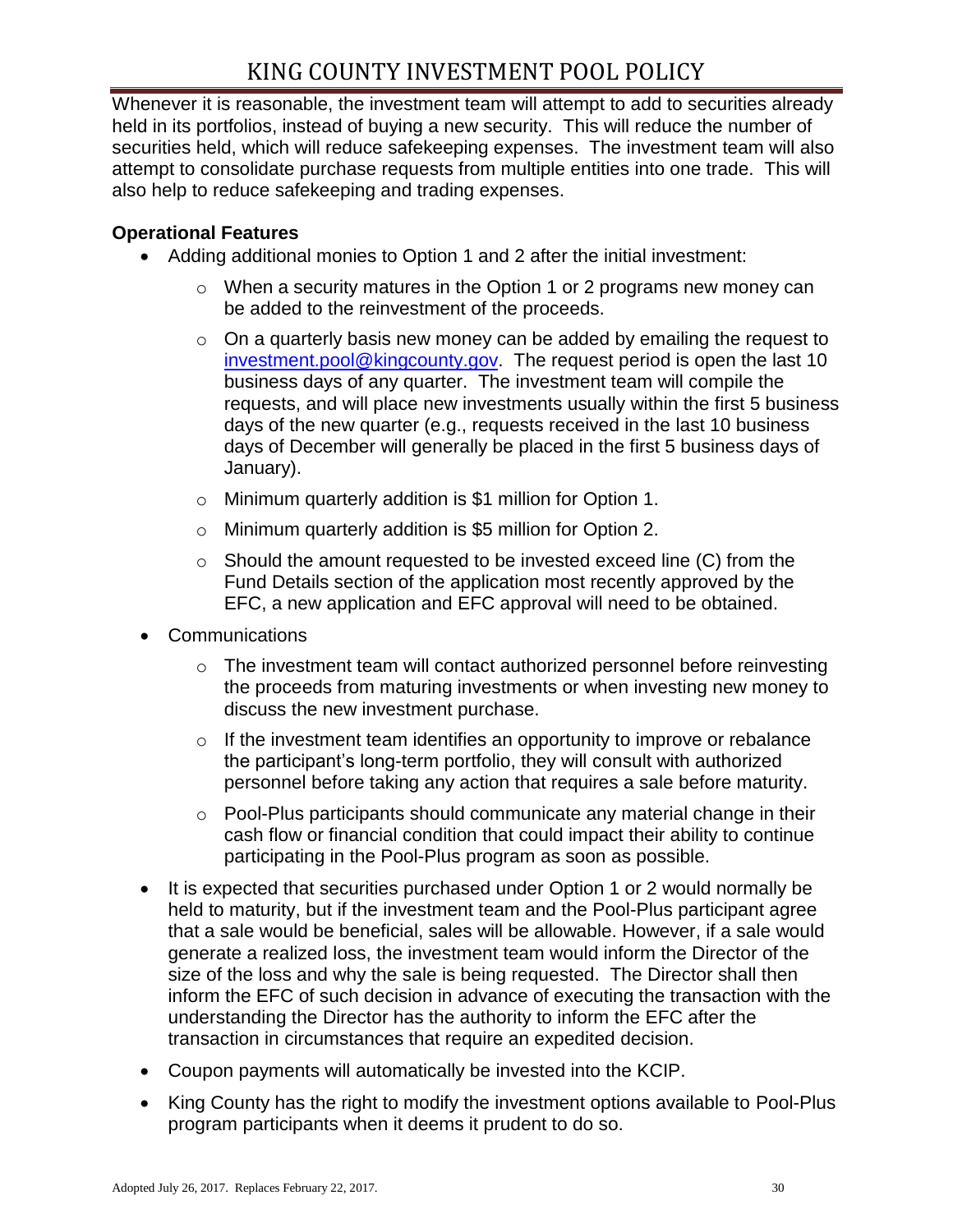- There will be no additional fees to participate in the Pool-Plus program. The fees agreed to in the KCIP Agreement and the King County Cash Management Services Agreement Investment will apply to the invested balances in the funds that participate in the Pool-Plus program.
- All investment-related decisions and transactions will be made by those individuals designated by the Director.
- The Pool-Plus program is based on a long-term, passively managed strategy. Any attempt by a participant in the Pool-Plus program to shift dollars between the KCIP and Options 1 or 2 that appears to be harmful to the effective management of the County's investment operations will not be allowed. To protect other KCIP participants, the EFC has the power to terminate a fund's ability to participate in the Pool-Plus program with 90 days' notice to the agency or district. The agency or district may terminate this agreement with 45 days' notice.

# **Acceptance of Risk**

Any fund that requests the ability to invest in long-term investments outside the KCIP will be required to attest that they can tolerate the price volatility associated with long duration securities. In the case of County funds, this acceptance of price risk must be approved by the fund's financial manager and by the department director. In the case of districts, an authorized person must sign the request and the district's governing board must submit a resolution attesting that they can tolerate and accept the risks associated with long-term investments.

As long as the securities are held to maturity, unrealized losses will diminish over time because the investor will receive the face amount (assuming no credit default) at maturity. However, unrealized losses may matter in certain types of funds. For instance, if a reserve fund needs to have a minimum market value and the fund falls below this level; the fund manager may have to transfer more funds to bring the fund back to its required balance. If other funds are not available to transfer in, this may cause the fund to be out of compliance with its legal commitment.

Any unrealized or realized gains/losses in a fund's investments in Option 1 or 2 of the Pool-Plus program will belong solely to that fund because those assets are the direct investments of the participant and are not assets of the KCIP. Realized and unrealized gains/losses in the KCIP will be governed by the agreements and policies that it operates under.

Being public entities, participants in Options 1 and 2 are also subject to increased reputational risk. This is the risk that government officials may lose stature if the market value of their investments falls significantly. Participants must understand that the overall length of the investments in Options 1 and 2 cause these options to have more market risk and less liquidity than the KCIP. Unrealized or realized losses could generate extra scrutiny by the media, constituents, auditors, etc., and this could have negative consequences for the officials involved.

Those entities considering Options 1 and 2 should also be aware that the County's uses accounting practices that are consistent with Governmental Accounting Standards Board (GASB) accounting standards. These means that the County amortizes/accretes premiums and discounts on a monthly basis and annually marks securities to their fair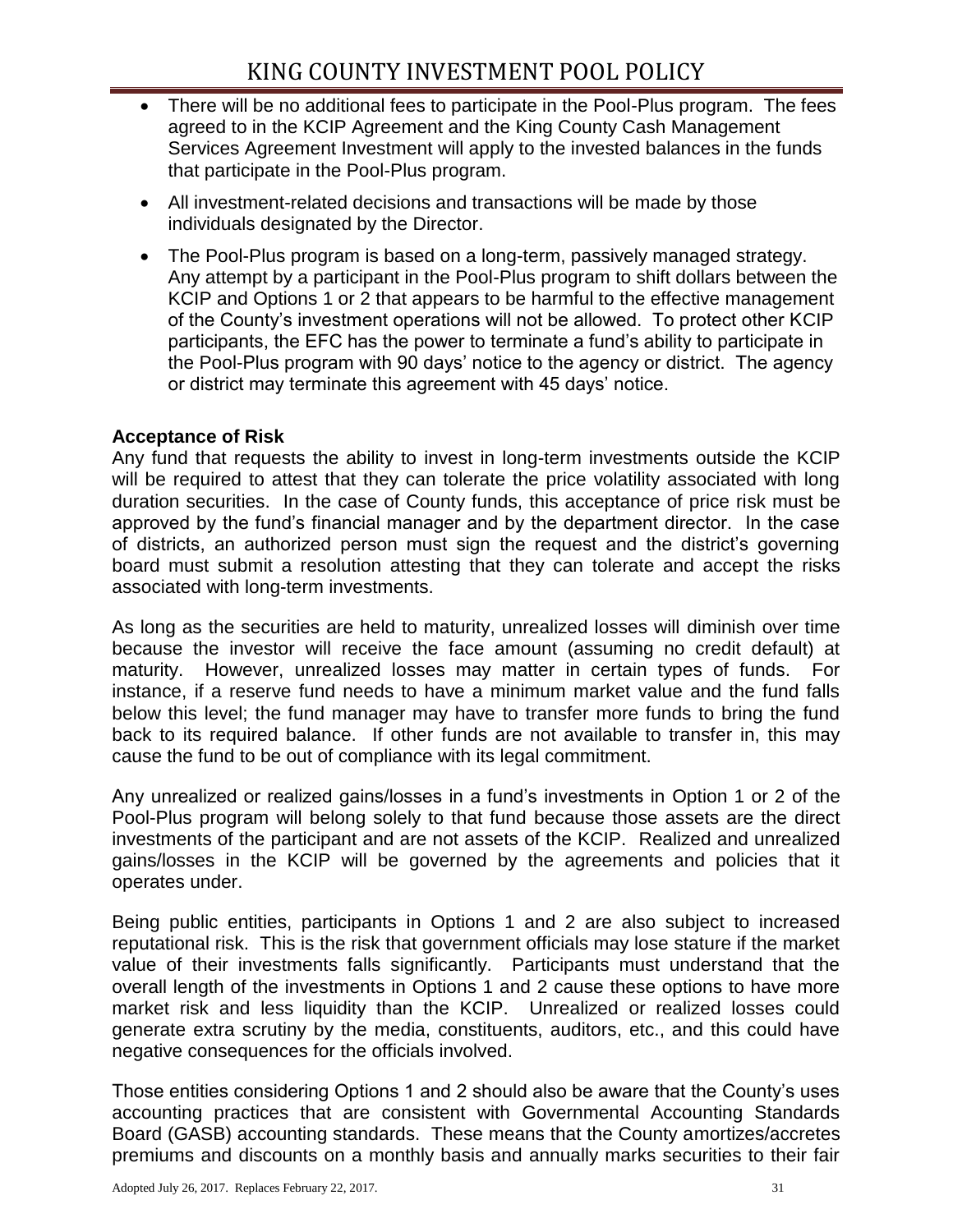market as required by GASB Statement No. 31. Those considering the Pool-Plus option should make sure their organization is comfortable with these accounting practices.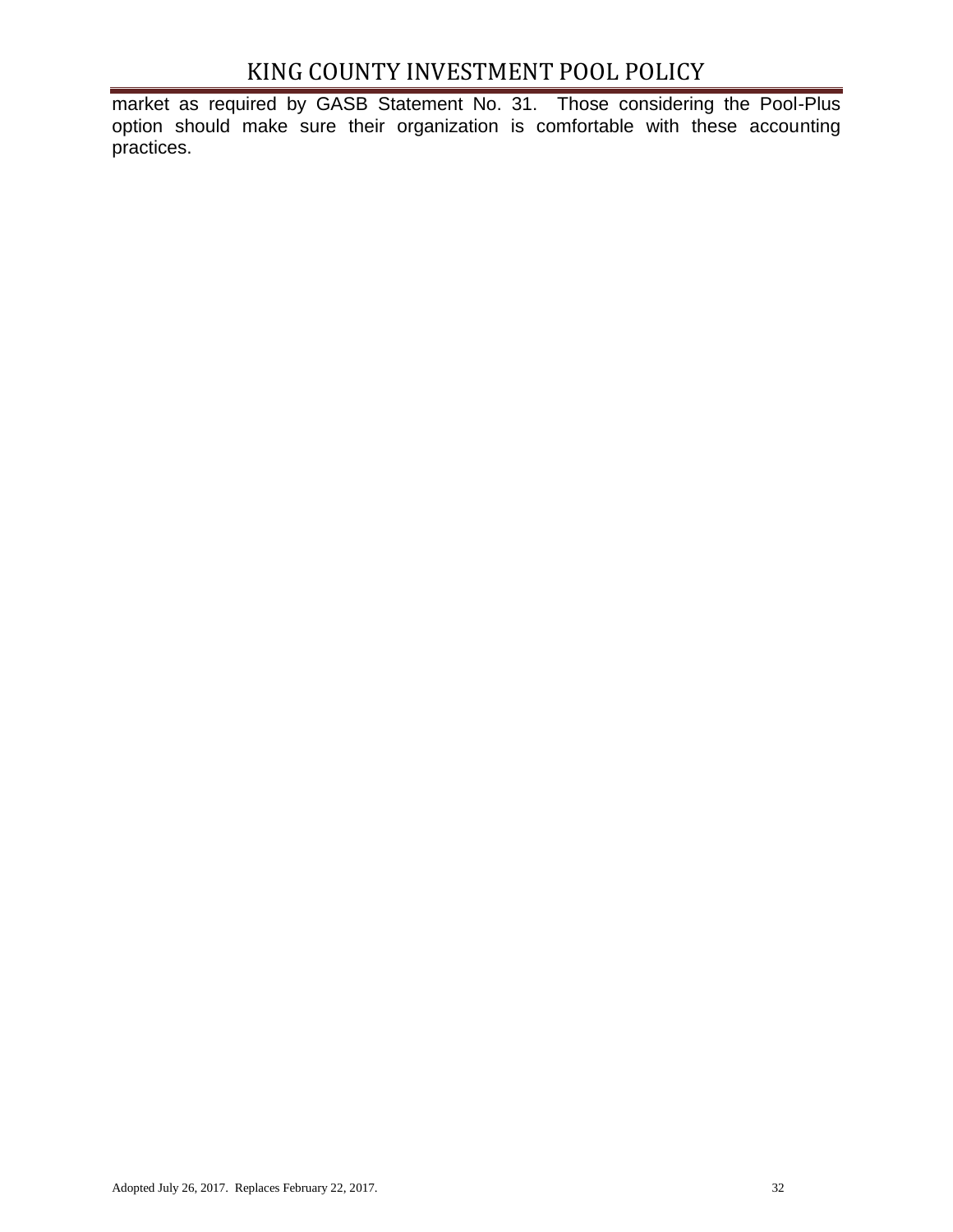# King County

## **APPENDIX 1**

# **DISTRICT APPLICATION POOL-PLUS OPTION PART 1**

| DISTRICT CONTACT INFORMATION                                                                                                                                                                                                                                                                                                           |      |                                                                                                            |                                                 |  |  |
|----------------------------------------------------------------------------------------------------------------------------------------------------------------------------------------------------------------------------------------------------------------------------------------------------------------------------------------|------|------------------------------------------------------------------------------------------------------------|-------------------------------------------------|--|--|
| District name:                                                                                                                                                                                                                                                                                                                         |      |                                                                                                            | Date:                                           |  |  |
| Contact name:                                                                                                                                                                                                                                                                                                                          |      | Contact title:                                                                                             |                                                 |  |  |
| Phone:                                                                                                                                                                                                                                                                                                                                 | Fax: | E-mail:                                                                                                    |                                                 |  |  |
| District address:                                                                                                                                                                                                                                                                                                                      |      |                                                                                                            |                                                 |  |  |
| City:                                                                                                                                                                                                                                                                                                                                  |      | ZIP code:                                                                                                  |                                                 |  |  |
|                                                                                                                                                                                                                                                                                                                                        |      | <b>FUND DETAILS</b>                                                                                        |                                                 |  |  |
| Fund name:                                                                                                                                                                                                                                                                                                                             |      | Fund number:                                                                                               |                                                 |  |  |
| Fund type (general, capital, reserve, etc.):                                                                                                                                                                                                                                                                                           |      |                                                                                                            |                                                 |  |  |
| Balance in the fund as of the most recent month-end: \$                                                                                                                                                                                                                                                                                |      |                                                                                                            |                                                 |  |  |
|                                                                                                                                                                                                                                                                                                                                        |      | (A) Amount of fund balance to be invested in Option 1 or 2 upon approval: $$$                              |                                                 |  |  |
|                                                                                                                                                                                                                                                                                                                                        |      | (B) Over a 10-year horizon, what is the cumulative amount you expect to add to Option 1 or 2? $$$          |                                                 |  |  |
| (C) Total of lines (A) and (B): $$$                                                                                                                                                                                                                                                                                                    |      |                                                                                                            |                                                 |  |  |
|                                                                                                                                                                                                                                                                                                                                        |      | ADDITIONAL INFORMATION (CAN BE SUBMITTED ON EXTRA SHEET)                                                   |                                                 |  |  |
|                                                                                                                                                                                                                                                                                                                                        |      | What business need do you have that makes Option 1 or 2 appropriate for your organization?                 |                                                 |  |  |
| Which long-term option is the fund requesting?                                                                                                                                                                                                                                                                                         |      | $\Box$ Option 1 (ladder)                                                                                   | $\perp$<br>Option 2 (Custom)                    |  |  |
| Please attach your 10-year financial analysis that supports (B) above.                                                                                                                                                                                                                                                                 |      |                                                                                                            |                                                 |  |  |
|                                                                                                                                                                                                                                                                                                                                        |      | Are there any circumstances that might delay or reduce future revenue collections? If so, please describe. |                                                 |  |  |
|                                                                                                                                                                                                                                                                                                                                        |      | Are there any circumstances that might accelerate or increase future expenditures? If so, please describe. |                                                 |  |  |
|                                                                                                                                                                                                                                                                                                                                        |      | What impact would an unrealized loss in the range of 3 to 15 percent have on the fund?                     |                                                 |  |  |
| DISTRICT AUTHORIZED SIGNATURE (REQUESTING POOL-PLUS OPTION)                                                                                                                                                                                                                                                                            |      |                                                                                                            |                                                 |  |  |
|                                                                                                                                                                                                                                                                                                                                        |      |                                                                                                            |                                                 |  |  |
| Signature:                                                                                                                                                                                                                                                                                                                             |      |                                                                                                            |                                                 |  |  |
| <b>Print Name:</b>                                                                                                                                                                                                                                                                                                                     |      |                                                                                                            |                                                 |  |  |
| Title:                                                                                                                                                                                                                                                                                                                                 |      |                                                                                                            |                                                 |  |  |
|                                                                                                                                                                                                                                                                                                                                        |      |                                                                                                            |                                                 |  |  |
| Date:                                                                                                                                                                                                                                                                                                                                  |      |                                                                                                            |                                                 |  |  |
| <b>Important - Please Include the Following Attachment:</b><br>Copy of the governing body's resolution requesting the Pool-Plus investment option from King County.<br>⋗                                                                                                                                                               |      |                                                                                                            |                                                 |  |  |
| KING COUNTY EXECUTIVE FINANCE COMMITTEE REVIEW (COUNTY USE ONLY)                                                                                                                                                                                                                                                                       |      |                                                                                                            |                                                 |  |  |
| Part 1 signed & resolution received? Yes $\Box$ No $\Box$                                                                                                                                                                                                                                                                              |      |                                                                                                            | Part 3 signed & resolution received? Yes □ No □ |  |  |
| Pool-Plus Option Approved by EFC? Yes $\Box$ No $\Box$<br>Date Approved/Denied:                                                                                                                                                                                                                                                        |      |                                                                                                            |                                                 |  |  |
| Copy sent to district? Yes $\Box$ No $\Box$<br>Option approved: $\Box$ Option 1 (ladder)<br>Option 2 (Custom)                                                                                                                                                                                                                          |      |                                                                                                            |                                                 |  |  |
| <b>INSTRUCTIONS</b>                                                                                                                                                                                                                                                                                                                    |      |                                                                                                            |                                                 |  |  |
| District completes and signs Part 1 above, and emails it to: Investment.Pool@kingcounty.gov.<br>1.                                                                                                                                                                                                                                     |      |                                                                                                            |                                                 |  |  |
| 2.<br>King County completes Part 2 and returns to the district.                                                                                                                                                                                                                                                                        |      |                                                                                                            |                                                 |  |  |
| 3.<br>The district completes Part 3 and returns the signed document along with the governing body's resolution.<br>Once this step is completed, the request will be brought before the EFC for its consideration. If the County<br>does not receive a completed Part 3, the County will assume the district has dropped their request. |      |                                                                                                            |                                                 |  |  |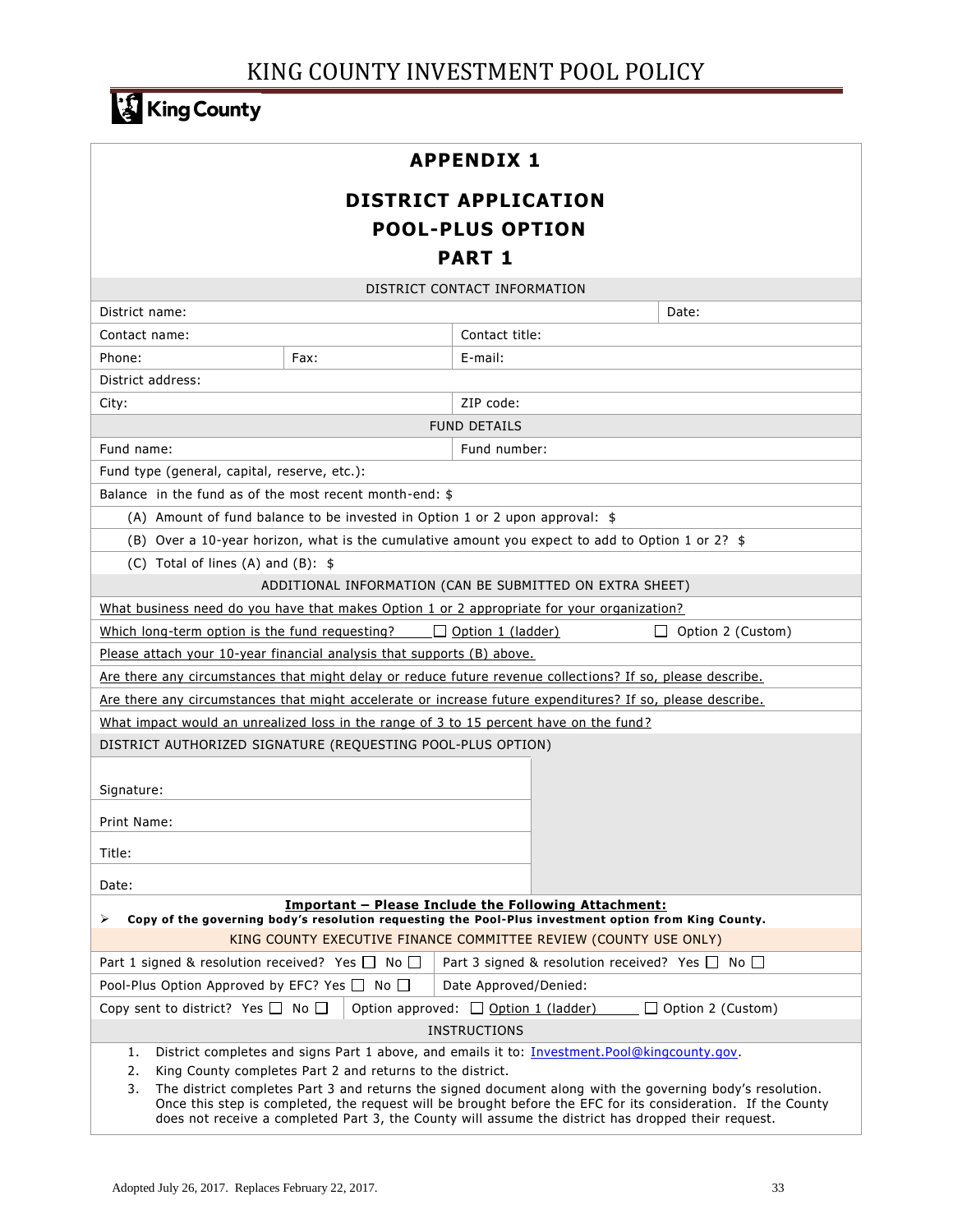| <b>King County</b>                                                                                                                                                                                                                                                                                                                                                                                                                                                                                                                                                                                                                                                                    |                                                                 |       |  |  |  |  |
|---------------------------------------------------------------------------------------------------------------------------------------------------------------------------------------------------------------------------------------------------------------------------------------------------------------------------------------------------------------------------------------------------------------------------------------------------------------------------------------------------------------------------------------------------------------------------------------------------------------------------------------------------------------------------------------|-----------------------------------------------------------------|-------|--|--|--|--|
| <b>APPENDIX 1 (CONTINUTED)</b>                                                                                                                                                                                                                                                                                                                                                                                                                                                                                                                                                                                                                                                        |                                                                 |       |  |  |  |  |
|                                                                                                                                                                                                                                                                                                                                                                                                                                                                                                                                                                                                                                                                                       | <b>DISTRICT APPLICATION</b>                                     |       |  |  |  |  |
| ACKNOWLEDGEMENT AND ACCEPTANCE OF ALL RISKS                                                                                                                                                                                                                                                                                                                                                                                                                                                                                                                                                                                                                                           |                                                                 |       |  |  |  |  |
| PART 2 (COMPLETED BY KING COUNTY)                                                                                                                                                                                                                                                                                                                                                                                                                                                                                                                                                                                                                                                     |                                                                 |       |  |  |  |  |
|                                                                                                                                                                                                                                                                                                                                                                                                                                                                                                                                                                                                                                                                                       | DISTRICT INFORMATION                                            |       |  |  |  |  |
| District name:                                                                                                                                                                                                                                                                                                                                                                                                                                                                                                                                                                                                                                                                        | Fund Number:                                                    | Date: |  |  |  |  |
|                                                                                                                                                                                                                                                                                                                                                                                                                                                                                                                                                                                                                                                                                       | 20-YEAR INTEREST RATE ANALYSIS FOR 5 AND 10 YEAR TREASURY NOTES |       |  |  |  |  |
|                                                                                                                                                                                                                                                                                                                                                                                                                                                                                                                                                                                                                                                                                       |                                                                 |       |  |  |  |  |
|                                                                                                                                                                                                                                                                                                                                                                                                                                                                                                                                                                                                                                                                                       |                                                                 |       |  |  |  |  |
|                                                                                                                                                                                                                                                                                                                                                                                                                                                                                                                                                                                                                                                                                       |                                                                 |       |  |  |  |  |
| INTEREST RATE SHOCK ANALYSIS (RATES UP 100, 200, & 300 BASIS POINTS)                                                                                                                                                                                                                                                                                                                                                                                                                                                                                                                                                                                                                  |                                                                 |       |  |  |  |  |
|                                                                                                                                                                                                                                                                                                                                                                                                                                                                                                                                                                                                                                                                                       |                                                                 |       |  |  |  |  |
|                                                                                                                                                                                                                                                                                                                                                                                                                                                                                                                                                                                                                                                                                       |                                                                 |       |  |  |  |  |
|                                                                                                                                                                                                                                                                                                                                                                                                                                                                                                                                                                                                                                                                                       |                                                                 |       |  |  |  |  |
|                                                                                                                                                                                                                                                                                                                                                                                                                                                                                                                                                                                                                                                                                       |                                                                 |       |  |  |  |  |
|                                                                                                                                                                                                                                                                                                                                                                                                                                                                                                                                                                                                                                                                                       |                                                                 |       |  |  |  |  |
| <b>PART 3 (COMPLETED BY DISTRICT)</b><br>After relying on our own due diligence and reviewing the brief analysis prepared by King County above, the                                                                                                                                                                                                                                                                                                                                                                                                                                                                                                                                   |                                                                 |       |  |  |  |  |
| district requests EFC approval of our Pool-Plus Investment Option Application (select one): Yes $\Box$ No $\Box$                                                                                                                                                                                                                                                                                                                                                                                                                                                                                                                                                                      |                                                                 |       |  |  |  |  |
| The district requests that King County buy only securities that are issued by the U.S. Treasury or are backed by<br>the full faith and credit of the United States be purchased for the bond ladder(select one):Yes $\Box$ No $\Box$                                                                                                                                                                                                                                                                                                                                                                                                                                                  |                                                                 |       |  |  |  |  |
| DISTRICT AUTHORIZED SIGNATURE                                                                                                                                                                                                                                                                                                                                                                                                                                                                                                                                                                                                                                                         |                                                                 |       |  |  |  |  |
|                                                                                                                                                                                                                                                                                                                                                                                                                                                                                                                                                                                                                                                                                       |                                                                 |       |  |  |  |  |
| Signature:                                                                                                                                                                                                                                                                                                                                                                                                                                                                                                                                                                                                                                                                            |                                                                 |       |  |  |  |  |
| Print Name:                                                                                                                                                                                                                                                                                                                                                                                                                                                                                                                                                                                                                                                                           |                                                                 |       |  |  |  |  |
| Title:                                                                                                                                                                                                                                                                                                                                                                                                                                                                                                                                                                                                                                                                                |                                                                 |       |  |  |  |  |
| Date:                                                                                                                                                                                                                                                                                                                                                                                                                                                                                                                                                                                                                                                                                 |                                                                 |       |  |  |  |  |
| If "Yes" is Selected in Part 3, Please Include the Following Attachment:<br>Copy of the governing body's resolution acknowledging that the district is relying on its own due<br>➤<br>diligence and has reviewed the information provided by King County in Part 2 above and that it agrees<br>to abide by the policies for the Pool-plus Option. The resolution must also state that the district accepts<br>the market risk and the risk that the district could experience an actual loss or principal if it must sell<br>an investment before maturity, and it must designate at least 2 people that are authorized to provide<br>transaction instructions to the investment team |                                                                 |       |  |  |  |  |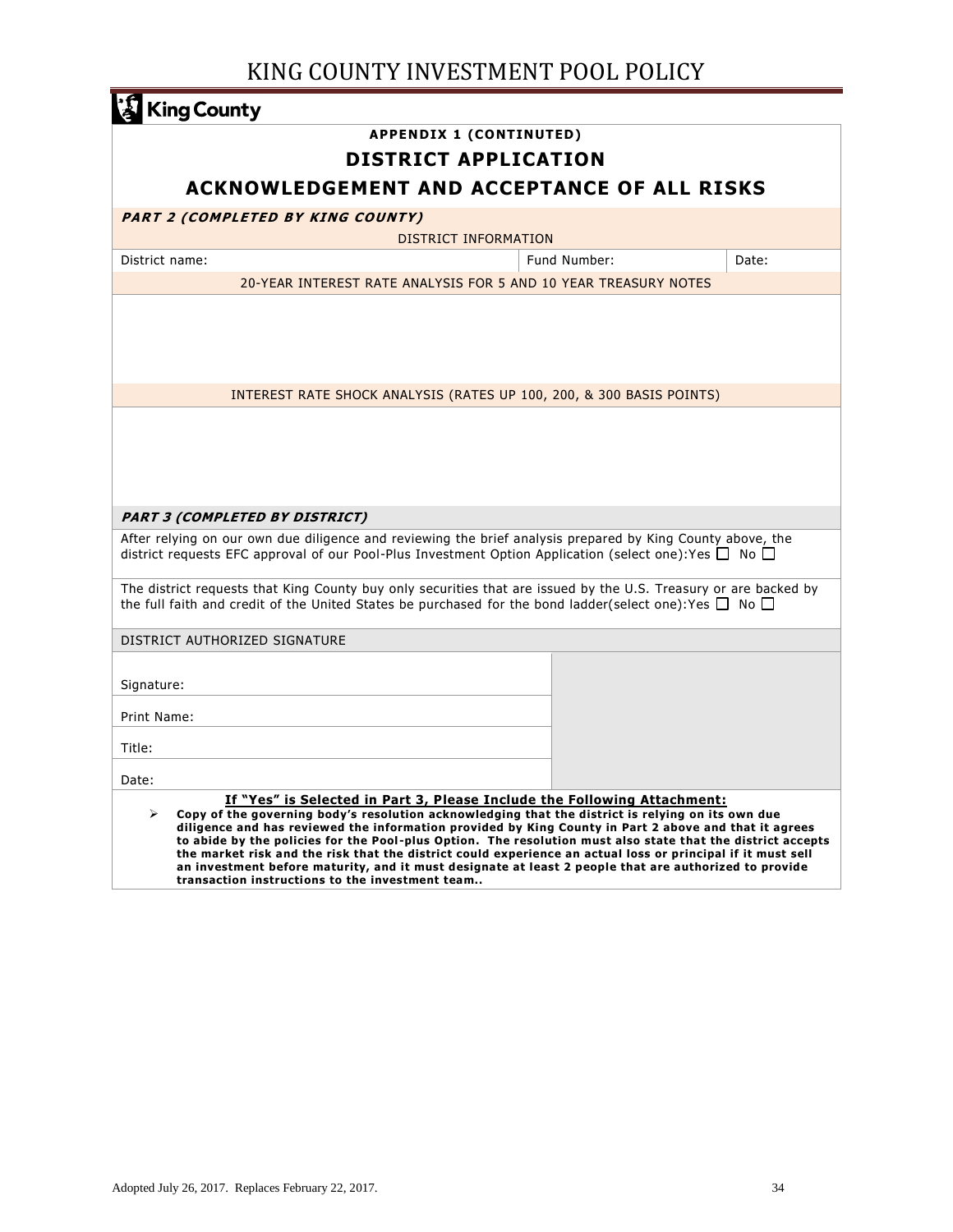# King County

## **APPENDIX 2**

# **KING COUNTY AGENCY APPLICATION POOL-PLUS OPTION PART 1**

| AGENCY CONTACT INFORMATION                                                                                                                                                                                                                                                                                                                                                                                                                                                                                                                                                                                                                                                 |                     |                          |                                                              |                   |  |
|----------------------------------------------------------------------------------------------------------------------------------------------------------------------------------------------------------------------------------------------------------------------------------------------------------------------------------------------------------------------------------------------------------------------------------------------------------------------------------------------------------------------------------------------------------------------------------------------------------------------------------------------------------------------------|---------------------|--------------------------|--------------------------------------------------------------|-------------------|--|
| Department & division name::                                                                                                                                                                                                                                                                                                                                                                                                                                                                                                                                                                                                                                               |                     |                          |                                                              | Date:             |  |
| Contact name:                                                                                                                                                                                                                                                                                                                                                                                                                                                                                                                                                                                                                                                              |                     |                          | Contact title:                                               |                   |  |
| Phone:                                                                                                                                                                                                                                                                                                                                                                                                                                                                                                                                                                                                                                                                     | Fax:                |                          | E-mail:                                                      |                   |  |
| District address:                                                                                                                                                                                                                                                                                                                                                                                                                                                                                                                                                                                                                                                          |                     |                          |                                                              |                   |  |
| City:                                                                                                                                                                                                                                                                                                                                                                                                                                                                                                                                                                                                                                                                      |                     |                          | ZIP code:                                                    |                   |  |
|                                                                                                                                                                                                                                                                                                                                                                                                                                                                                                                                                                                                                                                                            | <b>FUND DETAILS</b> |                          |                                                              |                   |  |
| Fund name:                                                                                                                                                                                                                                                                                                                                                                                                                                                                                                                                                                                                                                                                 |                     |                          | Fund number:                                                 |                   |  |
| Fund type (general, capital, reserve, etc.):                                                                                                                                                                                                                                                                                                                                                                                                                                                                                                                                                                                                                               |                     |                          |                                                              |                   |  |
| Balance in the fund as of the most recent month-end: \$                                                                                                                                                                                                                                                                                                                                                                                                                                                                                                                                                                                                                    |                     |                          |                                                              |                   |  |
| (A) Amount of fund balance to be invested in Option 1 or 2 upon approval: $$$                                                                                                                                                                                                                                                                                                                                                                                                                                                                                                                                                                                              |                     |                          |                                                              |                   |  |
| (B) Over a 10-year horizon, what is the cumulative amount you expect to add to Option 1 or 2? $$$                                                                                                                                                                                                                                                                                                                                                                                                                                                                                                                                                                          |                     |                          |                                                              |                   |  |
| (C) Total of lines (A) and (B): $$$                                                                                                                                                                                                                                                                                                                                                                                                                                                                                                                                                                                                                                        |                     |                          |                                                              |                   |  |
| ADDITIONAL INFORMATION (CAN BE SUBMITTED ON EXTRA SHEET)                                                                                                                                                                                                                                                                                                                                                                                                                                                                                                                                                                                                                   |                     |                          |                                                              |                   |  |
| What business need do you have that makes Option 1 or 2 appropriate for your organization                                                                                                                                                                                                                                                                                                                                                                                                                                                                                                                                                                                  |                     |                          |                                                              |                   |  |
| Which long-term option is the fund requesting?                                                                                                                                                                                                                                                                                                                                                                                                                                                                                                                                                                                                                             |                     | $\Box$ Option 1 (ladder) |                                                              | Option 2 (Custom) |  |
| Please attach your 10-year financial analysis that supports (B) above.                                                                                                                                                                                                                                                                                                                                                                                                                                                                                                                                                                                                     |                     |                          |                                                              |                   |  |
| Are there any circumstances that might delay or reduce future revenue collections? If so, please describe.                                                                                                                                                                                                                                                                                                                                                                                                                                                                                                                                                                 |                     |                          |                                                              |                   |  |
| Are there any circumstances that might accelerate or increase future expenditures? If so, please describe.                                                                                                                                                                                                                                                                                                                                                                                                                                                                                                                                                                 |                     |                          |                                                              |                   |  |
| What impact would an unrealized loss in the range of 3 to 15 percent have on the fund?                                                                                                                                                                                                                                                                                                                                                                                                                                                                                                                                                                                     |                     |                          |                                                              |                   |  |
| DEPARTMENT DIRECTOR - AUTHORIZED<br>FUND MANAGER - AUTHORIZED SIGNATURE (REQUESTING POOL-<br>SIGNATURE (REQUESTING POOL PLUS<br>PLUS OPTION)<br>OPTION)                                                                                                                                                                                                                                                                                                                                                                                                                                                                                                                    |                     |                          |                                                              |                   |  |
| Signature:<br>Signature:                                                                                                                                                                                                                                                                                                                                                                                                                                                                                                                                                                                                                                                   |                     |                          |                                                              |                   |  |
| Print Name:                                                                                                                                                                                                                                                                                                                                                                                                                                                                                                                                                                                                                                                                |                     |                          | <b>Print Name:</b>                                           |                   |  |
|                                                                                                                                                                                                                                                                                                                                                                                                                                                                                                                                                                                                                                                                            |                     |                          |                                                              |                   |  |
| Title:                                                                                                                                                                                                                                                                                                                                                                                                                                                                                                                                                                                                                                                                     |                     |                          | Title:                                                       |                   |  |
| Date:                                                                                                                                                                                                                                                                                                                                                                                                                                                                                                                                                                                                                                                                      |                     |                          | Date:                                                        |                   |  |
| KING COUNTY EXECUTIVE FINANCE COMMITTEE REVIEW (COUNTY USE ONLY)                                                                                                                                                                                                                                                                                                                                                                                                                                                                                                                                                                                                           |                     |                          |                                                              |                   |  |
| Part 1 signed? Yes $\Box$ No $\Box$                                                                                                                                                                                                                                                                                                                                                                                                                                                                                                                                                                                                                                        |                     |                          | Part 3 signed? Yes $\Box$ No $\Box$                          |                   |  |
| Pool-Plus Option Approved by EFC? Yes $\Box$ No $\Box$                                                                                                                                                                                                                                                                                                                                                                                                                                                                                                                                                                                                                     |                     |                          | Date Approved/Denied:                                        |                   |  |
| Copy sent to agency? Yes $\Box$ No $\Box$<br>(Custom)                                                                                                                                                                                                                                                                                                                                                                                                                                                                                                                                                                                                                      |                     |                          | Option approved: $\Box$ Option 1 (ladder)<br>$\Box$ Option 2 |                   |  |
| <b>INSTRUCTIONS</b>                                                                                                                                                                                                                                                                                                                                                                                                                                                                                                                                                                                                                                                        |                     |                          |                                                              |                   |  |
| Agency completes and signs Part 1 above, and emails it to: Investment.Pool@kingcounty.gov.<br>1.<br>2.<br>King County Treasury Section completes Part 2 and returns to the agency.<br>3.<br>The agency completes Part 3 and returns the signed document signed by both the Fund Manager and<br>Division Director document Director that shows that they acknowledge and accept the risks involved with<br>the Pool-Plus option. Once this step is completed, the request will be brought before the EFC for its<br>consideration. If the King County Treasury Section does not receive a completed Part 3, the County will<br>assume the agency has dropped their request. |                     |                          |                                                              |                   |  |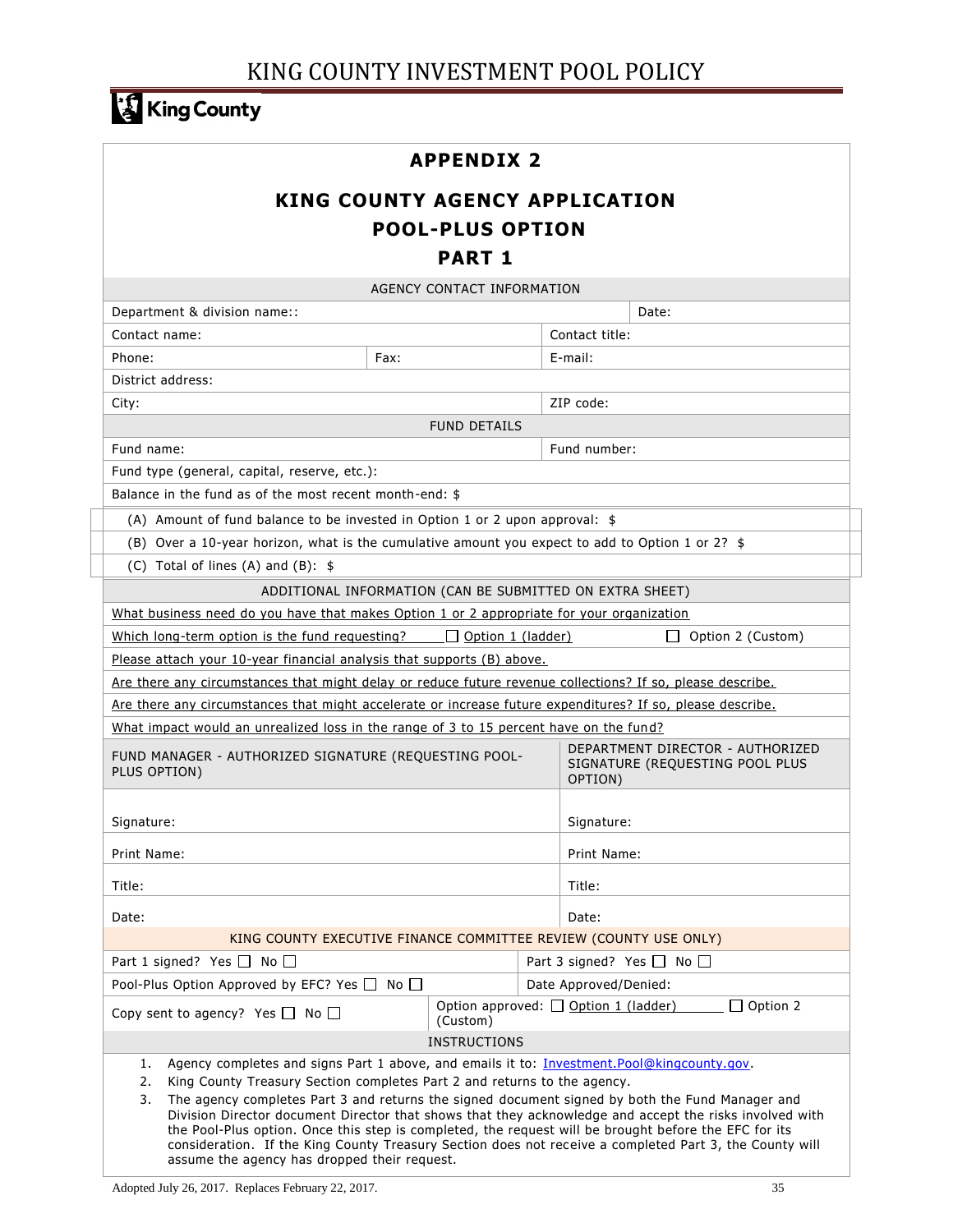| <b>King County</b>                                                                                                                                                                                                                                                                                                                                                                                              |                                                                                                                                                     |                                                                      |       |  |  |
|-----------------------------------------------------------------------------------------------------------------------------------------------------------------------------------------------------------------------------------------------------------------------------------------------------------------------------------------------------------------------------------------------------------------|-----------------------------------------------------------------------------------------------------------------------------------------------------|----------------------------------------------------------------------|-------|--|--|
|                                                                                                                                                                                                                                                                                                                                                                                                                 |                                                                                                                                                     | <b>APPENDIX 2 (CONTINUTED)</b>                                       |       |  |  |
|                                                                                                                                                                                                                                                                                                                                                                                                                 |                                                                                                                                                     | <b>KING COUNTY AGENCY APPLICATION</b>                                |       |  |  |
|                                                                                                                                                                                                                                                                                                                                                                                                                 |                                                                                                                                                     | <b>ACKNOWLEDGEMENT AND ACCEPTANCE OF ALL RISKS</b>                   |       |  |  |
| <b>PART 2 (COMPLETED BY KING COUNTY TREASURY SECTION)</b>                                                                                                                                                                                                                                                                                                                                                       |                                                                                                                                                     |                                                                      |       |  |  |
|                                                                                                                                                                                                                                                                                                                                                                                                                 |                                                                                                                                                     | <b>AGENCY INFORMATION</b>                                            |       |  |  |
| Agency name:                                                                                                                                                                                                                                                                                                                                                                                                    |                                                                                                                                                     | Fund Number:                                                         | Date: |  |  |
|                                                                                                                                                                                                                                                                                                                                                                                                                 |                                                                                                                                                     | 20-YEAR INTEREST RATE ANALYSIS FOR 5 AND 10 YEAR TREASURY NOTES      |       |  |  |
|                                                                                                                                                                                                                                                                                                                                                                                                                 |                                                                                                                                                     |                                                                      |       |  |  |
|                                                                                                                                                                                                                                                                                                                                                                                                                 |                                                                                                                                                     | INTEREST RATE SHOCK ANALYSIS (RATES UP 100, 200, & 300 BASIS POINTS) |       |  |  |
|                                                                                                                                                                                                                                                                                                                                                                                                                 |                                                                                                                                                     |                                                                      |       |  |  |
|                                                                                                                                                                                                                                                                                                                                                                                                                 |                                                                                                                                                     |                                                                      |       |  |  |
|                                                                                                                                                                                                                                                                                                                                                                                                                 |                                                                                                                                                     |                                                                      |       |  |  |
|                                                                                                                                                                                                                                                                                                                                                                                                                 |                                                                                                                                                     |                                                                      |       |  |  |
|                                                                                                                                                                                                                                                                                                                                                                                                                 |                                                                                                                                                     |                                                                      |       |  |  |
| <b>PART 3 (COMPLETED BY AGENCY)</b>                                                                                                                                                                                                                                                                                                                                                                             |                                                                                                                                                     |                                                                      |       |  |  |
| The agency accepts the market risk and the risk that the agency could experience an actual loss or principal if it<br>must sell an investment before maturity. After relying on our own due diligence and reviewing the brief analysis<br>prepared by King County Treasury Section above, the agency requests EFC approval of our Pool-Plus Investment<br>Option Application (select one): Yes $\Box$ No $\Box$ |                                                                                                                                                     |                                                                      |       |  |  |
| The agency requests that King County buy only securities that are issued by the U.S. Treasury or are backed by<br>the full faith and credit of the United States be purchased for the bond ladder(select one):Yes $\Box$ No $\Box$                                                                                                                                                                              |                                                                                                                                                     |                                                                      |       |  |  |
| The Department's Director must also designate at least 2 people that are authorized to provide transaction<br>instructions to the investment team.                                                                                                                                                                                                                                                              |                                                                                                                                                     |                                                                      |       |  |  |
|                                                                                                                                                                                                                                                                                                                                                                                                                 | FUND MANAGER - AUTHORIZED SIGNATURE<br>DEPARTMENT DIRECTOR - AUTHORIZED SIGNATURE<br>(REQUESTING POOL-PLUS OPTION)<br>(REQUESTING POOL PLUS OPTION) |                                                                      |       |  |  |
|                                                                                                                                                                                                                                                                                                                                                                                                                 |                                                                                                                                                     |                                                                      |       |  |  |
| Signature:                                                                                                                                                                                                                                                                                                                                                                                                      |                                                                                                                                                     | Signature:                                                           |       |  |  |
| Print Name:                                                                                                                                                                                                                                                                                                                                                                                                     |                                                                                                                                                     | Print Name:                                                          |       |  |  |
| Title:                                                                                                                                                                                                                                                                                                                                                                                                          |                                                                                                                                                     | Title:                                                               |       |  |  |
| Date:                                                                                                                                                                                                                                                                                                                                                                                                           |                                                                                                                                                     | Date:                                                                |       |  |  |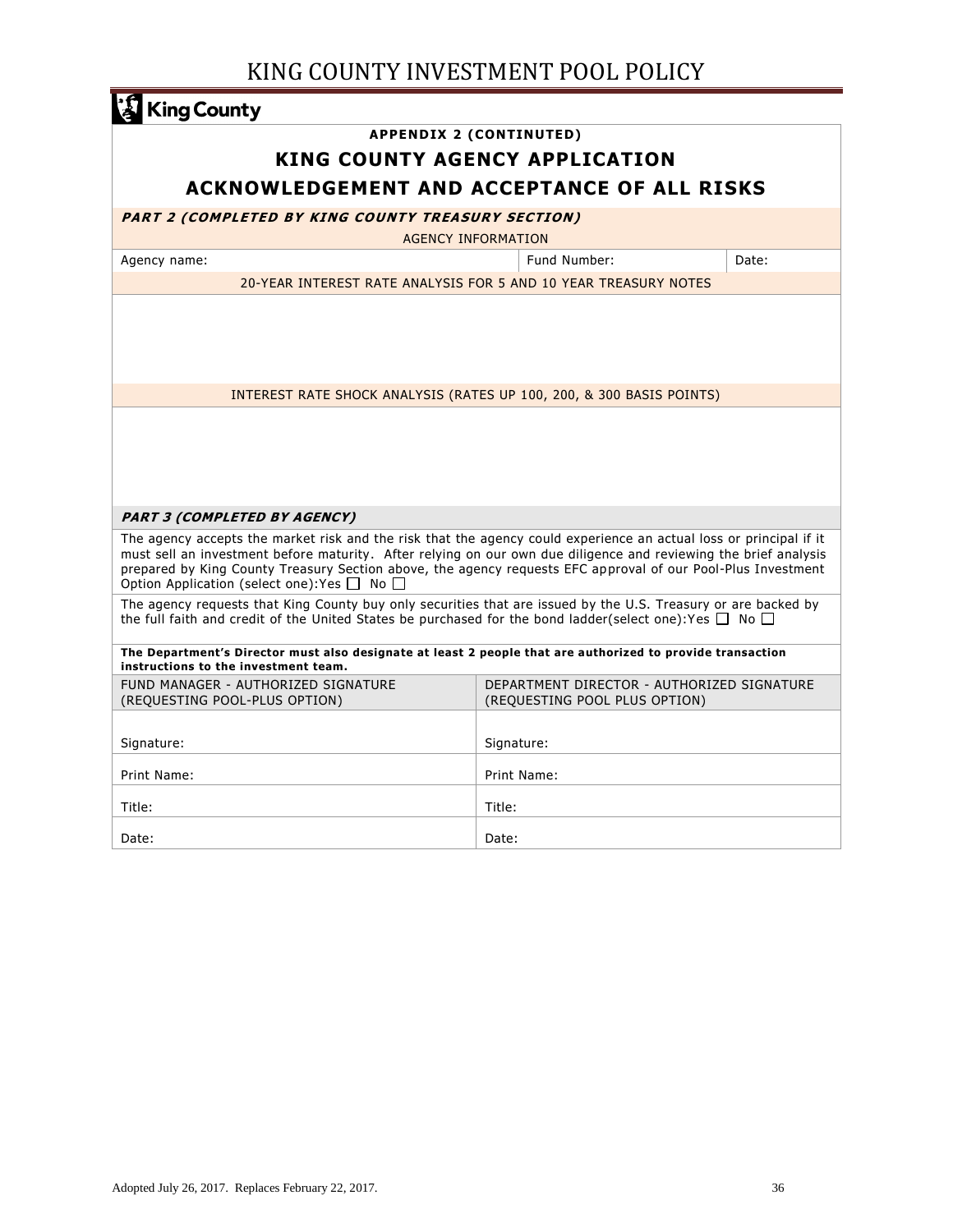# **GLOSSARY OF TERMS**

ACCRUED INTEREST – Interest that has accumulated but has not yet been paid from the most recent interest payment date or issue date to a certain date.

AGENCY ISSUES – Securities issued by federal agencies, those chartered by the federal government or Government Sponsored Enterprises that are considered to be backed by the federal government. See also Government Sponsored Enterprises.

AMORTIZED COST – The original cost of the principal adjusted for the periodic reduction of any discount or premium from the purchase date until a specific date (also called "Book Value").

ASSET-BACKED COMMERCIAL PAPER (ABCP) is a form of [commercial paper](http://en.wikipedia.org/wiki/Commercial_paper) that is [collateralized](http://en.wikipedia.org/wiki/Collateral_(finance)) by other financial assets. ABCPs are typically short-term investments and are typically issued by a bank or other financial institution

BANKERS ACCEPTANCE – Money market instrument created from transactions involving foreign trade. In its simplest and most traditional form, a bankers' acceptance is merely a check, drawn on a bank by an importer or exporter of goods.

BASIS POINT – A unit of measurement equal to 1/100 of 1 percent. As an example, the difference between a security yielding 3.25% and one yielding 3.20% is five basis points.

BENCHMARK – An index or security used to compare the performance of a portfolio.

BOND – A long-term debt instrument of a government or corporation promising payment of the original investment plus interest by a specified future date.

BULLET – A colloquial term for a bond that cannot be redeemed, or called, prior to maturity.

CALLABLE BOND – A bond in which all or a portion of its outstanding principal may be redeemed prior to maturity by the issuer under specified conditions.

COLLATERALIZATION – Process by which a borrower pledges securities, property or other deposits for the purpose of securing the repayment of a loan and/or security.

COLLATERALIZED CERTIFICATE OF DEPOSIT – An instrument representing a receipt from a bank for a deposit at a specified rate of interest for a specified period of time that is collateralized by the bank with securities.

COMMERCIAL PAPER – Money Market instrument representing an unsecured shortterm promissory note of a corporation at a specified rate of return for a specified period of time.

COUPON – The stated interest rate on a debt security that an issuer promises to pay.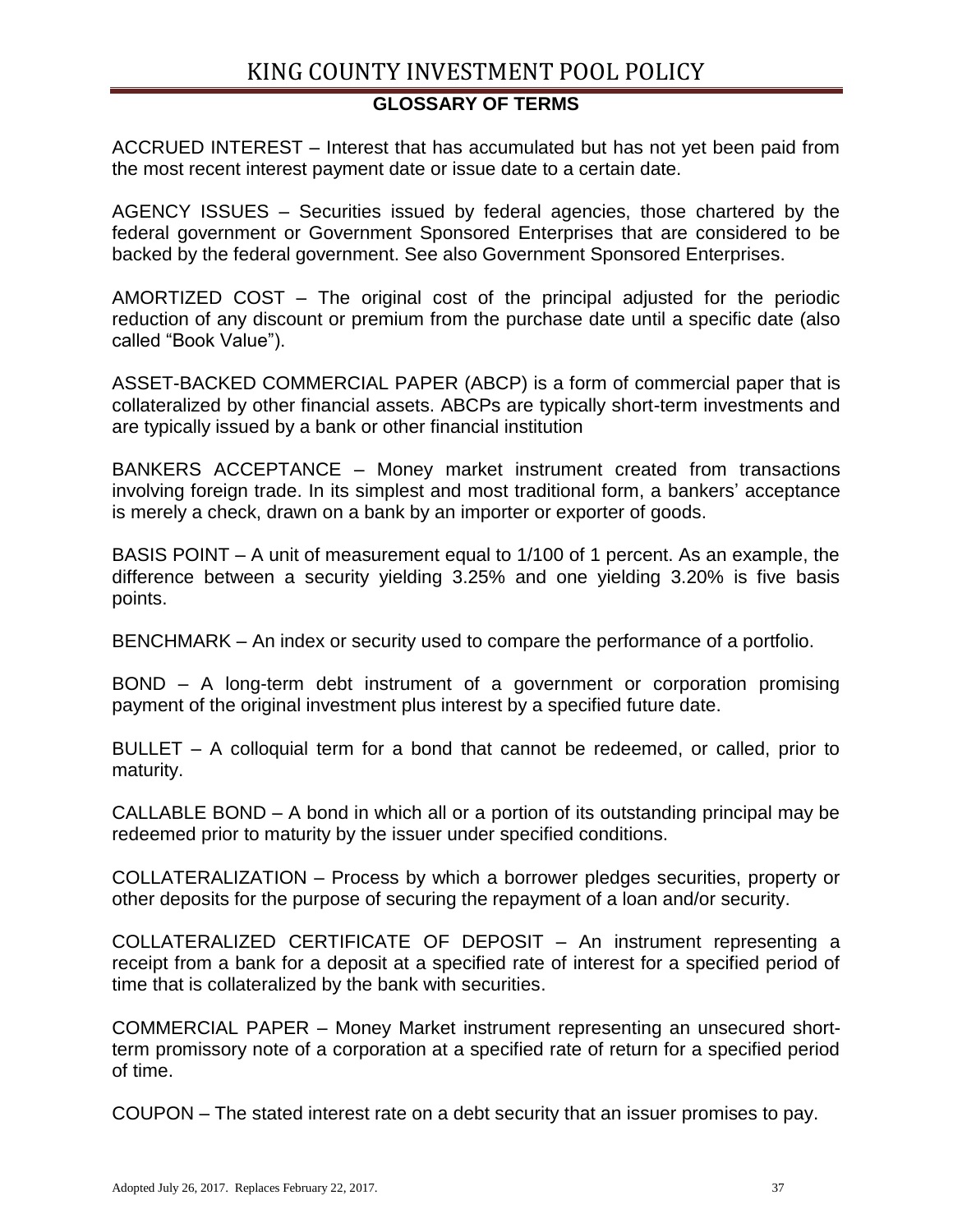CUSTODIAN BANK – A specialized [financial institution](http://en.wikipedia.org/wiki/Financial_institution) responsible for safeguarding a firm's or individual's financial assets and is not likely to engage in "traditional" commercial or consumer/retail banking.

CREDIT QUALITY – An indication of risk that an issuer of a security will fulfill its obligation, as rated by a rating agency.

CREDIT RATING – A standardized assessment, expressed in alphanumeric characters, of a company's creditworthiness.

CREDIT RISK – The risk to an investor that an issuer will default in the payment of interest and/or principal on a security.

CUSIP – A unique identifier for a security developed by the Committee on Uniform Security Identification Procedures (CUSIP). The identifier is a nine-digit alphanumeric character. The first six characters identify the issuer, the following two identify the issue, and the final character is a check digit.

DERIVATIVES – Securities which derive their value from that of another security or an underlying index, currency or other measure. Floating rate notes (also "floaters") are not considered derivatives.

DISCOUNT INSTRUMENTS – Securities that are sold at a discount to face value.

DIVERSIFICATION – The practice or concept of investing in a range of securities by sector, maturity, asset class or credit quality in order to reduce and spread financial risk.

DOLLAR WEIGHTED AVERAGE MATURITY – The sum of the amount of each security investment multiplied by the number of days to maturity, divided by the total amount of security investments.

DURATION – Is a measure of the price volatility of a portfolio and reflects an estimate of the projected increase or decrease in the value of that portfolio based upon a decrease or increase in the interest rates. A duration of 1.0 means that for every one percent increase in interest rates, the market value of the Portfolio would decrease by 1.0 percent.

EFFECTIVE DURATION - A duration calculation for bonds that incorporates the impact of any embedded options in the bond. For Bonds with embedded options (callable, putable, etc) effective duration provides a more accurate measure of a bond's price movement when interest change because it takes into account changes in the bond's cash flow that are related to the embedded options.

GOVERNMENT OBLIGATIONS – Securities issued by the U.S. Treasury and Federal Agencies. U.S. Treasuries are direct obligations of the Federal Government. Agencies are not direct obligations of the Federal Government, but involve Federal sponsorship or guarantees.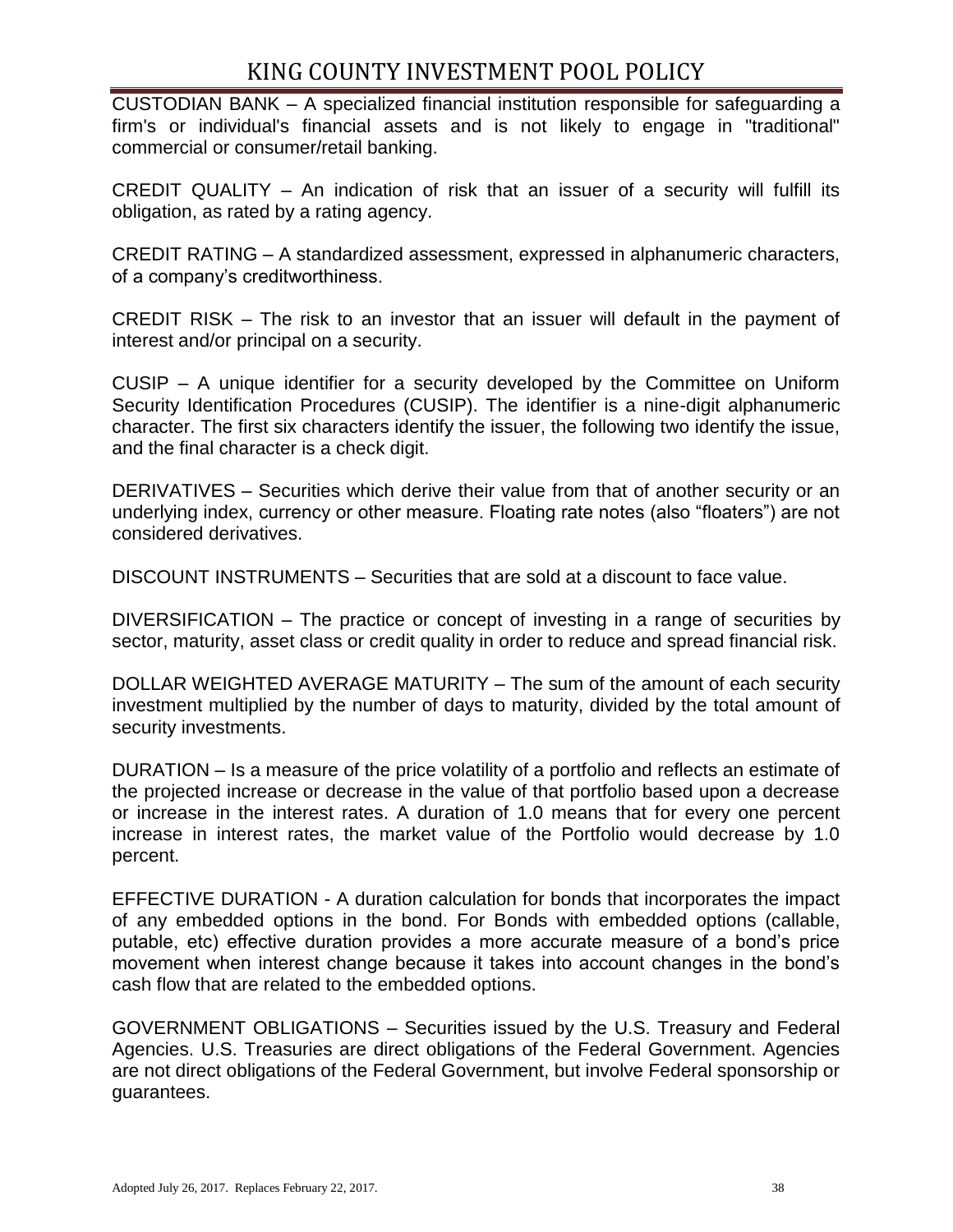GOVERNMENT SPONSORED ENTERPRISES (GSE'S) – Private, shareholder-owned companies with a relationship with government agencies. These agencies generally are viewed to have an implied guarantee of the U.S. government. These include:

Federal National Mortgage Association (FNMA) Federal Home Loan Bank (FHLB) Federal Farm Credit Bank (FFCB) Federal Home Loan Mortgage Corporation (FHLMC)

HIGHLY LIQUID – The most eminent type of security that is easily converted to cash because there are many interested buyers and sellers to trade large quantities at a reasonable price.

ILLIQUID – A security that is difficult to buy or sell or has a wide spread between the bid price and offer price in the secondary market. There are few buyers and sellers willing to trade large quantities at a reasonable price.

INTEREST RATE RISK – The risk associated with declines or rises in interest rates which cause an investment in a fixed-income security to increase or decrease in value. Also called "Market Risk".

INVERSE FLOATERS – Floating rate notes which pay interest in inverse relationship to an underlying index.

LIQUID – A security that is easily bought and sold because of the willingness of interested buyers and sellers to trade large quantities at a reasonable price.

LONG-TERM – The term used to describe a security when the maturity is greater than one year.

MARKET VALUE – An estimate of the value of a security at which the principal would be sold from a willing seller to a willing buyer at the date of pricing.

MASTER REPURCHASE AGREEMENT – A written contract covering all future transactions between the parties to repurchase—reverse repurchase agreements that establish each party's rights in the transactions.

MEDIUM TERM NOTES – These are Corporate Notes and Bank Notes that are debt obligations of banks, corporations, and insurance companies. They are issued at a specific rate of return for a specific period of time.

MONEY MARKET MUTUAL FUND – A mutual fund with investments directed in shortterm money market instruments only, which can be withdrawn daily without penalty.

NEGOTIABLE CERTIFICATE OF DEPOSIT – A Money Market instrument representing a receipt from a bank for a deposit at a specified rate of interest for a specified period of time that is traded in secondary markets.

PAR – The stated maturity value, or face value, of a security.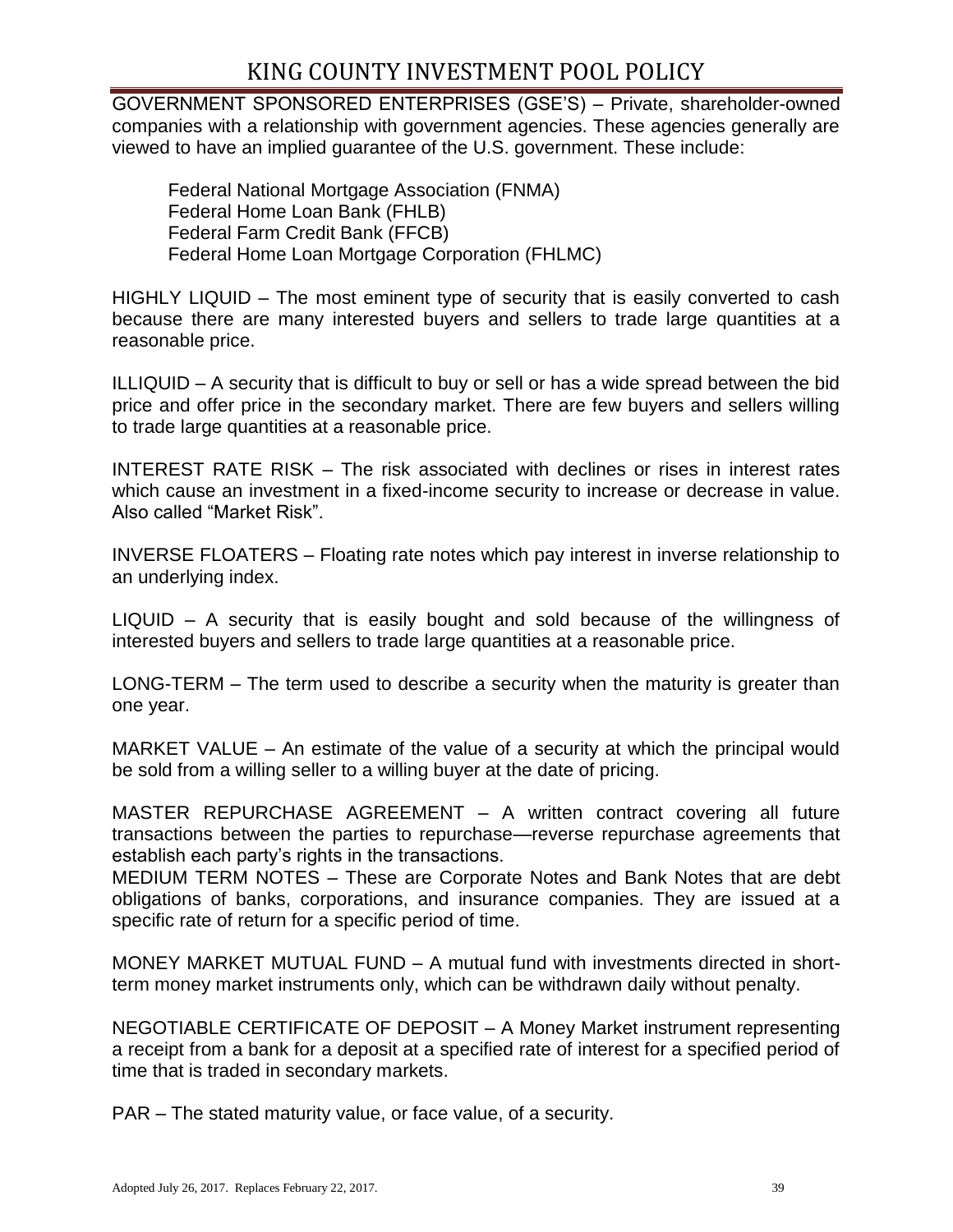PASS-THROUGH SECURITIES – A debt instrument that reflects an interest in a mortgage pool, consumer receivables pool and equipment lease-backed pool that serves as collateral for a bond.

POOL – In this context, the pooled monies of different government agencies administered by the Pool.

PORTFOLIO VALUE – The total book value amount of all the securities held in the Pool.

PRIMARY DEALER – A group of dealers and banks that can buy and sell securities directly with the Federal Reserve Bank of New York.

PRIVATE PLACEMENTS – Securities that do not have to be registered with the Securities and Exchange Commission because they are offered to a limited number of sophisticated investors.

RANGE NOTES – Notes which pay interest only if the underlying index upon which it is benchmarked, falls within a certain range.

REPURCHASE AGREEMENT – A repurchase agreement consists of two simultaneous transactions. One is the purchase of securities by an investor (i.e., the County), the other is the commitment by the seller (i.e. a broker/dealer) to repurchase the securities at the same price, plus interest, at some mutually agreed future date.

REVERSE REPURCHASE AGREEMENT – The mirror image of Repurchase Agreements. In this instance the King County Pool is the seller of securities to an investor (i.e. brokers).

SAFEKEEPING – A custodian bank's action to store and protect an investor's securities by segregating and identifying the securities.

SECONDARY MARKET – The secondary market, also known as the aftermarket, is the financial market where previously issued securities and financial instruments are bought and sold.

SHORT-TERM – The term used to describe a security when the maturity is one year or less.

TOTAL RETURN – The sum of all investment income plus changes in the capital value of a portfolio for a given period.

WEIGHTED AVERAGE MATURITY – The remaining average maturity of all securities held in a portfolio. See Dollar Weighted Average Maturity.

WHEN-ISSUED SECURITIES - A security traded before it receives final trading authorization with the investor receiving the certificate/security only after the final approval is granted.

YIELD – The gain, expressed as a percentage, which an investor derives from a financial asset.